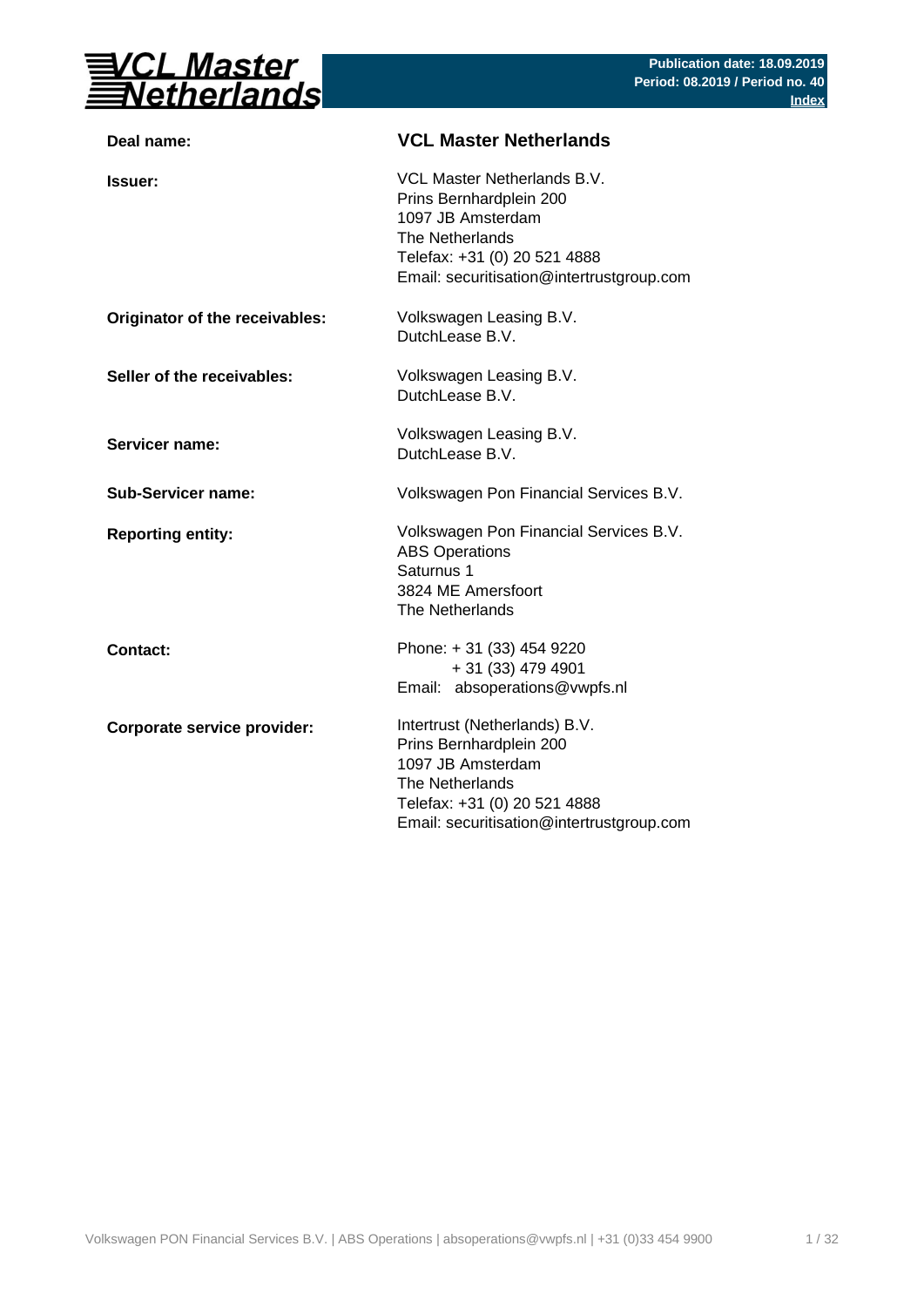

## **Contents**

| Page           | <b>Table of contents</b>           |
|----------------|------------------------------------|
| 1              | <b>Cover</b>                       |
| $\overline{2}$ | <b>Contents</b>                    |
| 3              | <b>Reporting details</b>           |
| 4              | <b>Parties overview</b>            |
| 5              | <b>Transaction events I</b>        |
| 6              | <b>Transaction events II</b>       |
| $\overline{7}$ | <b>Transaction events III</b>      |
| 8              | Information regarding the notes I  |
| 9              | Information regarding the notes II |
| 10             | Cash collateral account            |
| 11             | Swap fixing / Waterfall            |
| 12             | <b>Retention</b>                   |
| 13             | <b>Amortisation profile I</b>      |
| 14             | <b>Amortisation profile II</b>     |
| 15             | Run out schedule I                 |
| 16             | Run out schedule II                |
| 17             | <b>Outstanding contracts</b>       |
| 18             | Delinquencies & defaults I         |
| 19             | Delinquencies & defaults II        |
| 20             | Delinquencies & defaults III       |
| 21             | <b>Write-Offs</b>                  |
| 22             | <b>Prepayments</b>                 |
| 23             | Pool data I                        |
| 24             | Pool data II                       |
| 25             | Pool data III                      |
| 26             | Pool data IV                       |
| 27<br>28       | Pool data V<br>Pool data VI        |
|                |                                    |
| 29             | Lease level data                   |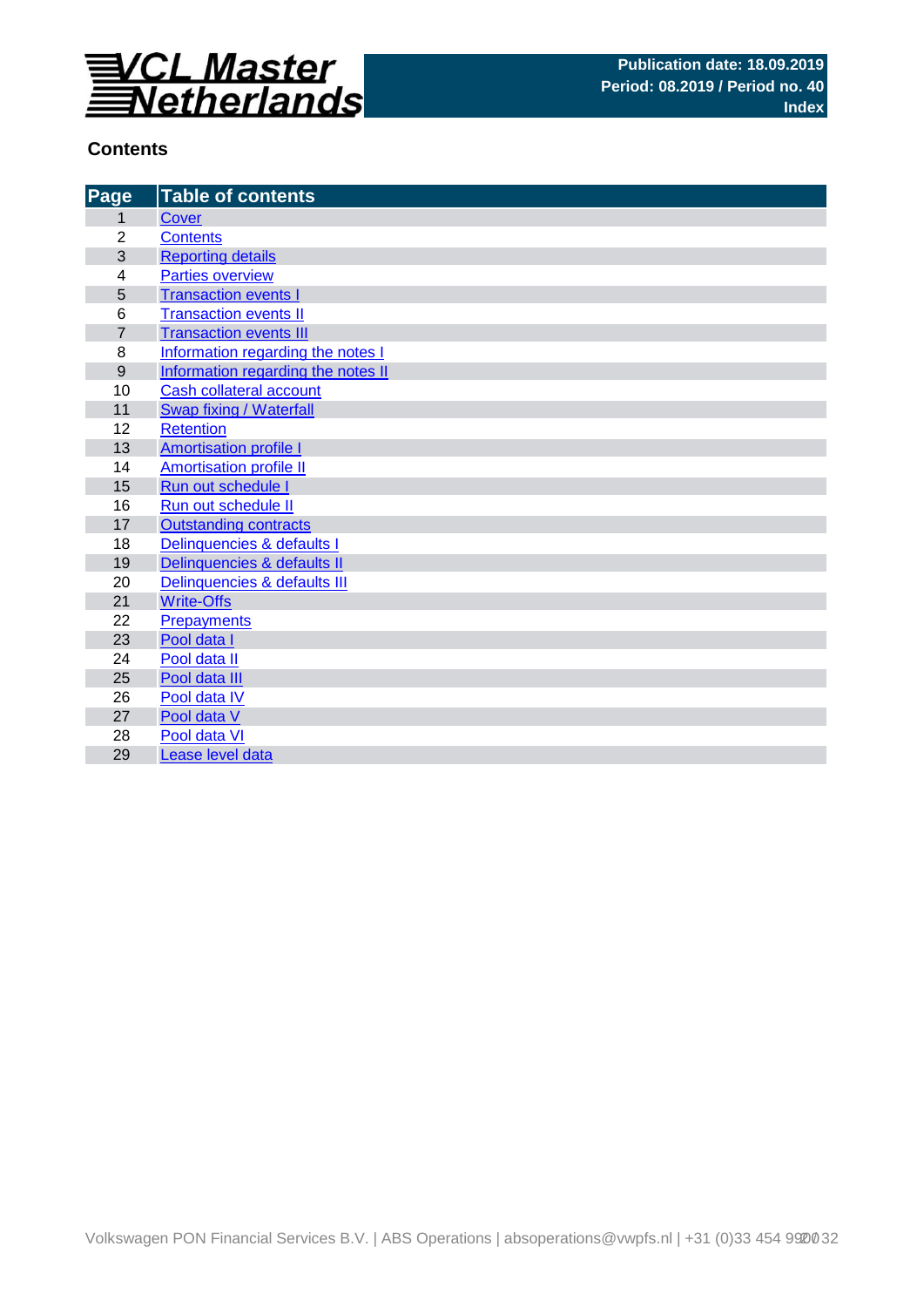

## **Reporting details**

| Deal overview                       |                                    |                                     |
|-------------------------------------|------------------------------------|-------------------------------------|
| Cut-Off-Date                        | 30-4-2016 Publication date:        | 18.09.2019 (18th of each month)     |
| Scheduled date of Clean-Up-<br>Call | n.a. Payment date:                 | 25.09.2019 (25th of each month)     |
| Legal final maturity date           | 25-6-2027 Reporting date:          | 31.08.2019 (last day of each month) |
| Issue date                          | 31-5-2016 Asset collection period: | from 01.08.2019 until 31.08.2019    |
| Period no.:                         | 40 Interest accrual period         | from 27.08.2019 until 25.09.2019    |
| Reporting frequency:                | Monthly Note payment period:       | from 27.08.2019 until 25.09.2019    |
| Next payment date:                  | 25-10-2019 Days accrued:           | 29                                  |

| Type of car at pool cut | Number of<br>contracts | Percentage of<br>contracts | Outstanding<br>discounted<br>balance | Percentage outstanding<br>discounted balance |
|-------------------------|------------------------|----------------------------|--------------------------------------|----------------------------------------------|
| New cars                | 13.108                 | 94.62%                     | €244.342.851.74                      | 96,01%                                       |
| Used cars               | 746                    | 5.38%                      | €10.167.048.13                       | 3.99%                                        |
| <b>Total</b>            | 13.854                 | 100.00%                    | €254.509.899.87                      | 100,00%                                      |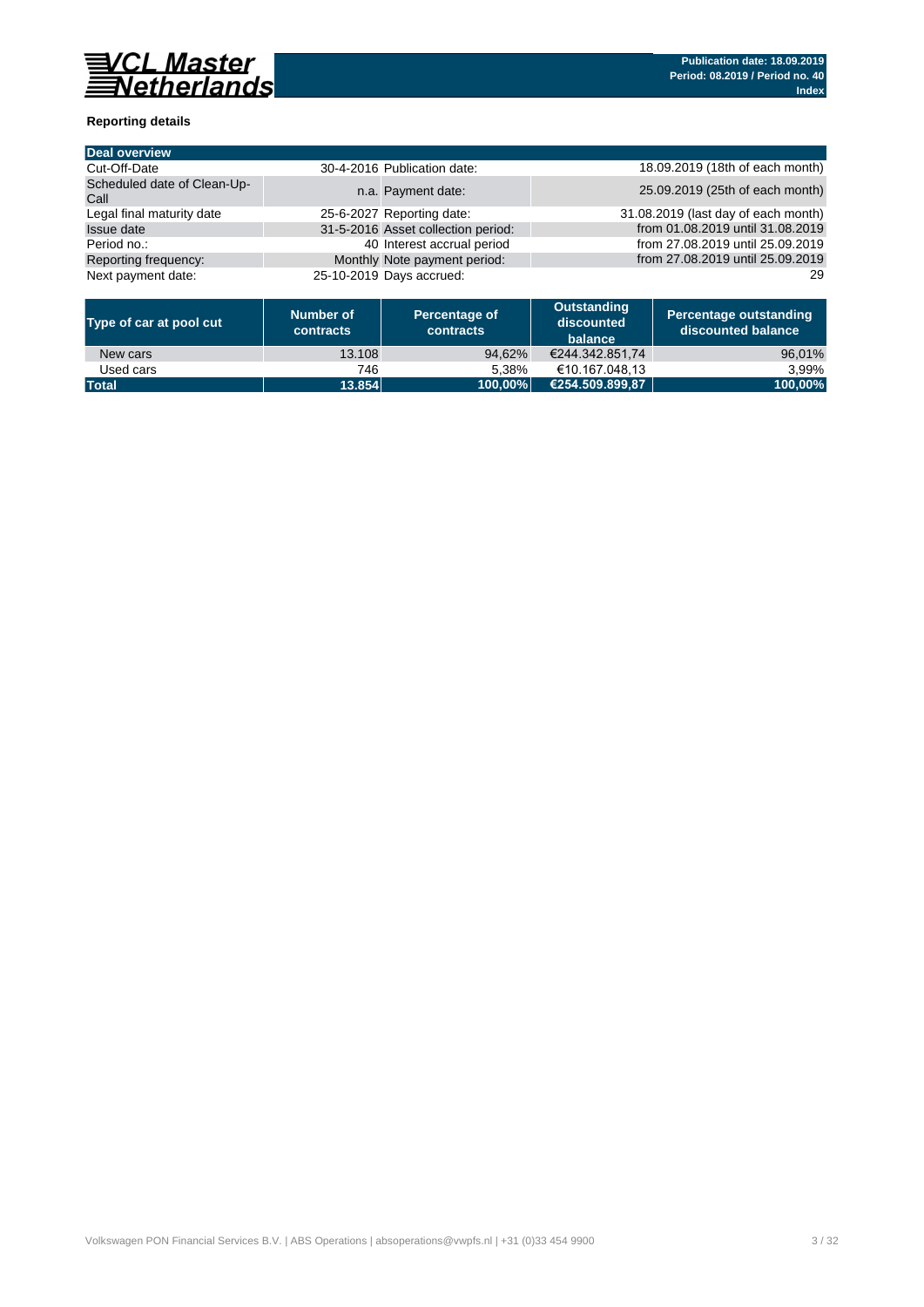

**Parties overview**

| Issuer:                                                                                                                                           | <b>VCL Master Netherlands B.V.</b><br>Attn.: Directors<br>Prins Bernhardplein 200<br>1097 JB Amsterdam<br>The Netherlands<br>Telefax: +31 (0)20 521 48888<br>Email: securitisation@intertrustgroup.com                                                                                                                                       | <b>Lead Manager</b>                                                  | <b>ING Bank N.V.</b><br>Attn.: N. Spieker/ S de Visser<br>Bijlmerplein 888 (AMP E05.048)<br>1102 MG Amsterdam<br>The Netherlands<br>Telephone: +31 (0)20 56 38117<br>Email: niels.spieker@ing.com                                                                                                        |
|---------------------------------------------------------------------------------------------------------------------------------------------------|----------------------------------------------------------------------------------------------------------------------------------------------------------------------------------------------------------------------------------------------------------------------------------------------------------------------------------------------|----------------------------------------------------------------------|----------------------------------------------------------------------------------------------------------------------------------------------------------------------------------------------------------------------------------------------------------------------------------------------------------|
| Co-Arranger:                                                                                                                                      | <b>Volkswagen Financial Services AG</b><br>Attn.: H. Wiegmann, M. Williamson, A. Dunaszewska<br>Gifhorner Strasse 57<br>38112 Braunschweig<br>Germany<br>Telefax: +49 (531) 212 75423, +49 (531) 212 7 83976<br>Email: heiko.wiegmann@vwfs.com,<br>martin.williamson@vwfs.com<br>agata.dunaszewska@vwfs.com                                  | Co-Arranger:                                                         | <b>ING Bank N.V.</b><br>Attn.: N. Spieker/ S de Visser<br>Bijlmerplein 888 (AMP E05.048)<br>1102 MG Amsterdam<br>The Netherlands<br>Telephone: +31 (0)20 56 38117<br>Email: niels.spieker@ing.com                                                                                                        |
| <b>Principal Paying Agent,</b><br><b>Calculation Agent, Interest</b><br><b>Determination Agent, Account</b><br><b>Bank and Cash Administrator</b> | Elavon Financial Services Limited, UK Branch<br>Attn.: Structures Finance Relationship Management<br>5th Floor, 125 Old Broad Street<br>London EC2N 1AR<br>United Kingdom<br>Telefax: +44 207 365 2577<br>Email: mbs.relationship.management@usbank.com                                                                                      | <b>Security Trustee</b><br><b>Data Proctection</b><br><b>Trustee</b> | <b>Stichting Security Trustee VCL Master Netherlands</b><br>Attn.: Director<br>Prins Bernhardplein 200<br>1097 JB Amsterdam<br>The Netherlands<br>Telefax: +31 (0)20 521 48888<br>Email: securitisation@intertrustgroup.com                                                                              |
| <b>Listing Agent</b>                                                                                                                              | <b>Lucid Issuer Services Limited</b><br>Attn.: Jackie Geisen<br><b>Tankerton Works</b><br>12 Argyle Walk<br>London WC1H 8HA<br>United Kingdom<br>Email: jgeisen@lucid-is.com                                                                                                                                                                 | Registrar                                                            | <b>Elavon Financial Services Limited</b><br>Attn.: Structured Finance Agency Services<br>Block E, Cherrywood Business Park<br>Loughlinstown, Dublin<br>Ireland<br>Telefax: +353 (1) 6569442<br>Email: mbs.relationship.management@usbank.com                                                             |
| Subservicer:                                                                                                                                      | Volkswagen Pon Financial Services B.V.<br>Attn.: ABS Operations<br>Saturnus 1<br>3824 ME Amersfoort<br>The Netherlands<br>Telefax: +31 (0) 33 479 1800<br>Email: absoperations@vwpfs.nl                                                                                                                                                      | Swap counterparty:                                                   | Skandinaviska Enskilda Banken AB<br>Attn.: Structured Derivative Operations<br>Stephanstr. 14 - 16<br>60313 Frankfurt am Main<br>Germany<br>Email: SEBStructIrdOps@seb.se                                                                                                                                |
| Sellers, Servicers, Call Option<br><b>Buyers, Issuer Facility</b><br>Borrowers:                                                                   | Volkswagen Leasing B.V.<br>Attn.: ABS Operations<br>Saturnus 1<br>3824 ME Amersfoort<br>The Netherlands<br>Telefax: +31 (0) 33 479 1800<br>Email: absoperations@vwpfs.nl<br>DutchLease B.V.<br>Attn.: ABS Operations<br>Saturnus 1<br>3824 ME Amersfoort<br>The Netherlands<br>Telefax: +31 (0) 33 479 1800<br>Email: absoperations@vwpfs.nl | <b>Rating agencies:</b>                                              | <b>Fitch Ratings Ltd</b><br>30 North Colonnade<br>London, E14 5GN<br>United Kingdom<br>Email: guy.honebon@fitchratings.com;<br>michael.ecke@fitchratings.com<br>Moody's Investors Service Ltd.<br>One Canada Square<br>Canary Wharf<br>London E14 5FA<br>United Kingdom<br>Email: monitor.abs@moodys.com |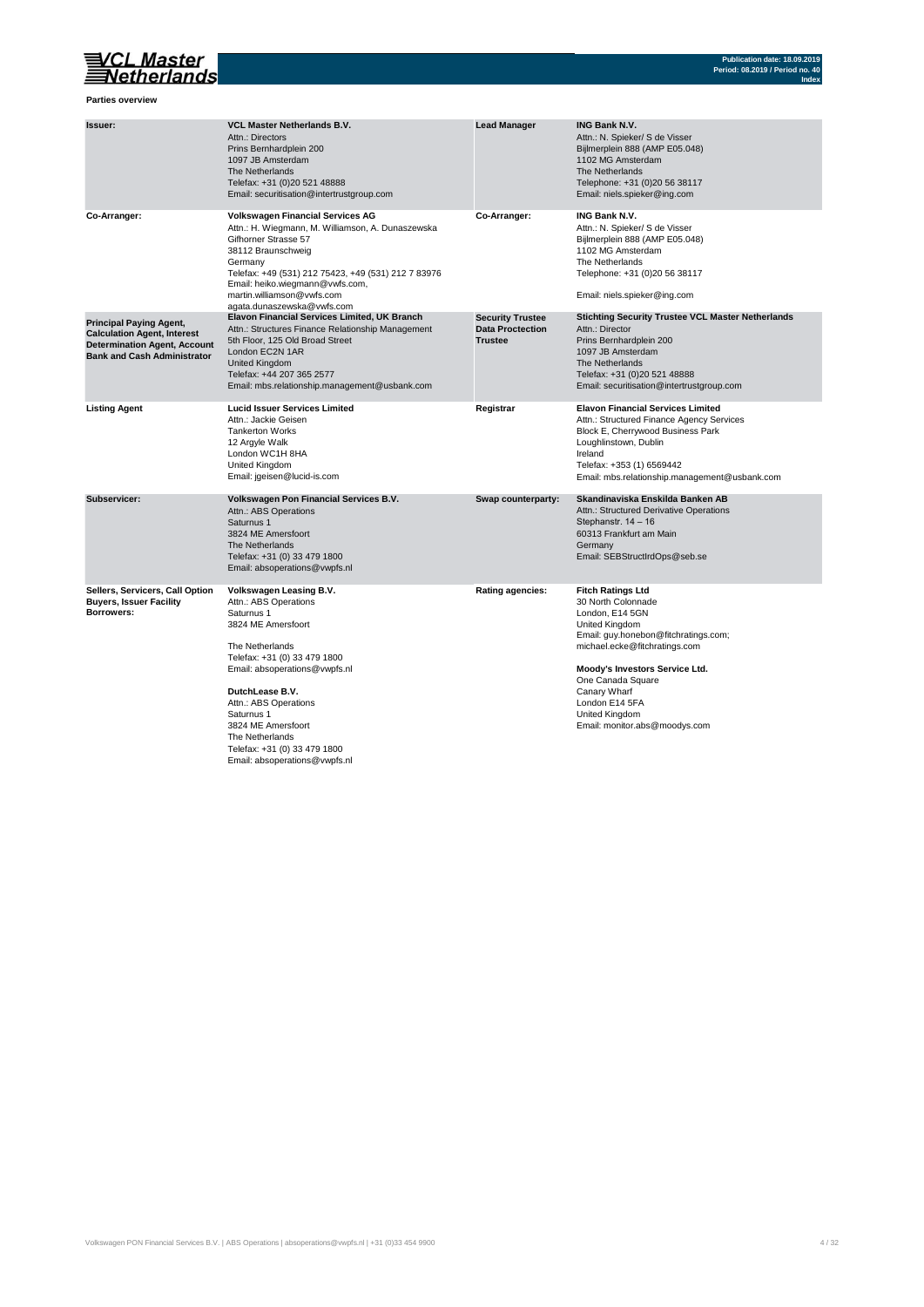

### **Transaction events I**

### **Clean-up-call**

| <b>Clean-Up-Call condition</b>                         |         |
|--------------------------------------------------------|---------|
| Percentage of current outstanding discounted portfolio | 308.14% |
| Min. Percentage of outstanding discounted portfolio    | 10.00%  |

\*N.B. This percentage may become greater 100% whenever the current total outstanding discounted balance is larger than the initial discounted balance as of initial Cut-Off-Date.

Fulfilled when the aggregate discounted Balance is less than 10,00% of the initial discounted balance as of initial Cut-Off date provided that all payment obligations under the Compartment 1 notes will be thereby fulfilled.

| <b>Repurchase of receivables</b> | Number of contracts   Percentage of contracts | balance | Outstanding discounted Percentage of outstanding<br>discounted balance | <b>Re-Purchase price</b> |
|----------------------------------|-----------------------------------------------|---------|------------------------------------------------------------------------|--------------------------|
| Current period                   |                                               |         |                                                                        |                          |
| Previous periods                 |                                               |         |                                                                        |                          |
| <b>Total</b>                     |                                               |         |                                                                        |                          |

If a repurchase of receivables occurred, it would only result from non-eligibility as of the respective Cut-Off-Date (which has been discovered at a later stage).

#### **Transaction party replacements**

| <b>Capacity of transaction party</b> | Date of replacement Reason for replacement | <b>Replaced party</b> | <b>Replaced by</b> |
|--------------------------------------|--------------------------------------------|-----------------------|--------------------|
|                                      |                                            |                       |                    |
|                                      |                                            |                       |                    |
|                                      |                                            |                       |                    |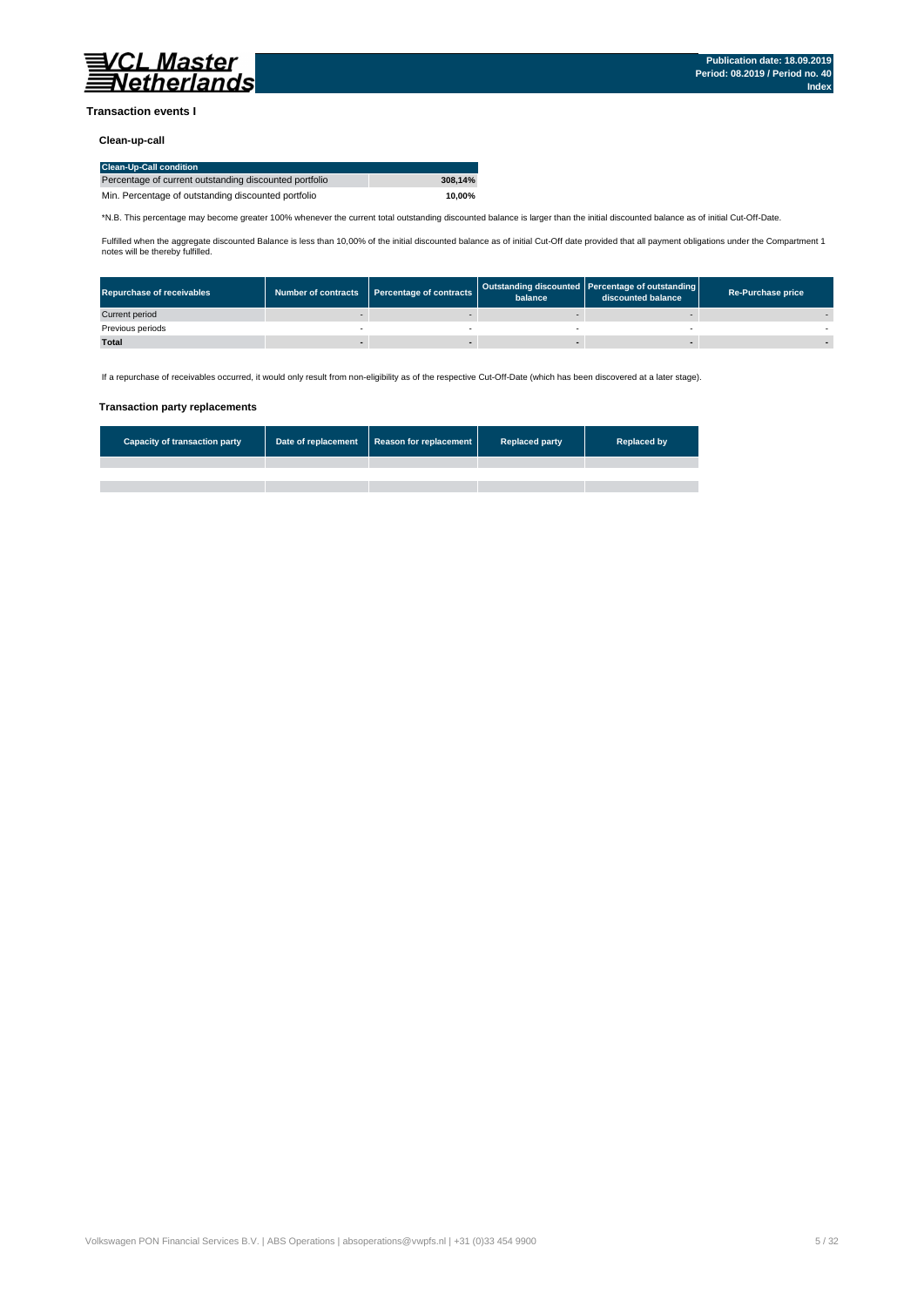**No**

### **Transaction events II**

| <b>Revolving period</b>                                                            |            |
|------------------------------------------------------------------------------------|------------|
| Series revolving period expiration date of<br>the last outstanding series of notes | 25-11-2019 |
| Date of occurance of an early amortisation<br>event                                | n.a.       |
| Revolving period                                                                   | 25-11-2019 |

| <b>Accumulation account balance</b>                              | $31 - 7 - 2019$ | $31 - 8 - 2019$ |
|------------------------------------------------------------------|-----------------|-----------------|
| Amounts not invested for the purchase of<br>additional assets    | €0.00           | €0.00           |
| Percentage not invested for the purchase of<br>additional assets | 0.00%           | 0.00%           |

| <b>Dynamic gross loss ratio</b> | Ratio    | $>1.0\%$ | $> 2.0\%$ |
|---------------------------------|----------|----------|-----------|
| $30 - 6 - 2019$                 | 0.02419% | No       | <b>No</b> |
| 31-7-2019                       | 0.02264% | No       | No        |
| $31 - 8 - 2019$                 | 0.04038% | No       | <b>No</b> |

| Cumulative gross loss ratio                             | Ratio    | $> 2.00\%$ | $\geq 3.50\%$ | $\geq 4.50\%$ | $\geq 5.50\%$     |
|---------------------------------------------------------|----------|------------|---------------|---------------|-------------------|
| $31 - 8 - 2019$                                         | 0.34012% | <b>No</b>  | <b>No</b>     | <b>No</b>     | <b>No</b>         |
|                                                         |          |            |               |               |                   |
| Discounted balance as of the previous period            |          |            |               |               | €784.410.823.59   |
| Discounted balance of all initial and additional assets |          |            |               |               | €1.410.711.309.61 |
| Weighted average seasoning                              |          |            |               |               | 22.17             |
| Late delingency ratio                                   |          |            |               |               | 0.00000%          |

#### **Enforcement event**

| <b>Credit enhancement increase condition</b>                                                          |       | <b>Not in effect</b> |
|-------------------------------------------------------------------------------------------------------|-------|----------------------|
| a) the dynamic gross loss ratio for three consecutive payment dates exceeds                           |       |                      |
| (i) if weighted average seasoning is less 12 months                                                   | 1.00% | <b>No</b>            |
| (ii) if weighted average seasoning is $>= 12$ months                                                  | 2.00% | <b>No</b>            |
| b) the cumulative gross loss ratio exceeds                                                            |       | -                    |
| (i) if weighted average seasoning is less then 12 months                                              | 2.00% | <b>No</b>            |
| (ii) if weighted average seasoning is between 12 (incl.) - 24 (incl.) months                          | 3.50% | <b>No</b>            |
| (iii) if weighted average seasoning is between 24 (excl.) - 36 (incl.) months                         | 4.50% | <b>No</b>            |
| (iv) if weighted average seasoning is $>$ 36 months                                                   | 5.50% | <b>No</b>            |
| c) the late delinguency ratio exceeds at any payment date                                             | 2.00% | <b>No</b>            |
| d) the occurence of a servicer replacement event                                                      |       | <b>No</b>            |
| e) the occurence of an insolvency event with respect to VWL/DL                                        |       | <b>No</b>            |
| f) the cash collateral account does not contain the specified general cash collateral account balance |       | No                   |

| <b>Early amortisation event</b>                                                                                                                                                                                                                                                                                                                                                                                                                                                                                                                                                                                                                    | No        |
|----------------------------------------------------------------------------------------------------------------------------------------------------------------------------------------------------------------------------------------------------------------------------------------------------------------------------------------------------------------------------------------------------------------------------------------------------------------------------------------------------------------------------------------------------------------------------------------------------------------------------------------------------|-----------|
| (i) Occurence of a foreclosure event                                                                                                                                                                                                                                                                                                                                                                                                                                                                                                                                                                                                               | No        |
| (ii) VCL Master accumulation account balance > 10% of total discounted receivables balance on two consecutive months                                                                                                                                                                                                                                                                                                                                                                                                                                                                                                                               | <b>No</b> |
| (iii) the Credit Enhancement Increase Condition is in effect                                                                                                                                                                                                                                                                                                                                                                                                                                                                                                                                                                                       | No        |
| (iv) In case of default/termination event: failure to replace swap counterparty or failure to post collatereal by swap counterparty                                                                                                                                                                                                                                                                                                                                                                                                                                                                                                                | No        |
| (v) Any payment date after six consecutive payment dates following the initial issue date, the sum of Class A Actual Overcollateralisation<br>Percentage is lower than 31,75% or the Class B Actual Overcollateralisation Percentage is lower than 24,25%                                                                                                                                                                                                                                                                                                                                                                                          | No        |
| (vi) Either of the Sellers ceases to be an Affiliate of the Volkswagen AG or any successor thereto                                                                                                                                                                                                                                                                                                                                                                                                                                                                                                                                                 | No        |
| (vii) The 403-declaration with respect to a Seller is withdrawn by Volkswagen Pon Financial Services B.V. by depositing a declarartion to<br>this effect with the Trade Register of the Chamber of Commerce unless Volkswagen Pon Financial B.V. has provided to the relevant<br>Seller, no later than 30 Business Days following the depositing of the declaration to this effect, replacement security by other means in<br>form and substance sufficient to the Issuer and the Issuer and the Security Trustee (which may, at the sole discretion of Volkswagen Pon<br>Financial Services B.V., take the form of a quarantee or any other form. | <b>No</b> |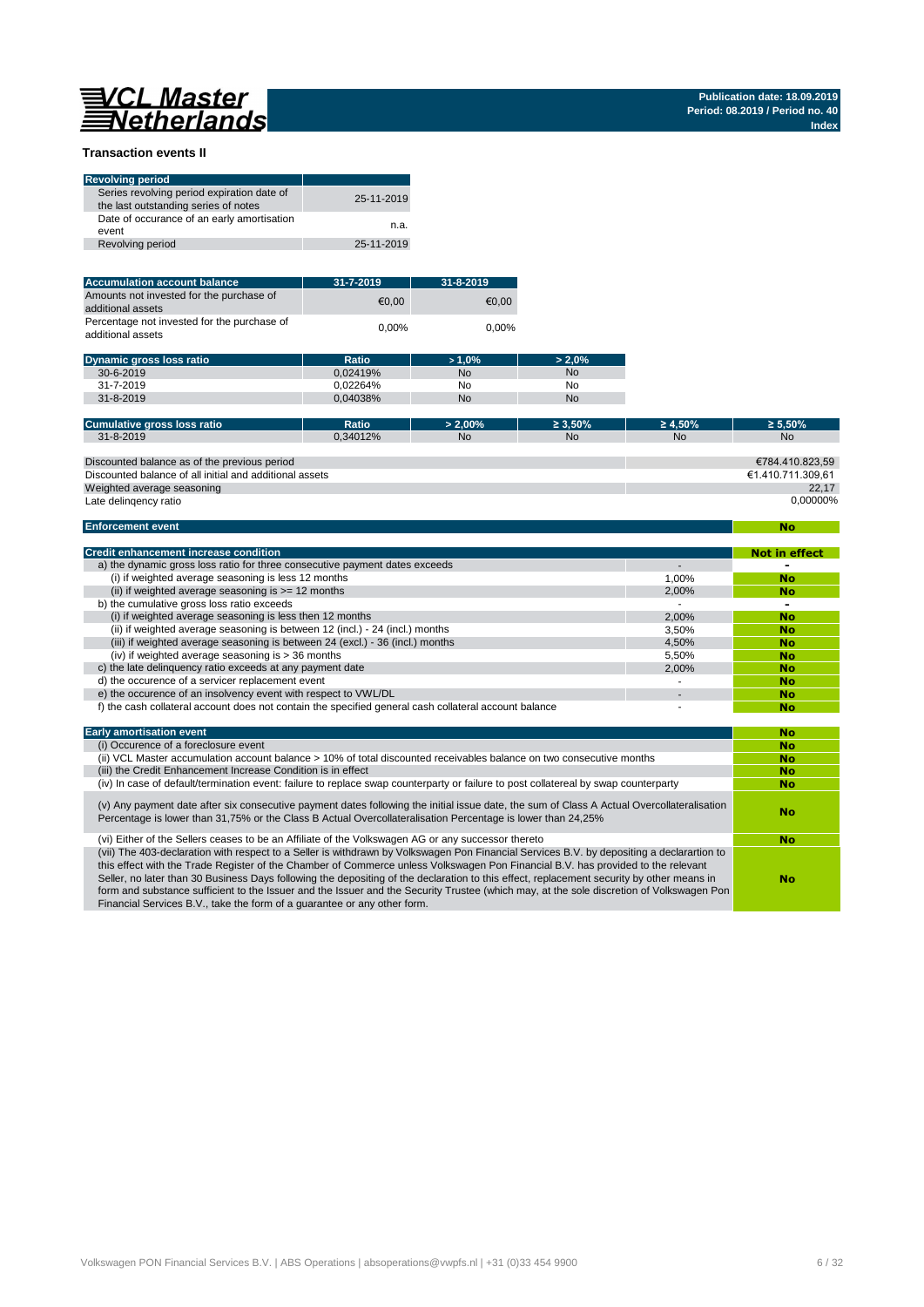

## **Publication date: 18.09.2019 Period: 08.2019 / Period no. 40 Index**

| <b>Account bank</b>                                                        |                | Moody's                                                                                                                                                                                                                                                                                           |                |                                                                                                                                                                                                                                                                                                    | <b>Fitch</b>                                                                                                                                                                                                                                                                                                                                    |                |                                                                                                                                                                                                                                                                               |                  |
|----------------------------------------------------------------------------|----------------|---------------------------------------------------------------------------------------------------------------------------------------------------------------------------------------------------------------------------------------------------------------------------------------------------|----------------|----------------------------------------------------------------------------------------------------------------------------------------------------------------------------------------------------------------------------------------------------------------------------------------------------|-------------------------------------------------------------------------------------------------------------------------------------------------------------------------------------------------------------------------------------------------------------------------------------------------------------------------------------------------|----------------|-------------------------------------------------------------------------------------------------------------------------------------------------------------------------------------------------------------------------------------------------------------------------------|------------------|
| Elavon Financial Services Limited UK branch                                | Lona term      | <b>Short term</b>                                                                                                                                                                                                                                                                                 | <b>Outlook</b> | Long term                                                                                                                                                                                                                                                                                          | <b>Short term</b>                                                                                                                                                                                                                                                                                                                               | Outlook        |                                                                                                                                                                                                                                                                               |                  |
| Current rating                                                             | A1             | $P-1$                                                                                                                                                                                                                                                                                             | <b>Stable</b>  | AA                                                                                                                                                                                                                                                                                                 | $F1+$                                                                                                                                                                                                                                                                                                                                           | <b>Stable</b>  |                                                                                                                                                                                                                                                                               |                  |
| Minimum required rating                                                    | Baa1           | $P-1$                                                                                                                                                                                                                                                                                             |                | A                                                                                                                                                                                                                                                                                                  | F <sub>1</sub>                                                                                                                                                                                                                                                                                                                                  |                |                                                                                                                                                                                                                                                                               |                  |
| ** if not subject to short-term rating, long term rating of at<br>least A+ |                | If the account bank ceases to have the account bank required rating it shall, at its own cost,<br>(iii) take any other action in order to maintain the rating of the Notes or to restore the rating of the Notes.<br>(Please refer to the prospectus for a complete description of the mechanism) |                | (i) procure transfer of the accounts held with it to an Eligible Collateral Bank which is to be appointed by the Issuer once selected by the Account Bank, or<br>(ii) find an irrevocable and unconditional guarantor providing the guarantee from an entity with Account Bank Required Rating, or |                                                                                                                                                                                                                                                                                                                                                 |                | Required rating:                                                                                                                                                                                                                                                              | <b>Fulfilled</b> |
| Swap counterparty                                                          |                | Moody's                                                                                                                                                                                                                                                                                           |                |                                                                                                                                                                                                                                                                                                    | <b>Fitch</b>                                                                                                                                                                                                                                                                                                                                    |                |                                                                                                                                                                                                                                                                               |                  |
| Skandinaviska Enskilda Banken AB                                           | Long term      | <b>Short term</b>                                                                                                                                                                                                                                                                                 | <b>Outlook</b> | Long term                                                                                                                                                                                                                                                                                          | <b>Short term</b>                                                                                                                                                                                                                                                                                                                               | Outlook        |                                                                                                                                                                                                                                                                               |                  |
| Current rating                                                             | Aa2            | $P-1$                                                                                                                                                                                                                                                                                             | <b>Stable</b>  | AA-                                                                                                                                                                                                                                                                                                | $F1+$                                                                                                                                                                                                                                                                                                                                           | <b>Stable</b>  |                                                                                                                                                                                                                                                                               |                  |
| Minimum required rating                                                    | A <sub>3</sub> |                                                                                                                                                                                                                                                                                                   |                | A                                                                                                                                                                                                                                                                                                  | F <sub>1</sub>                                                                                                                                                                                                                                                                                                                                  |                |                                                                                                                                                                                                                                                                               |                  |
| * and either posts collateral or obtains garuantee from a                  |                |                                                                                                                                                                                                                                                                                                   |                |                                                                                                                                                                                                                                                                                                    |                                                                                                                                                                                                                                                                                                                                                 |                |                                                                                                                                                                                                                                                                               |                  |
|                                                                            |                | (i) posts an amount of collateral (in the form of cash and/or securities) as set forth in the Swap Agreement; or<br>(ii) obtains a guaranty from an instituton with an acceptable ratng; or<br>(Please refer to the prospectus for a complete description of the mechanism)                       |                | If the swap counterparty ceases to maintain its credit rating at the miniumum required rating, the swap counterparty:<br>(iii) assigns its rights and obligations under the relevant Swap Agreement to a substitute swap counterparty with an acceptable rating.                                   |                                                                                                                                                                                                                                                                                                                                                 |                | <b>Required rating:</b>                                                                                                                                                                                                                                                       | <b>Fulfilled</b> |
|                                                                            |                | Moody's                                                                                                                                                                                                                                                                                           |                |                                                                                                                                                                                                                                                                                                    | <b>Fitch</b>                                                                                                                                                                                                                                                                                                                                    |                |                                                                                                                                                                                                                                                                               |                  |
| Volkswagen Financial Services AG                                           | Long term      | <b>Short term</b>                                                                                                                                                                                                                                                                                 | <b>Outlook</b> | Long term                                                                                                                                                                                                                                                                                          | <b>Short term</b>                                                                                                                                                                                                                                                                                                                               | <b>Outlook</b> |                                                                                                                                                                                                                                                                               |                  |
| Current rating                                                             | A <sub>3</sub> | $P-2$                                                                                                                                                                                                                                                                                             | <b>Stable</b>  |                                                                                                                                                                                                                                                                                                    |                                                                                                                                                                                                                                                                                                                                                 |                |                                                                                                                                                                                                                                                                               |                  |
| Minimum required rating                                                    | Baa1           | J.                                                                                                                                                                                                                                                                                                |                |                                                                                                                                                                                                                                                                                                    |                                                                                                                                                                                                                                                                                                                                                 |                |                                                                                                                                                                                                                                                                               |                  |
|                                                                            |                |                                                                                                                                                                                                                                                                                                   |                |                                                                                                                                                                                                                                                                                                    |                                                                                                                                                                                                                                                                                                                                                 |                | Required rating:                                                                                                                                                                                                                                                              | <b>Fulfilled</b> |
|                                                                            |                | Moody's                                                                                                                                                                                                                                                                                           |                |                                                                                                                                                                                                                                                                                                    | Fitch                                                                                                                                                                                                                                                                                                                                           |                |                                                                                                                                                                                                                                                                               |                  |
| Volkswagen Pon Financial Services BV                                       | Long term      | <b>Short term</b>                                                                                                                                                                                                                                                                                 | Outlook        | Long term                                                                                                                                                                                                                                                                                          | <b>Short term</b>                                                                                                                                                                                                                                                                                                                               | Outlook        |                                                                                                                                                                                                                                                                               |                  |
|                                                                            |                | ٠                                                                                                                                                                                                                                                                                                 |                |                                                                                                                                                                                                                                                                                                    |                                                                                                                                                                                                                                                                                                                                                 |                |                                                                                                                                                                                                                                                                               |                  |
|                                                                            |                |                                                                                                                                                                                                                                                                                                   |                |                                                                                                                                                                                                                                                                                                    | the Monthly Remittance Condition. Please reference the Prospectus for a complete<br>description of this mechanism. If there should be a change in the credit quality of<br>with the conditions set out in the Monthly Remittance Condition, Fitch Ratings will notify<br>the Servicer and the next Investor Report will be amended accordingly. |                | Fitch Ratings currently views the credit quality of Volkswagen Pon Financial Services B.V.<br>to be commensurate with the agreed upon rating requirements set out in the definition of<br>Volkswagen Pon Financial Services B.V. such that it would no longer be commensurate | <b>Fulfilled</b> |

Volkswagen PON Financial Services B.V. | ABS Operations | absoperations@vwpfs.nl | +31 (0)33 454 9900 7 / 32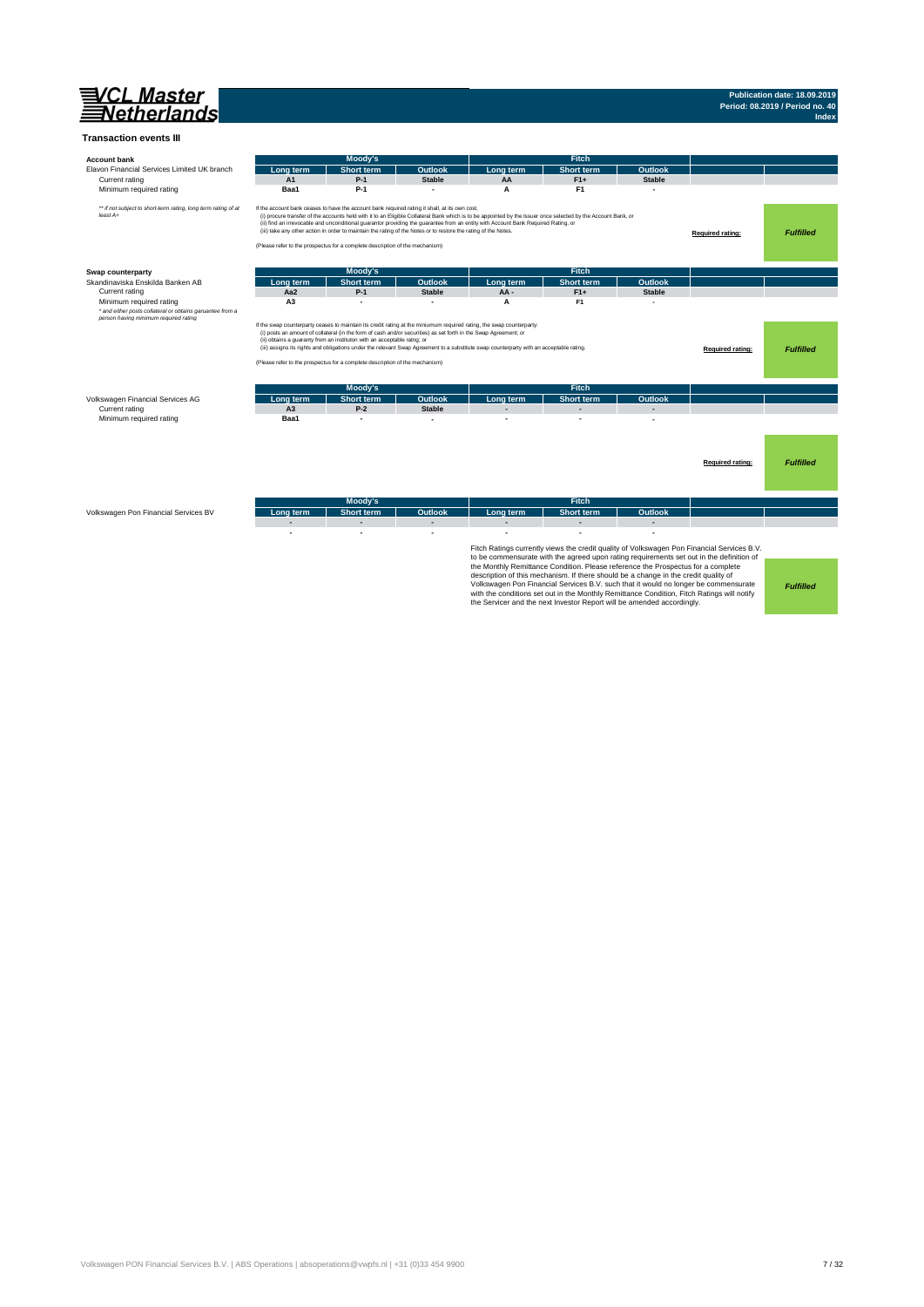

## **Information regarding the notes I**

|                             | <b>Class A Notes</b>   |                        |                        |                        |                        |                        |                        | <b>Class B Notes</b>   |  |
|-----------------------------|------------------------|------------------------|------------------------|------------------------|------------------------|------------------------|------------------------|------------------------|--|
| Rating at issue date        | <b>Series A 2016-1</b> | <b>Series A 2016-2</b> | <b>Series A 2016-3</b> | <b>Series A 2016-4</b> | <b>Series A 2016-5</b> | <b>Series A 2016-6</b> | <b>Series B 2016-1</b> | <b>Series B 2016-2</b> |  |
| Moody's                     | Aaa (sf)               | Aaa (sf)               | Aaa (sf)               | Aaa (sf)               | Aaa (sf)               | Aaa (sf)               | Aa1 $(sf)$             | Aa1 $(sf)$             |  |
| <b>DBRS</b>                 | AAA (sf)               | AAA (sf)               | AAA (sf)               | AAA (sf)               | AAA (sf)               | AAA (sf)               | A (high) (sf)          | A (high) (sf)          |  |
| <b>Current rating</b>       |                        |                        |                        |                        |                        |                        |                        |                        |  |
| Moody's                     |                        | Aaa (sf)               | Aaa (sf)               | Aaa (sf)               | Aaa (sf)               | Aaa (sf)               | Aa2 $(sf)$             | Aa2 $(sf)$             |  |
| Fitch                       |                        | AAA (sf)               | AAA (sf)               | AAA (sf)               | AAA (sf)               | AAA (sf)               | AA (sf)                | AA (sf)                |  |
| <b>Information on notes</b> |                        |                        |                        |                        |                        |                        |                        |                        |  |
| <b>ISIN</b>                 | XS1417315725           | XS1419661035           | XS1419662272           | XS1419662603           | XS1419662942           | XS1452378745           | XS1417318588           | XS1419666851           |  |
| Common code                 | 141731572              | 141966103              | 141966227              | 141966260              | 141966294              | 145237874              | 141731858              | 141966685              |  |
| Original face value         | €16.200.000.00         | €48,600,000,00         | €32.400.000.00         | €16.200.000.00         | €58.300.000.00         | €37.100.000.00         | €13.600.000.00         | €5.400.000.00          |  |
| Spread / Margin             | 0.450%                 | 0,450%                 | 0.450%                 | 0.450%                 | 0.450%                 | 0,450%                 | 0,900%                 | 0,900%                 |  |
| Current coupon              | 0.035%                 | 0.035%                 | 0.035%                 | 0.035%                 | 0.035%                 | $0.035\%$              | 0,485%                 | 0,485%                 |  |

| <b>Information on notes</b>  | <b>Class A-Series</b> | <b>Class B-Series</b> |
|------------------------------|-----------------------|-----------------------|
| Legal final maturity date    | $nov-24$              | $nov-24$              |
| Fixed/Floating               | floating              | floating              |
| Day count convention         | actual/360            | actual/360            |
| Index rate (1-Month-Euribor) | $-0.415%$             | $-0.415%$             |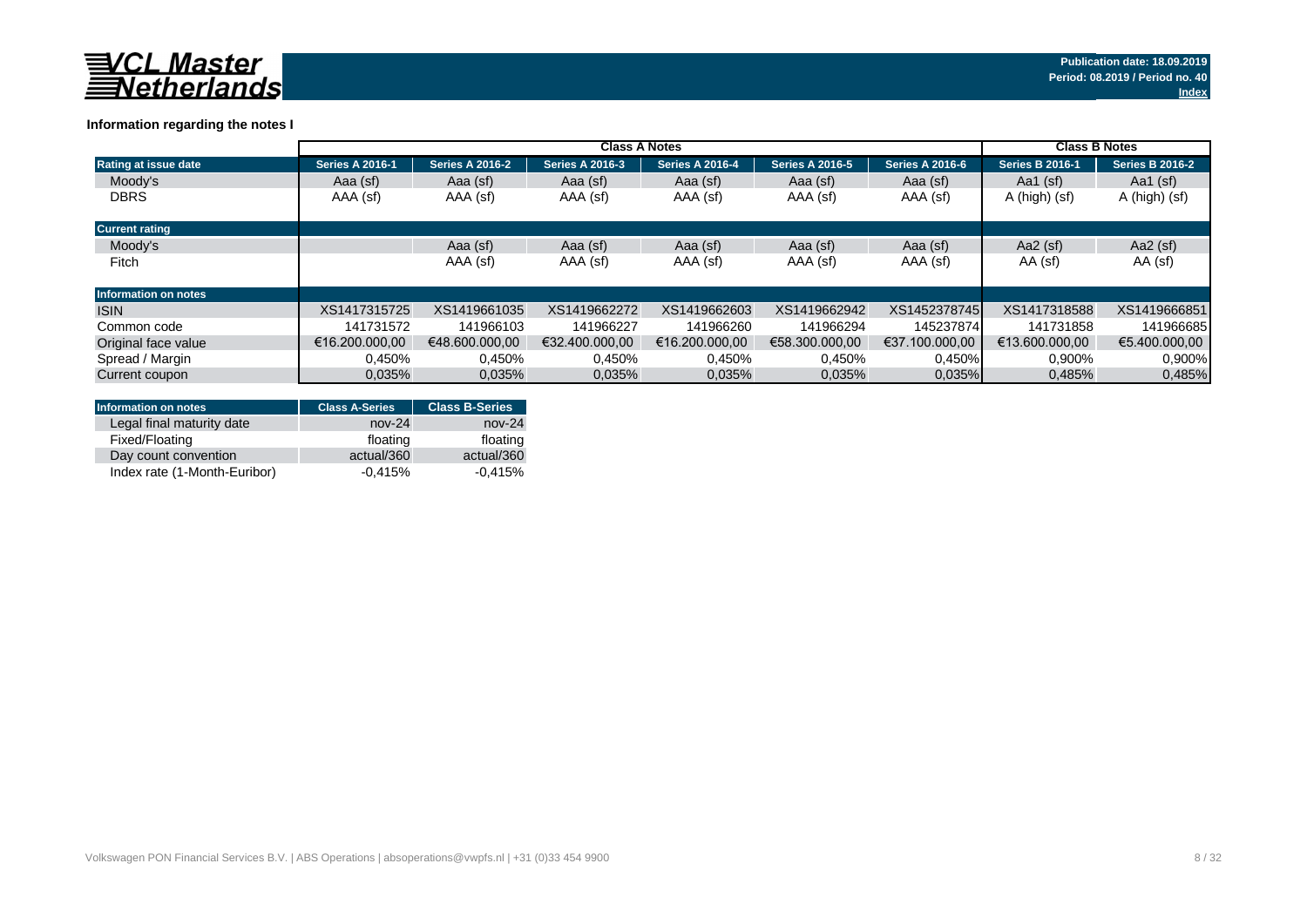#### **Information regarding the notes II**

| Monthly period:                      | 8-2019                      |
|--------------------------------------|-----------------------------|
| Payment date:                        | 25-9-2019                   |
| Interest accrual period (from/until) | 27.08.2019 until 25.09.2019 |
| Davs accrued                         | 29                          |
| Index rate                           | 1-Month Euribor             |
| Base interest rate:                  | $-0.4150%$                  |
| Day count convention                 | actual/360                  |

|                                                           |                            | <b>Class A Notes</b>   |                        |                        |                        |                        | <b>Class B Notes</b>   |                      |                        |                        |                      |
|-----------------------------------------------------------|----------------------------|------------------------|------------------------|------------------------|------------------------|------------------------|------------------------|----------------------|------------------------|------------------------|----------------------|
| <b>Interest payments</b>                                  | <b>Total Class A and B</b> | <b>Series A 2016-1</b> | <b>Series A 2016-2</b> | <b>Series A 2016-3</b> | <b>Series A 2016-4</b> | <b>Series A 2016-5</b> | <b>Series A 2016-6</b> | <b>Total Class A</b> | <b>Series B 2016-1</b> | <b>Series B 2016-2</b> | <b>Total Class B</b> |
| Note balance                                              | €574.500.000.00            | €0,00                  | €124.500.000,00        | €82.800.000,00         | €54.800.000,00         | €172.800.000,00        | €82.800.000,00         | €517.700.000.00      | €40.600.000,00         | €16.200.000,00         | €56.800.000,00       |
| Paid interest                                             | €36.787.71                 | €0,00                  | €3.510,21              | €2.334,50              | €1.545,06              | €4.872,00              | €2.334,50              | €14.596.27           | €15.862.19             | €6.329,25              | €22.191.44           |
| <b>Unpaid Interest</b>                                    |                            |                        |                        |                        |                        |                        |                        |                      |                        |                        |                      |
| Unpaid interest of the reporting period                   | €0.01                      | €0,00                  | €0,01                  | €0,00                  | €0,00                  | €0,00                  | €0,00                  | €0,01                | €0,00                  | €0,00                  | €0,00                |
| Cumulative unpaid interest                                | €0.00                      | €0,00                  | €0,00                  | €0,00                  | €0,00                  | €0,00                  | €0,00                  | €0,00                | €0,00                  | €0,00                  | €0,00                |
|                                                           |                            |                        |                        |                        |                        |                        |                        |                      |                        |                        |                      |
| <b>Note balance</b>                                       |                            |                        |                        |                        |                        |                        |                        |                      |                        |                        |                      |
| Note balance as of the beginning of the period            | €574.500.000.00            | €0.00                  | €124.500.000.00        | €82.800.000.00         | €54.800.000.00         | €172.800.000.00        | €82.800.000.00         | €517.700.000.00      | €40.600.000.00         | €16.200.000,00         | €56.800.000.00       |
| Additional issue amount                                   | €0.00                      | €0.00                  | €0,00                  | €0,00                  | €0.00                  | €0,00                  | €0,00                  | €0,00                | €0.00                  | €0,00                  | €0,00                |
| Redemotion amount due to amortizing series                | €0.00                      | €0.00                  | €0.00                  | €0,00                  | €0.00                  | €0.00                  | €0,00                  | €0.00                | €0.00                  | €0.00                  | €0,00                |
| Term take out redemption                                  | €0.00                      | €0.00                  | €0.00                  | €0.00                  | €0.00                  | €0.00                  | €0,00                  | €0,00                | €0.00                  | €0,00                  | €0,00                |
| Class balance as of the end of the period                 | €574.500.000.00            | €0.00                  | €124.500.000.00        | €82.800.000.00         | €54.800.000.00         | €172.800.000.00        | €82.800.000.00         | €517.700.000.00      | €40.600.000.00         | €16.200.000.00         | €56.800.000.00       |
|                                                           |                            |                        |                        |                        |                        |                        |                        |                      |                        |                        |                      |
| Payments to Investors per note                            |                            |                        |                        |                        |                        |                        |                        |                      |                        |                        |                      |
| Interest                                                  |                            | €2.82                  | €2,82                  | €2,82                  | €2.82                  | €2.82                  | €2,82                  |                      | €39.07                 | €39.07                 |                      |
| Principal repayment by note                               |                            | €0,00                  | €0,00                  | €0,00                  | €0,00                  | €0,00                  | €0,00                  |                      | €0,00                  | €0,00                  |                      |
| <b>Total</b>                                              |                            | E2.82                  | €2.82                  | E2.82                  | E2.82                  | €2.82                  | €2.82                  |                      | €0.00                  | €0.00                  |                      |
|                                                           |                            |                        |                        |                        |                        |                        |                        |                      |                        |                        |                      |
| <b>Notes</b>                                              |                            |                        |                        |                        |                        |                        |                        |                      |                        |                        |                      |
| Number of notes as of the beginning of the period         | 5.745                      |                        | 1.245                  | 828                    | 548                    | 1.728                  | 828                    | 5.177                | 406                    | 162                    | 568                  |
| Increase of outstanding notes from tap-up                 |                            |                        |                        |                        |                        |                        |                        |                      |                        |                        |                      |
| Reduction of outstanding notes from term take out         |                            |                        |                        |                        |                        |                        |                        |                      |                        |                        |                      |
| Number of notes as of the end of the period               | 5.745                      |                        | 1.245                  | 828                    | 548                    | 1.728                  | 828                    | 5.177                | <b>406</b>             | 162                    | 568                  |
| Face value per note                                       |                            | €100.000,00            | €100.000,00            | €100.000,00            | €100.000,00            | €100.000,00            | €100.000,00            | €100.000,00          | €100.000,00            | €100.000,00            | €100.000,00          |
| Balance per note                                          |                            | €100.000.00            | €100.000.00            | €100.000.00            | €100.000.00            | €100.000.00            | €100.000.00            | €100.000.00          | €100.000.00            | €100.000.00            | €100.000,00          |
| <b>Note factor</b>                                        |                            | 1.000000               | 1.000000               | 1.000000               | 1.000000               | 1.000000               | 1.000000               | 1.000000             | 1.000000               | 1.000000               | 1.000000             |
|                                                           |                            |                        |                        |                        |                        |                        |                        |                      |                        |                        |                      |
| Overcollateralisation                                     |                            |                        |                        |                        |                        |                        |                        |                      |                        |                        |                      |
| Current OC amount (before TU / TTO)                       |                            | €0.00                  | €57.852.956.53         | €38.475.701.21         | €25.464.594.52         | €80.297.115.58         | €38.475.701.21         | €240.566.069.06      | €131.353.915.56        | €52.412.153.50         | €183.766.069.06      |
| Current OC percentage (before TU / TTO)                   |                            | 31.7258%               | 31.7258%               | 31.7258%               | 31.7258%               | 31.7258%               | 31.7258%               | 31.7258%             | 23.4273%               | 23.4273%               | 23.4273%             |
| Target OC percentage (revolving period/amortising period) |                            | 34% / 43%              | 34% / 43%              | 34% / 43%              | 34% / 43%              | 34% / 43%              | 34% / 43%              | 34% / 43%            | 26.5% / 35.5%          | 26.5% / 35.5%          | 26.5% / 35.5%        |
| Current OC amount (after TU / TTO)                        |                            | €0,00                  | €64.102.699.80         | €42.632.156.98         | €28.215.485.53         | €88.971.458.04         | €42.632.156.98         | €266.553.957.32      | €149.929.765.27        | €59.824.192.05         | €209.753.957,32      |
| Current OC percentage (after TU / TTO)                    |                            | 0.0000%                | 33.9882%               | 33.9882%               | 33.9882%               | 33.9882%               | 33,9882%               | 33.9882%             | 26.7457%               | 26.7457%               | 26.7457%             |

| <b>Subordinated loan</b>                  |                      |                      |
|-------------------------------------------|----------------------|----------------------|
| Balance as of the beginning of the period | €179.030.616.98      |                      |
| Balance increase from tap up              | €0.00                |                      |
| Redemption payments from term take out    | €0.00                |                      |
| Regular redemption from waterfall         | €0.00                |                      |
| Redemption from cash collateral account   | €0.00                |                      |
| Balance as of the end of the period       | €179.030.616.98      |                      |
| Capitalization of interest                | €2.837.382.48        |                      |
| O/C                                       | <b>Class A Notes</b> | <b>Class B Notes</b> |
| Current OC amount (before TU / TTO)       | € 240.566.069.06     | € 183.766.069.06     |
| Current OC percentage (before TU / TTO)   | 31.7258%             | 23.4273%             |
| Current OC amount (after TU / TTO)        | €266.553.957.32      | €209.753.957.32      |
| Current OC percentage (after TU / TTO)    | 33.9882%             | 26.7457%             |
|                                           |                      |                      |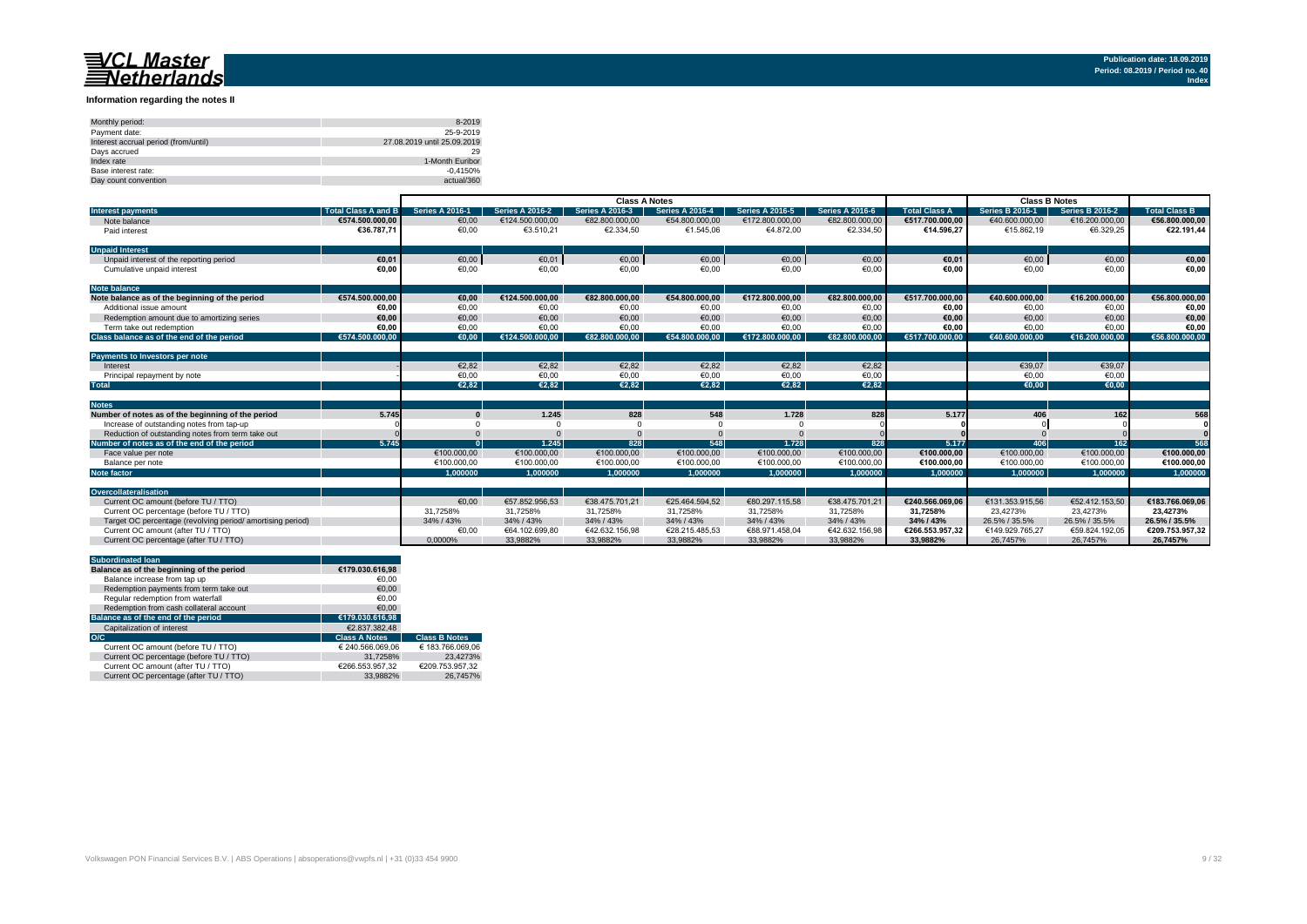

## **Credit enhancement**

| <b>Cash collateral account (CCA)</b>                             | in EUR           |
|------------------------------------------------------------------|------------------|
| Initial balance at poolcut                                       | €9.158.618,28    |
| Thereof general cash reserve                                     | €2.288.400,00    |
| Thereof maintenance reserve                                      | €6.870.218,28    |
| Targeted balance (floor after Top Up)                            | €55.760.061,48   |
| Thereof general cash reserve                                     | €6.894.000,00    |
| Thereof maintenance reserve                                      | €48.866.061,48   |
| Balance as of the beginning of the period                        | €54.583.810,94   |
| Thereof general cash reserve                                     | €6.894.000,00    |
| Thereof maintenance reserve                                      | €47.689.810,94   |
| <b>Payments</b>                                                  | €1.176.250,54    |
| General payment from CCA                                         | €0,00            |
| General payment to CCA                                           | €0,00            |
| Payment from CCA due to TTO                                      | € $0,00$         |
| Payment to CCA due to tap-up                                     | €0,00            |
| Payment from CCA due to maintenance reserve                      | (65.729.045, 39) |
| Payment to CCA due to maintenance reserve                        | €6.572.995,93    |
| Payment to CCA due to top-up                                     | €332.300,00      |
| Balance as of the end of the period                              | €55.760.061,48   |
| Thereof general cash reserve                                     | €6.894.000,00    |
| Thereof maintenance reserve                                      | €48.866.061,48   |
| General cash reserve in percent of total current note<br>balance | 1,200%           |
| Specified general cash collateral amount                         | €6.894.000,00    |
| <b>Accrued interest</b>                                          | €0,00            |

## **Set off risk**

There is no set off risk applicable.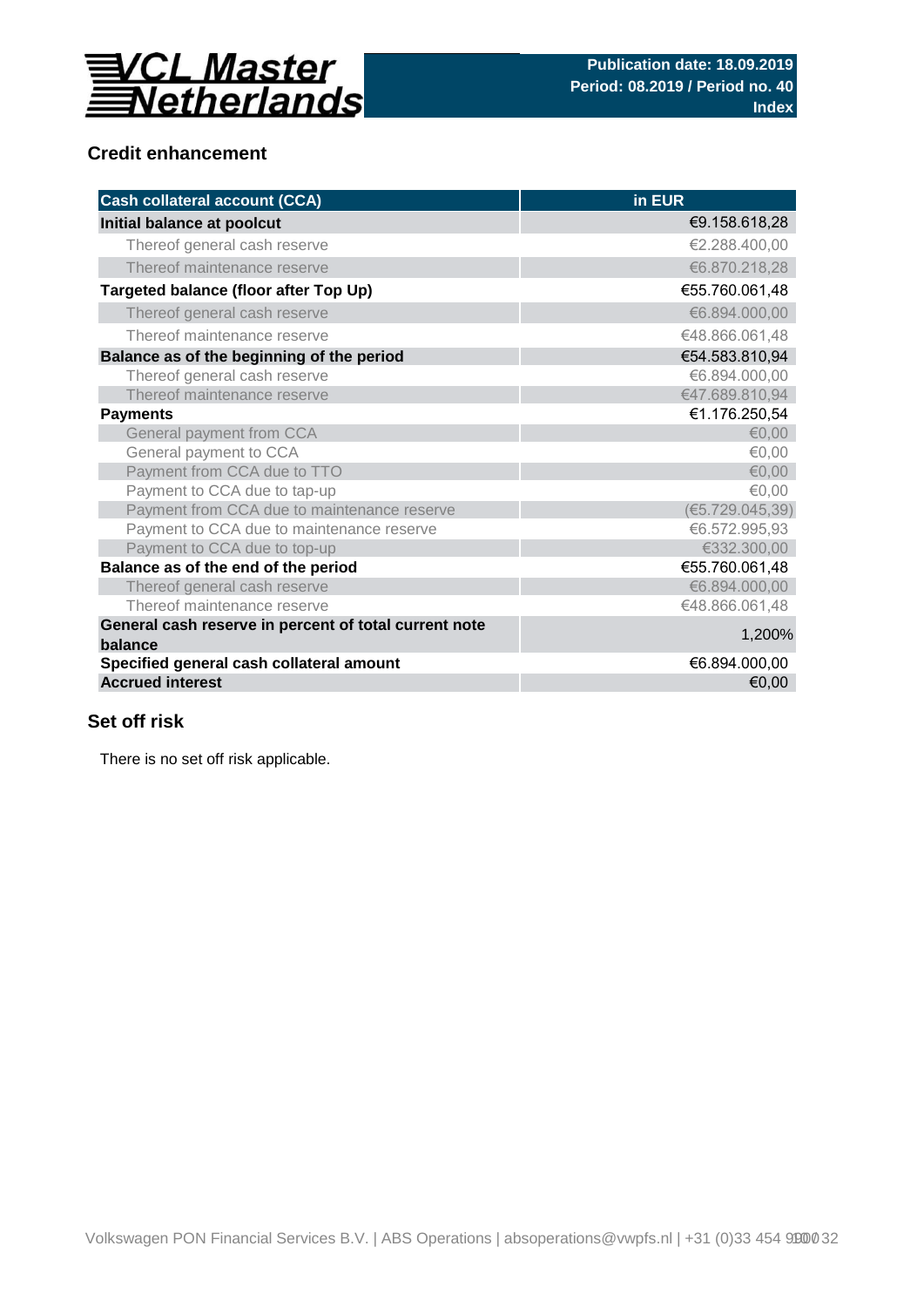

## **Swap fixing / Waterfall**

| Amortising interest rate swap                                                               | <b>Class A</b>                       | <b>Class B</b>          |
|---------------------------------------------------------------------------------------------|--------------------------------------|-------------------------|
| Underlying principal for reporting period                                                   | €517.700.000,00                      | €56.800.000,00          |
| Paying leg                                                                                  | Fix interest rate                    | Fix interest rate       |
|                                                                                             |                                      |                         |
| Receiving leg                                                                               | Floating interest rate               | Floating interest rate  |
| Net swap payments / receipts                                                                | (€154.475,93)                        | (€19.012,23)            |
|                                                                                             |                                      |                         |
| Available distribution amount calculation                                                   | <b>Payment to waterfall position</b> | <b>Remaining amount</b> |
| (i) Lease Collections, minus (A) amounts credited to the Maintenance Surplus Reserve Ledger | €28.049.138,53                       | €28.049.138,53          |
| and (B) amounts of any Issuer Increase Advance                                              |                                      |                         |
| (ii) amounts of interest paid or principal repaid under the Issuer Facility Agreement       | €0.00                                | €28.049.138,53          |
| (iii) Vehicle Realisation Proceeds                                                          | €12.439.975,43                       | €40.489.113,96          |
| (iv) Lease Incidental Shortfall payments                                                    | €0.00                                | €40.489.113,96          |
| (vi) payments from the CCA                                                                  | €0.00                                | €40.489.113,96          |
| (vii) amounts debited from the Maintenance Reserve Ledger                                   | €5.729.045.39                        | €46.218.159.35          |
| (viii) Maintenance Surplus debited from the Maintenance Reserve Ledger                      |                                      |                         |
|                                                                                             | €0,00                                | €46.218.159,35          |
| (ix) Net Swap Receipts                                                                      | €0.00                                | €46.218.159,35          |
| (x) transfers from the Accumulation Account to the Distribution Account                     | €0.00                                | €46.218.159,35          |
| (xi) the Buffer Release Amount                                                              | (E1.749.440, 34)                     | €44.468.719,01          |
|                                                                                             |                                      |                         |
| Waterfall                                                                                   | Payment to waterfall position        | <b>Remaining amount</b> |
| Available distribution amount                                                               |                                      | €44.468.719,01          |
| 1) Taxes and Issuer Profit Amount                                                           | €0,00                                | €44.468.719,01          |
| 1.i) Taxes                                                                                  | €0.00                                | €44.468.719,01          |
|                                                                                             | €0,00                                |                         |
| 1.ii) Issuer Profit Amount                                                                  |                                      | €44.468.719,01          |
| 2) Senior Maintenance Coordinator Fee                                                       | (E17.997.515,24)                     | €26.471.203,77          |
| 3) Payments in respect of fees I                                                            | (€783.922,85)                        | €25.687.280,92          |
| 3.i) Payment to directors of the issuer                                                     | €0,00                                | €26.471.203,77          |
| 3.ii) Servicer Fee - Volkswagen Leasing B.V.                                                | (6556.604, 54)                       | €25.914.599,22          |
| Servicer Fee - DutchLease B.V.                                                              | (€97.071,14)                         | €25.817.528,08          |
| 3.iii) Payment to Maintenance Coordinator - Volkswagen Leasing B.V.                         | €0,00                                | €25.817.528,08          |
|                                                                                             | €0,00                                | €25.817.528,08          |
| Payment to Maintenance Coordinator - DutchLease B.V.                                        |                                      |                         |
| 3.iv) Payment to Rating Agencies                                                            | €0.00                                | €25.817.528,08          |
| 3.v) Payment to Process Agent                                                               | €0,00                                | €25.817.528,08          |
| 3.vi) Payment to Account Bank                                                               | (€121.247,16)                        | €25.696.280.92          |
| 3. vii) Payment to Agents                                                                   | €0,00                                | €25.696.280,92          |
| 3. viii) Payment in respect of listing of the notes                                         | €0.00                                | €25.696.280,92          |
| 3.ix) Payment in respect of auditors' fees and legal counsel fees                           | €0.00                                | €25.696.280,92          |
| 3.x) Payment in respect administration costs and expenses                                   | €0,00                                | €25.696.280,92          |
|                                                                                             |                                      |                         |
| 3.xi) Payment to other third parties providing services                                     | (69.000, 00)                         | €25.687.280,92          |
| 4) Net Swap Payments or Swap Termination Payments - Series A and B                          | (E173.488, 16)                       | €25.513.792,76          |
| - Net swap payments on series A 2016-1                                                      | €0,00                                | €25.687.280,92          |
| - Net swap payments on series A 2016-2                                                      | (€37.149,42)                         | €25.650.131,50          |
| - Net swap payments on series A 2016-3                                                      | (E24.706, 60)                        | €25.625.424,90          |
| - Net swap payments on series A 2016-4                                                      | (€16.351,71)                         | €25.609.073,19          |
| - Net swap payments on series A 2016-5                                                      | (651.561, 60)                        | €25.557.511,59          |
|                                                                                             |                                      |                         |
| - Net swap payments on series A 2016-6                                                      | (E24.706, 60)                        | €25.532.804,99          |
| - Net swap payments on series B 2016-1                                                      | (E13.589,73)                         | €25.519.215,26          |
| - Net swap payments on series B 2016-2                                                      | (65.422, 50)                         | €25.513.792,76          |
| 5) Interest payment class A                                                                 | (€14.596,27)                         | €25.499.196,49          |
| (a) Accrued interest & (b) interest shortfalls on series A 2016-1                           | €0,00                                | €25.513.792,76          |
| (a) Accrued interest & (b) interest shortfalls on series A 2016-2                           | (63.510.21)                          | €25.510.282,55          |
| (a) Accrued interest & (b) interest shortfalls on series A 2016-3                           | (E2.334.50)                          | €25.507.948,05          |
| (a) Accrued interest & (b) interest shortfalls on series A 2016-4                           | (€1.545,06)                          | €25.506.402,99          |
| (a) Accrued interest & (b) interest shortfalls on series A 2016-5                           | (€4.872,00)                          | €25.501.530.99          |
|                                                                                             |                                      |                         |
| (a) Accrued interest & (b) interest shortfalls on series A 2016-6                           | (E2.334,50)                          | €25,499,196,49          |
| 6) Interest payment class B                                                                 | (€22.191,44)                         | €25.477.005.05          |
| (a) Accrued interest & (b) interest shortfalls on series B 2016-1                           | (€15.862, 19)                        | €25.483.334.30          |
| (a) Accrued interest & (b) interest shortfalls on series B 2016-2                           | (6.329, 25)                          | €25.477.005,05          |
| 7) Payment to cash collateral account until the general CCA equals specified general CCA    | €0,00                                | €25.477.005,05          |
| 8) Redemption amount class A                                                                | €0,00                                | €25.477.005,05          |
| (a) Redemption on series A 2016-1                                                           | €0,00                                | €25.477.005,05          |
| (a) Redemption on series A 2016-2                                                           | €0,00                                | €25.477.005,05          |
| (a) Redemption on series A 2016-3                                                           | €0,00                                |                         |
|                                                                                             |                                      | €25.477.005,05          |
| (a) Redemption on series A 2016-4                                                           | €0,00                                | €25.477.005,05          |
| (a) Redemption on series A 2016-5                                                           | €0,00                                | €25.477.005,05          |
| (a) Redemption on series A 2016-6                                                           | €0,00                                | €25.477.005,05          |
| Class A accumulation account                                                                | (€25.383.226,03)                     | €93.779,02              |
| 9) Redemption amount class B                                                                | €0,00                                | €93.779,02              |
| (a) Redemption on series B 2014-1                                                           | €0,00                                | €93.779,02              |
| (a) Redemption on series B 2014-2                                                           | €0,00                                | €93.779,02              |
|                                                                                             |                                      |                         |
| Class B accumulation account                                                                | €0,00                                | €93.779,02              |
| 10) Payments to swap counterparties, other than those made under item 4                     | €0,00                                | €93.779,02              |
| 11) Accrued and unpaid interest on the subordinated loan                                    | (€93.779,02)                         | (€0,00)                 |
| (a) Interest subordinated loan                                                              | (693.779.02)                         | €0,00                   |
| (b) Unpaid interest subordinated loan                                                       | €0,00                                | €0,00                   |
| 12) Redemption subordinated loan                                                            | €0,00                                | (€0,00)                 |
| 13) Final success fee                                                                       | €0,00                                | €0,00                   |
|                                                                                             |                                      |                         |
|                                                                                             |                                      |                         |
| Distribution of cash collateral account surplus                                             | Payment to waterfall position        | <b>Remaining amount</b> |
| Payment in respect of accrued and unpaid interest on the Subordinated Loan                  | €0,00                                | €0,00                   |
| Payment in respect of reduction of outstanding principal amount of Subordinated Loan        | €0,00                                | €0,00                   |
| Payment in respect of Sellers final success fee                                             | €0,00                                | €0,00                   |
|                                                                                             |                                      |                         |
| Payments due to term take out - not part of the waterfall                                   | <b>Payment</b>                       | <b>Remaining amount</b> |
| Purchase price from term take out                                                           | €0,00                                | €0,00                   |
| Redemption class A                                                                          | €0,00                                | €0,00                   |
| Redemption class B                                                                          | €0,00                                | €0,00                   |
|                                                                                             |                                      |                         |
| Redemption subordinated loan                                                                | €0,00                                | €0,00                   |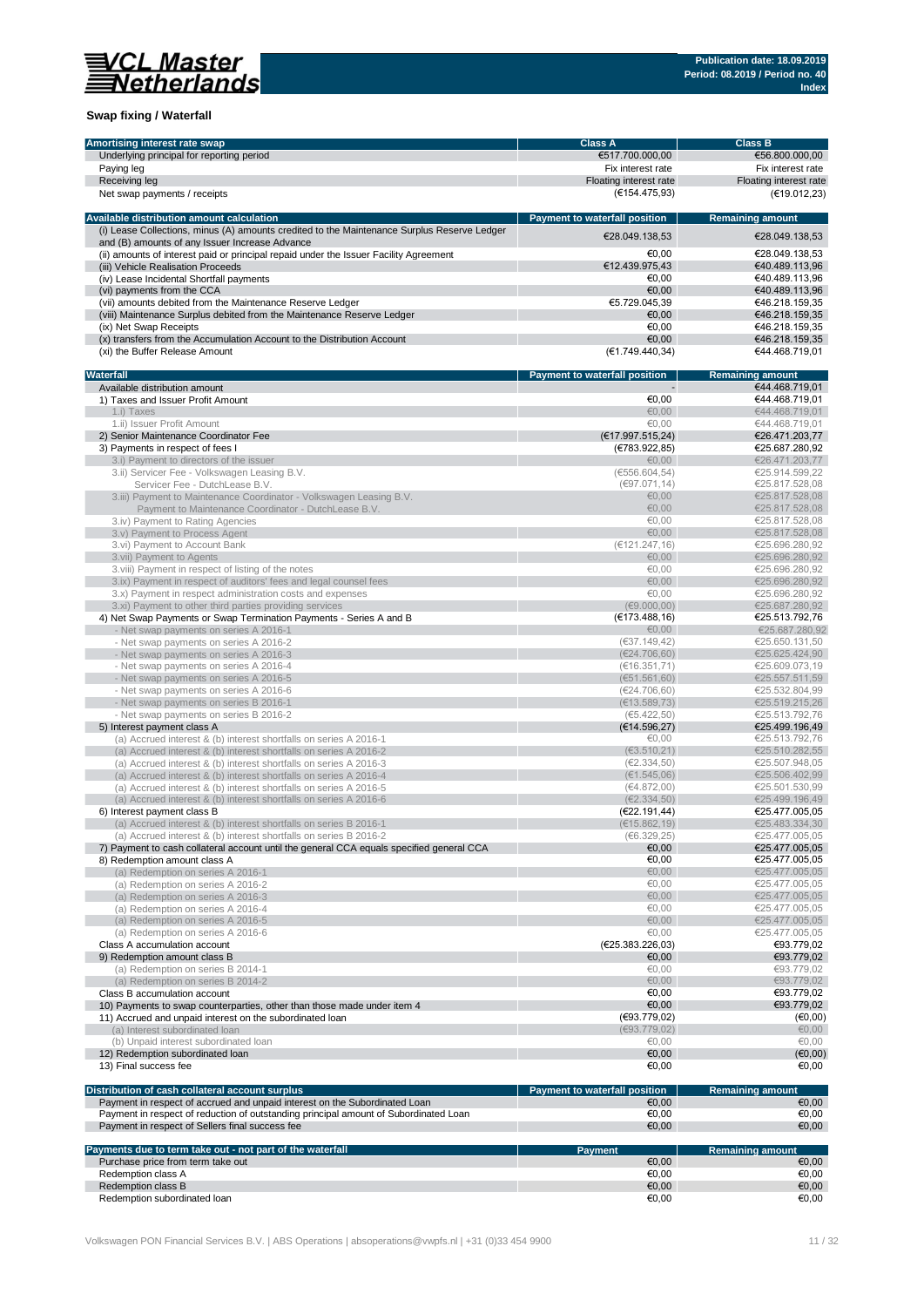

## **Retention of net economic interest**

## **Retention amount at poolcut**

| <b>Type of asset</b>     | Number of<br><b>contracts</b> | Percentage of<br><b>contracts</b> | <b>Outstanding</b><br>nominal balance | Percentage of<br>nominal balance |
|--------------------------|-------------------------------|-----------------------------------|---------------------------------------|----------------------------------|
| Portfolio sold to SPV    | 13.854                        | 95,05%                            | €280.729.495,18                       | 95,00%                           |
| Retention of VWL/DLN     | 722                           | 4.95%                             | €14.783.720,00                        | 5,00%                            |
| <b>Total</b>             | 14.576                        | 100,00%                           | €295.513.215,18                       | 100,00%                          |
|                          |                               |                                   |                                       |                                  |
| <b>Retention amounts</b> |                               |                                   |                                       |                                  |
| Minimum retention        | €14.775.660,76                | 5,00%                             |                                       |                                  |
| Actual retention         | €14.783.720,00                | 5.00%                             |                                       |                                  |

## **Retention amount end of reporting period**

| Type of asset         | Number of<br><b>contracts</b> | Percentage of<br><b>contracts</b> | <b>Outstanding</b><br>nominal balance | Percentage of<br>nominal balance |
|-----------------------|-------------------------------|-----------------------------------|---------------------------------------|----------------------------------|
| Portfolio sold to SPV | 49.106                        | 94.94%                            | €810.720.558,51                       | 94,69%                           |
| Retention of VWL/DLN  | 2.617                         | 5.06%                             | €45.499.706,00                        | 5.31%                            |
| <b>Total</b>          | 51.723                        | 100,00%                           | €856.220.264,51                       | 100,00%                          |

| <b>Retention amounts</b> |                |       |
|--------------------------|----------------|-------|
| Minimum retention        | €42.669.503.08 | 5.00% |
| Actual retention         | €45.499.706.00 | 5,31% |

article 6 (3) (c) Securitisation Regulation. In its capacity as originator and original lender, Volkswagen Leasing B.V. and DutchLease B.V. comply with the retention requirements of a material net economic interest in accordance with

By adhering to option c) of the direction, Volkwagen Leasing B.V. and DutchLease B.V. keep the exposure designated for retention on its balance sheet on an ongoing basis.

The latest end of month level of retention will be published on a monthly basis within the investor report.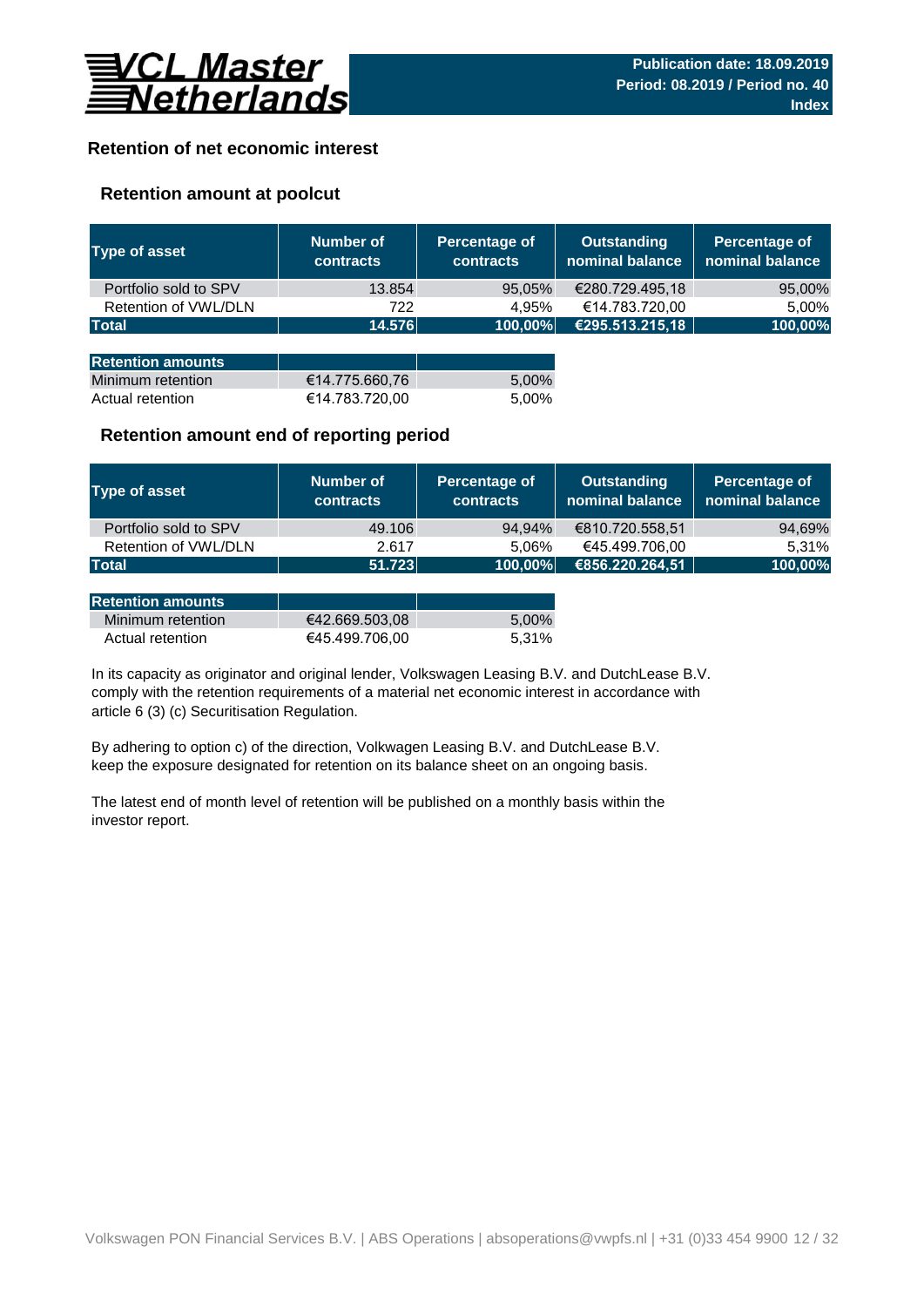**Amortisation profile I**

#### **Class A Class B Class B Class B Class B Class B Class B Class B Class B Class B Eq. 1 Note class Payment date and the Sale of the Case of the Sale of the Sale of the Sale of the Sale of the Sale of the Sale of the Sale of the Sale of the Sale of the Sale of the Sale of the Sale of the Sale of the Sale of the Sale of** Poolcut ∈19.000.000,00 ∈171.700.000,00 ∈171.700.000,00 ∈19.000.000,00 ∈19.000.000,00 ∈19.000.000,00 ∈19.000.000,00 ∈19.000.000,00 ∈19.000.000,00 ∈19.000.000,00 ∈19.000.000,00 ∈19.000.000,00 ∈19.000.000,00 ∈19.000.000,00 ∈ г 06-2016 €171.700.000,00 €19.000.000,00  $\begin{array}{r}\n 07-2016 \\
\hline\n 623.200.000,00 \\
\hline\n 625.800.000,00 \\
\hline\n 625.800.000,00 \\
\hline\n 625.800.000,00 \\
\hline\n 625.800.000,00 \\
\hline\n 625.800.000,00 \\
\hline\n 625.800.000,00 \\
\hline\n 625.800.000,00 \\
\hline\n 625.800.000,00 \\
\hline\n 625.800.000,00 \\
\h$ Ì. 08-2016 €233.200.000,00 €25.800.000,00 09-2016 €275.000.000,00 €30.400.000,00 п 10-2016 €275.000.000,00 €30.400.000,00 11-2016 €296.600.000,00 €32.800.000,00 11-2016<br>  $C296.600.000,00$ <br>  $C296.600.000,00$ <br>  $C296.600.000,00$ <br>  $C296.600.000,00$ <br>  $C296.600.000,00$ <br>  $C296.600.000,00$ <br>  $C296.600.000,00$ <br>  $C296.600.000,00$ <br>  $C286.600.000,00$ <br>  $C286.600.000,00$ <br>  $C286.600.000,00$ <br>  $C$ 12-2016 €296.600.000,00 €32.800.000,00 01-2017 €296.600.000,00 €32.800.000,00  $6346.700.000,00$  ∈38.300.000,00 ∈38.300.000,00 × 0**4-2017** €38.300.000,00 €346.700.000,00 €346.700.000,00 €38.300.000,00 €38.300.000,00 €38.300.000,00 €38.300.000,00<br>05-2017 €38.300.000,00 €346.700.000,00 €346.700.000,00 €346.700.000,00 €346.700 €38.300.000,00 €38.300.0 × 06-2017 €375.300.000,00 €41.400.000,00  $\epsilon$ 375.300.000,00  $\epsilon$  (and the set of  $\epsilon$ 41.400.000,00  $\epsilon$ 0**8-2017 ∈**41.400.000,00 ∈375.300.000,00 ∈375.300.000,00 ∈41.400.000,00 ∈41.400.000,00 ∈41.400.000,00 ∈41.400.000,00 ∈41.400.000,00 ∈41.400.000,00 ∈41.400.000,00 ∈41.400.000,00 ∈41.400.000,00 ∈41.400.000,00 ∈41.400.000,00 п 10-2017 €404.500.000,00 €44.600.000,00 11-2017 €404.500.000,00 €404.500.000,00 €404.500.000,00 €404.500.000,00 €404.500.000,00 €44.600.000,00 €44.600.000,00 r. 12-2017 €404.500.000,00 €404.500.000,00 €404.500.000,00 €404.500.000,00 €44.600.000,00 €44.600.000,00  $01-2018$  ∈404.500.000,00 ∈404.500.000,00 ∈404.500.000,00 ∈404.600.000,00 × 02-2018 €404.500.000,00 **€44.600.000,00** 03-2018 €451.400.000,00 €49.700.000,00 п 04-2018 €451.400.000,00 €49.700.000,00  $65-2018$  ∈451.400.000,00 ∈451.400.000,00 ∈451.400.000,00 ∈49.700.000,00 × 06-2018 €49.700.000,00 €451.400.000,00 € 451.400.000,00 € 5451.400.000,00 € 5451.400.000,00 € 549.700.000,00 07-2018 €451.400.000,00 €49.700.000,00 r  $\frac{6483.400.000,00}{6483.400.000,00}$   $\frac{6483.400.000,00}{6483.400,000,00}$   $\frac{653.200.000,00}{653.200,000,00}$  $09-2018$   $09-2018$   $09-2018$   $09-2018$   $09-2018$   $09-2018$   $09-2018$   $09-2018$   $09-2018$   $09-2018$   $09-2018$   $09-2018$   $09-2018$   $09-2018$   $09-2018$   $09-2018$   $09-2018$   $09-2018$   $09-2018$   $09-2018$   $09-2018$   $09-2018$  10-2018 €53.200.000,00 €683.400.000,00 €683.400.000,00 €53.200.000,00 €53.200.000,00 €53.200.000,00 €53.200.000,00<br>11-2018 €53.200.000,00 €53.200.000,00 €53.200.000,00 €53.200.000,00 €53.200.000,00 €53.200.000,00 €53.200. 12-2018 €517.700.000,00 €56.800.000,00 01-2019 €517.700.000,00 €56.800.000,00 02-2019 €517.700.000,00 €56.800.000,00 ×  $03-2019$  ∈56.800.000,00 ∈517.700.000,00  $\leq 50$ × 04-2019 €517.700.000,00 €56.800.000,00 05-2019 €517.700.000,00 €56.800.000,00 ×. 06-2019 €517.700.000,00 €56.800.000,00 07-2019 €517.700.000,00 €56.800.000,00 i. 08-2019 **€517.700.000,00 €56.800.000,00**  $09-2019$  ∈56.800.000,00 10-2019 €517.700.000,00 €56.800.000,00 11-2019 €517.700.000,00 €56.800.000,00 12-2019 €489.819.087,73 €56.800.000,00 01-2020 ∈56.800.000,00 п 02-2020 €56.800.000,00,00 € 56.800.000,00 € 57.5 € 57.5 € 57.5 € 57.5 € 57.5 € 57.5 € 57.5 € 57.5 € 57.5 € 57.5 € 57.5 € 57.5 € 57.5 € 57.5 € 57.5 € 57.5 € 57.5 € 57.5 € 57.5 € 57.5 € 57.5 € 57.5 € 57.5 € 57.5 € 57.5 € 5  $03$ -2020 ∈56.800.000,00 Ì. 04-2020 €56.800.000,00 € 66.800.000,00 € 66.800.000,00 € 66.800.000,00 € 66.800.000,00 € 66.800.000,00 € 65.800  $6347.344.497,27$   $649.155.967,4020$   $6347.344.497,27$   $649.155.967,4020$ п 06-2020 ∈43.472.883,60 €43.472.883,60 € 533.292.107,62 € 533.292.107,62 € 43.472.883,60  $07$ -2020 ∈41.613.928,46 ∈41.613.928,46 r. 08-2020 €39.481.036,09 €302.687.943,34 €302.687.943,34 €302.687.943,34 €302.687.943,34 €30.481.036,09  $09-2020$  ∈37.479.590,79 €37.479.590,79 п 10-2020 €273.829.753,61 €35.716.924,38 11-2020 €259.721.114,97 €33.876.667,17 12-2020 €31.954.443,61 €31.954.443,61 €31.954.443,61 €31.954.443,61 €31.954.443,61 €31.954.443,61 €31.954.443,61 01-2021 ∈29.917.029,40 €229.363.892,08 ∈229.363.892,08 ∈29.917.029,40 02-2021 €28.179.355,43  $03$ -2021 ∈27.019.624,46 ∈27.019.624,46 04-2021 €186.552.799,50 €24.332.973,85  **∈22.709.830,83** 06-2021 €163.725.350,98 €21.355.480,56  $07-2021$  ∈19.899.060,43 08-2021 €141.548.617,99 €18.462.863,22  $09-2021$  ∈ 130.045.181,29  $\blacksquare$   $045.181,29$   $\blacksquare$   $05.2021$   $\blacksquare$   $05.2414,95$ 10-2021 €119.980.797,76 €15.649.669,27 11-2021 €111.221.489,28 €14.507.150,78 12-2021 €101.899.785,58 €13.291.276,38 01-2022 ∈93.656.575,03 ∈93.656.575,03 ∈93.656.575,03 €93.656.575,03 €93.656.575,03 €13.291.276,38 02-2022 €86.774.586,68 €11.318.424,35  $03-2022$  ∈11.318.424,35 I. 04-2022  $\epsilon$  68.636.557,10  $05-2022$  ∈  $05-2022$  ∈  $05-74$  ∈  $05-2022$  ∈  $05-74$  ∈  $05-2022$  ∈  $05-74$  ∈  $05-74$  ∈  $05-74$  ∈  $05-74$  ∈  $05-74$  ∈  $05-74$  ∈  $05-74$  ∈  $05-74$  ∈  $05-74$  ∈  $05-74$  ∈  $05-74$  ∈  $05-74$  ∈  $05-74$  ∈  $05-74$  ∈  $05-74$  ∈  $0$ 06-2022  $\epsilon$ 51.289.924,54  $\epsilon$ 51.289.924,54  $\epsilon$ 51.289.924,54  $\epsilon$ 51.289.924,54  $\epsilon$ 5.689.990,16  $07-2022$  ∈39.064.936,34 ∈6.689.990,16 08-2022 €26.337.416,37 €6.689.990,16  $09-2022$  ∈ 6.689.990,16 10-2022 €8.689.990,16 €8.770.496,04 €8.770.496,04 €8.770.496,04 €8.770.496,04 €8.770.496,04 €8.689.990,16 11-2022 ∈ 3.574.545,88 ∈ 3.574.545,88 ∈ 3.574.545,88 ∈ 3.574.545,88 ∈ 3.574.545,88 ∈ 3.574.545,88 ∈ 3.574.545,88 ∈ 3.574.545,88 ∈ 3.574.545,88 ∈ 3.574.545,88 ∈ 3.574.545,88 ∈ 3.574.545,88 ∈ 3.574.545,88 ∈ 3.574.545,88 ∈

12-2022 €6.600.029,44  $01$ -2023  $\in$  0.00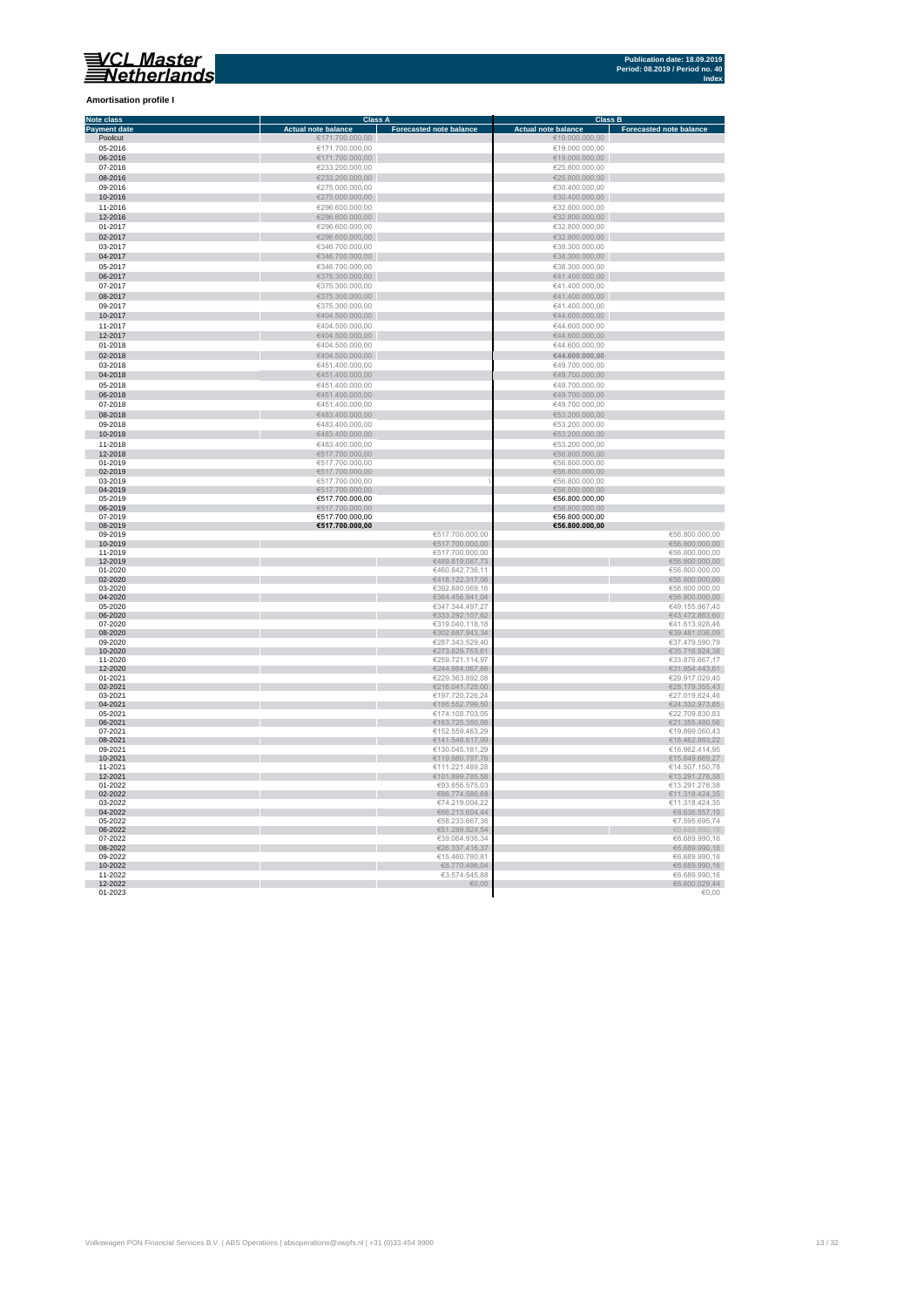

**Amortisation profile I**

**Note class Payment date Actual note balance Forecasted note balance Actual note balance2 Forecasted note balance3 Class A Class B**

Volkswagen PON Financial Services B.V. | ABS Operations | absoperations@vwpfs.nl | +31 (0)33 454 9900 14 / 32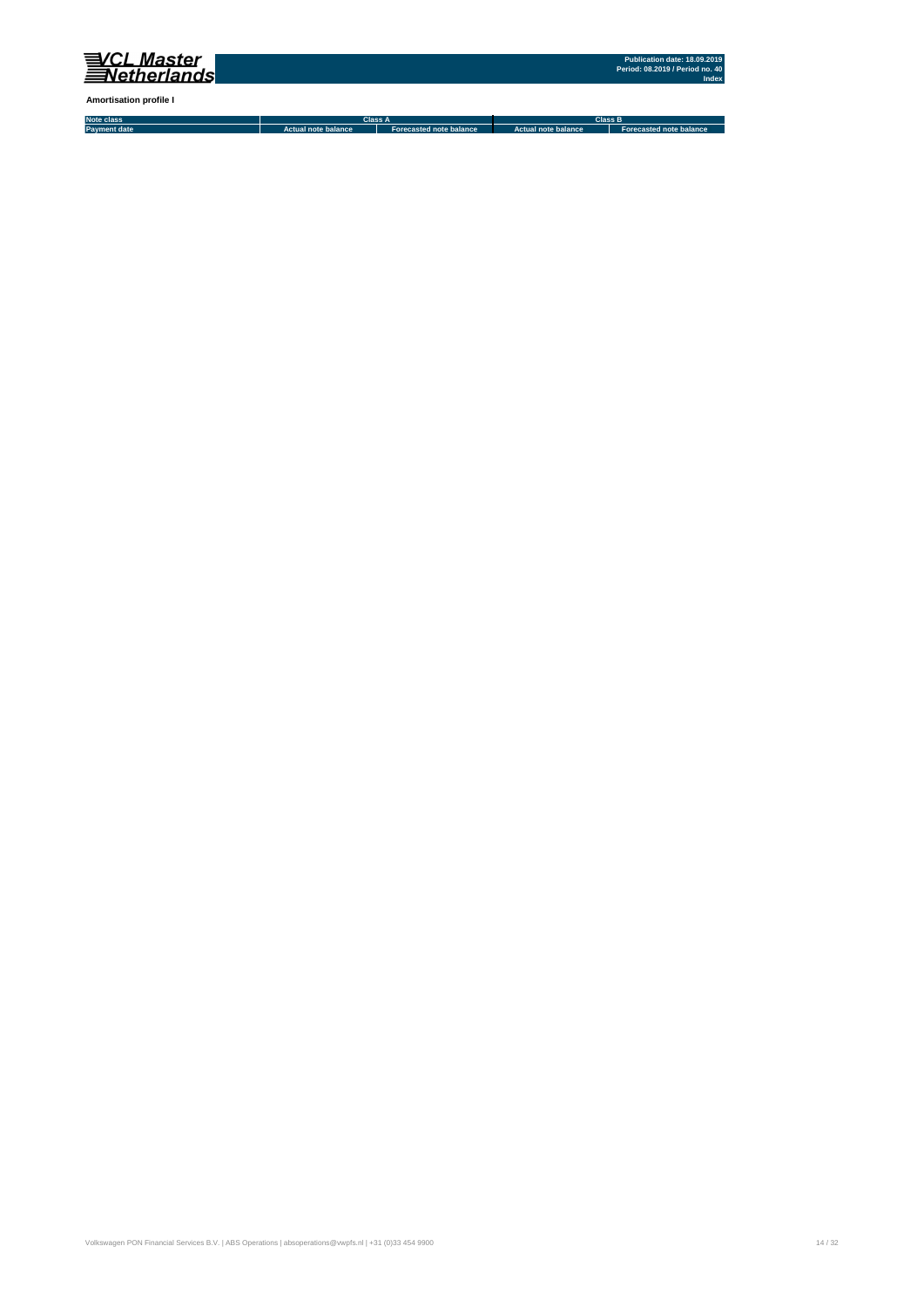# <u>VCL Master</u><br>FNetherlands

#### **Amortisation profile II**



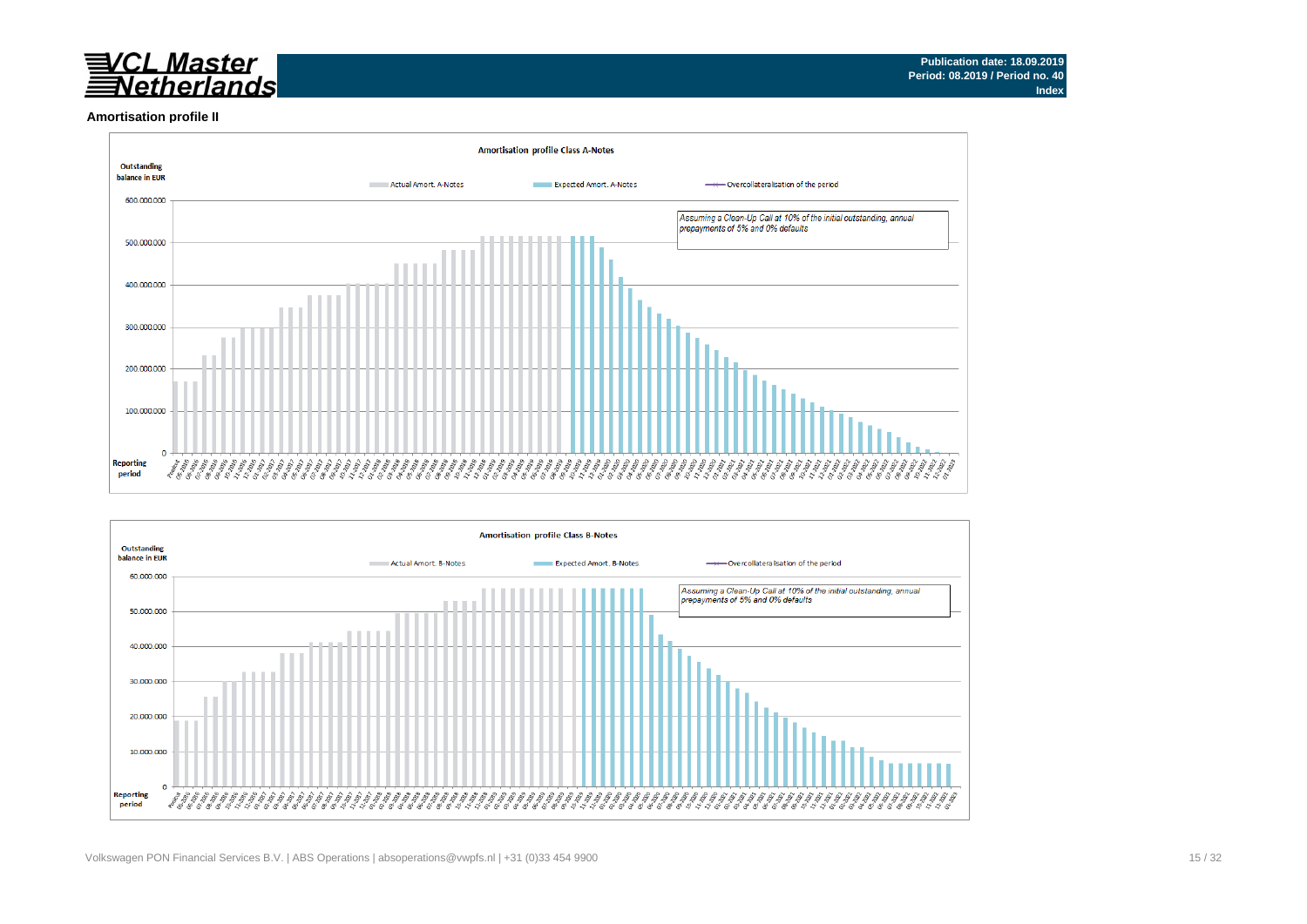

## **Run out schedule I**

| <b>Reporting period</b> | <b>Principal</b>                 | <b>Interest</b>            | <b>Instalment</b>                |
|-------------------------|----------------------------------|----------------------------|----------------------------------|
| arrears                 | €2.452.279,10                    | €495.981,37                | €2.948.260,47                    |
| 1-9-2019                | €22.284.801,82                   | €2.771.286,32              | €25.056.088,14                   |
| 1-10-2019               | €24.251.954,64                   | €2.693.356,68              | €26.945.311,32                   |
| 1-11-2019               | €27.509.181,78                   | €2.608.094,91              | €30.117.276,69                   |
| 1-12-2019               | €22.601.051,02                   | €2.512.384,85              | €25.113.435,87                   |
| 1-1-2020                | €32.642.692,74                   | €2.432.883,34              | €35.075.576,08                   |
| 1-2-2020                | €20.306.181,45                   | €2.169.671,27              | €22.475.852,72                   |
| 1-3-2020                | €23.178.894,28                   | €2.401.399,58              | €25.580.293,86                   |
| 1-4-2020                | €20.942.993,67                   | €2.168.114,00              | €23.111.107,67                   |
| 1-5-2020                | €20.803.417,67                   | €2.094.421,64              | €22.897.839,31                   |
| 1-6-2020                | €23.927.132,72                   | €2.020.846,42              | €25.947.979,14                   |
| 1-7-2020                | €22.309.609,39                   | €1.935.947,08              | €24.245.556,47                   |
| 1-8-2020                | €20.384.954,12                   | €1.856.827,86              | €22.241.781,98                   |
| 1-9-2020                | €21.150.569,63                   | €1.784.460,65              | €22.935.030,28                   |
| 1-10-2020               | €22.077.921,61                   | €1.709.548,62              | €23.787.470,23                   |
| 1-11-2020               | €23.957.631,61                   | €1.631.217,13              | €25.588.848,74                   |
| 1-12-2020               | €20.414.821,13                   | €1.546.903,61              | €21.961.724,74                   |
| $1 - 1 - 2021$          | €26.852.952,95                   | €1.475.276,44              | €28.328.229,39                   |
| 1-2-2021                | €16.743.100,14                   | €1.257.807,96              | €18.000.908,10                   |
| 1-3-2021                | €18.289.989,95                   | €1.446.944,12              | €19.736.934,07                   |
| 1-4-2021                | €16.268.491,41                   | €1.252.610,44              | €17.521.101,85                   |
| 1-5-2021                | €17.023.002,59                   | €1.205.637,21              | €18.228.639,80                   |
| 1-6-2021                | €16.353.431,62                   | €1.139.608,82              | €17.493.040,44                   |
| 1-7-2021                | €17.706.962,35                   | €1.081.158,37              | €18.788.120,72                   |
| 1-8-2021                | €16.111.161,12                   | €1.018.149,25              | €17.129.310,37                   |
| 1-9-2021                | €14.152.635,51                   | €960.549,99                | €15.113.185,50                   |
| 1-10-2021               | €15.997.845,12                   | €909.631,14                | €16.907.476,26                   |
| $1 - 11 - 2021$         | €18.720.212,39                   | €852.437,35                | €19.572.649,74                   |
| 1-12-2021               | €8.903.837,91                    | €785.085,70                | €9.688.923,61                    |
| 1-1-2022                | €21.503.624,46                   | €753.636,32                | €22.257.260,78                   |
| 1-2-2022                | €12.048.169,73                   | €623.984,67                | €12.672.154,40                   |
| 1-3-2022<br>1-4-2022    | €13.679.165,62<br>€11.748.288,24 | €685.955,96<br>€582.360,44 | €14.365.121,58<br>€12.330.648,68 |
| 1-5-2022                | €13.023.004,51                   | €543.277,76                | €13.566.282,27                   |
| 1-6-2022                | €11.685.172,74                   | €494.940,27                | €12.180.113,01                   |
| 1-7-2022                | €12.447.891,16                   | €452.852,62                | €12.900.743,78                   |
| 1-8-2022                | €10.529.635,87                   | €408.132,94                | €10.937.768,81                   |
| 1-9-2022                | €8.095.112,16                    | €370.461,29                | €8.465.573,45                    |
| 1-10-2022               | €9.512.725.54                    | €341.289,16                | €9.854.014,70                    |
| 1-11-2022               | €14.654.158,26                   | €307.142,24                | €14.961.300.50                   |
| 1-12-2022               | €3.617.821,35                    | €254.266,75                | €3.872.088,10                    |
| $1 - 1 - 2023$          | €13.177.332,46                   | €241.570,19                | €13.418.902,65                   |
| 1-2-2023                | €7.525.427,75                    | €182.905,51                | €7.708.333,26                    |
| 1-3-2023                | €6.620.079,61                    | €178.518,27                | €6.798.597,88                    |
| 1-4-2023                | €6.125.586,94                    | €143.405,57                | €6.268.992,51                    |
| 1-5-2023                | €6.190.913,36                    | €121.353,19                | €6.312.266,55                    |
| 1-6-2023                | €4.067.009,75                    | €98.821,73                 | €4.165.831,48                    |
| 1-7-2023                | €2.826.605,88                    | €84.114,93                 | €2.910.720,81                    |
| 1-8-2023                | €2.051.396,23                    | €74.025,77                 | €2.125.422,00                    |
| 1-9-2023                | €2.991.528,82                    | €66.856,99                 | €3.058.385,81                    |
| 1-10-2023               | €2.343.754,08                    | €56.373,10                 | €2.400.127,18                    |
| 1-11-2023               | €3.248.317,39                    | €47.978,78                 | €3.296.296,17                    |
| 1-12-2023               | €1.540.157,67                    | €36.348,99                 | €1.576.506,66                    |
| 1-1-2024                | €2.698.597,71                    | €31.030,86                 | €2.729.628,57                    |
| 1-2-2024                | €1.680.596,08                    | €20.576,46                 | €1.701.172,54                    |
| 1-3-2024                | €1.324.574,88                    | €16.483,11                 | €1.341.057,99                    |
| 1-4-2024                | €1.400.539,81                    | €10.705,29                 | €1.411.245,10                    |
| 1-5-2024                | €851.936,59                      | €5.746,37                  | €857.682,96                      |
| 1-6-2024                | €580.088,16                      | €2.649,41                  | €582.737,57                      |
| 1-7-2024                | €145.033,07                      | €534,30                    | €145.567,37                      |
| <b>Total</b>            | €<br>784.253.957,32   €          | 55.456.541,36 €            | 839.710.498,68                   |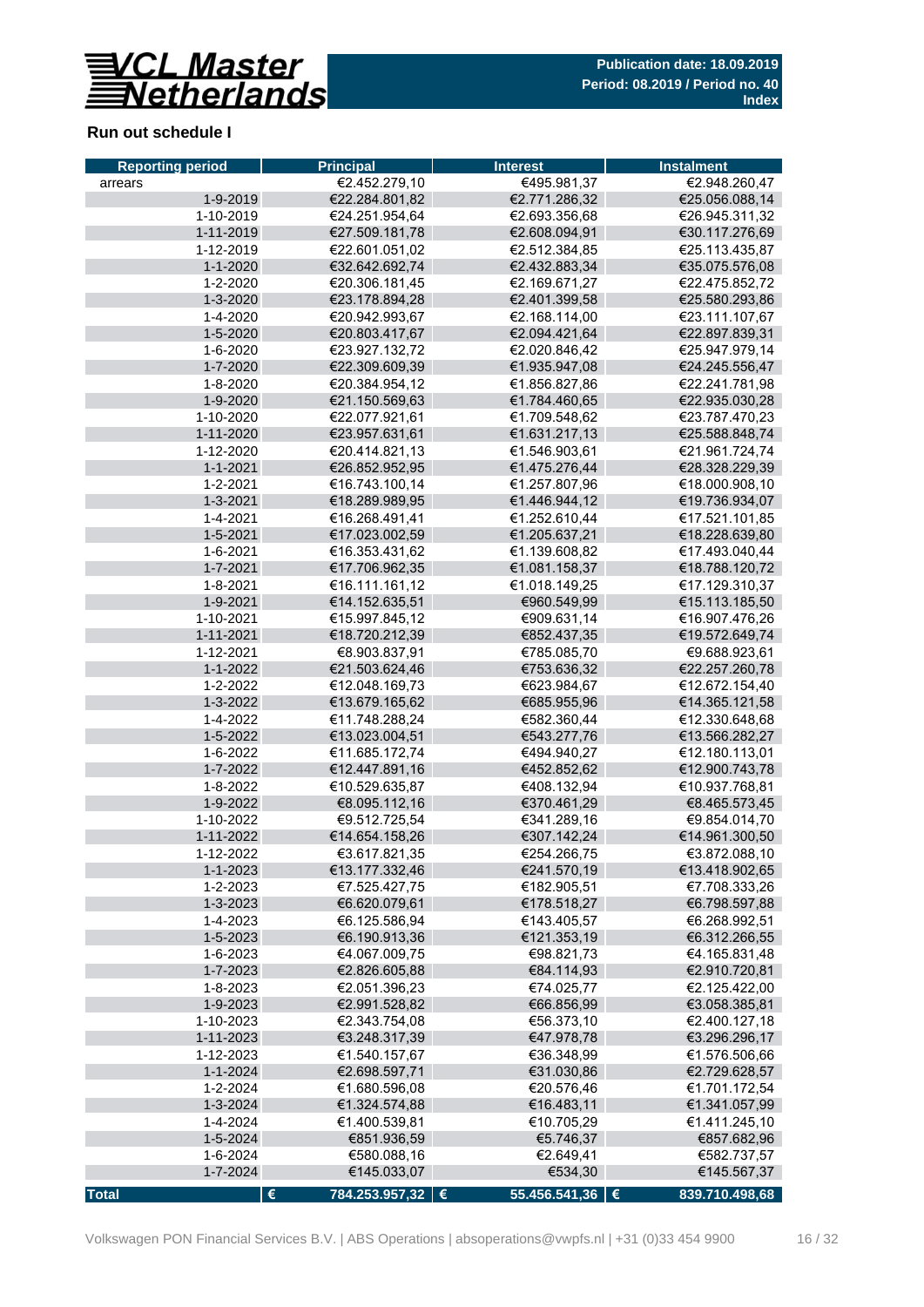

### **Run out schedule II**

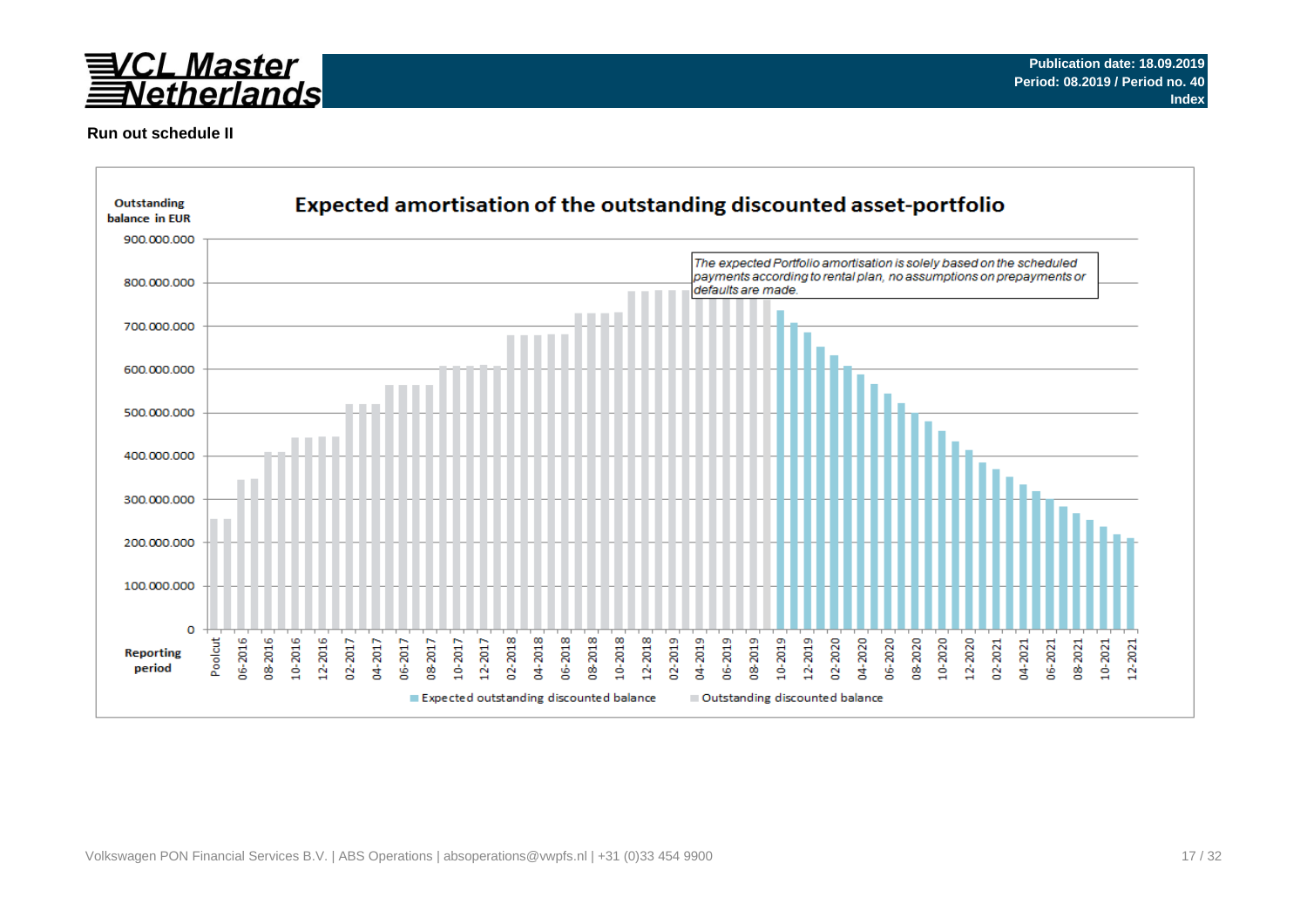#### **Outstanding contracts**

| <b>Collections by source</b>                | <b>Collections</b> |
|---------------------------------------------|--------------------|
| Paid instalments of monthly period          | €14.891.756.66     |
| therof capital                              | €12.073.281.06     |
| therof interest                             | €2.818.475.60      |
| Paid instalments of previous periods        | €1.021.534.02      |
| Payment due from early settlement           | €352.365.43        |
| Compensation Payments from contract changes | (€206.235.03)      |
| thereof payments from the Issuer to VWL/DLN | (€887.231.81)      |
| therof payments from VWL/DLN to the Issuer  | €680.996.78        |
| Servicing collections                       | €13.085.544.67     |
| VAT collections                             | €5.477.168.71      |
| <b>Total Lease Collections</b>              | €34.622.134.46     |

| <b>Collections by status</b> | <b>Number of</b><br>contracts | <b>Collections</b> |
|------------------------------|-------------------------------|--------------------|
| Current                      | 44.688                        | €32.167.689.17     |
| Delinquent                   | 3.126                         | €891.513.68        |
| Early settlement             | 501                           | €456.112.47        |
| Default                      | 55                            | €10.431.27         |
| End of term                  | 773                           | €1.090.846.87      |
| Write Off                    | 14                            | €5.541.00          |
| <b>Total</b>                 | 49.157                        | €34.622.134.46     |

| Evolution of outstanding pool during the reporting<br>period | <b>Number of active</b><br>contracts | Outstanding<br>discounted<br>balance | Outstanding<br>nominal balance |
|--------------------------------------------------------------|--------------------------------------|--------------------------------------|--------------------------------|
| Balance as of the begin of the period                        | 49.157                               | €784.410.823.59                      | €842.251.350.01                |
| Balance at the end of the period - before top/tap-up         | 47.911                               | €758.266.069.06                      | €810.720.558.51                |
| Top/tap-up of the period                                     | 1.195                                | €25.987.888.26                       | €28.989.940.17                 |
| Term take out                                                | $\overline{\phantom{a}}$             |                                      |                                |
| Balance as of the end of the period                          | 49.106                               | €784.253.957.32                      | €810.720.558.51                |

| Total portfolio as of pool cut date  |                        |                                      |                        | Type of car                       |                               |                                      | <b>Customer type</b>          |                                      |                               |                                      |  |
|--------------------------------------|------------------------|--------------------------------------|------------------------|-----------------------------------|-------------------------------|--------------------------------------|-------------------------------|--------------------------------------|-------------------------------|--------------------------------------|--|
|                                      |                        |                                      | <b>New vehicle</b>     | <b>Used vehicle</b>               |                               |                                      | <b>Commercial</b>             | <b>Private</b>                       |                               |                                      |  |
| <b>Contract status development I</b> | Number of<br>contracts | Outstanding<br>discounted<br>balance | Number of<br>contracts | Outstanding<br>discounted balance | <b>Number of</b><br>contracts | Outstanding<br>discounted<br>halance | <b>Number of</b><br>contracts | Outstanding<br>discounted<br>halance | <b>Number of</b><br>contracts | Outstanding<br>discounted<br>balance |  |
| Current                              | 13.854                 | €254.509.899.87                      | 13.108                 | €244.342.851.74                   | 746                           | €10.167.048.13                       | 7.789                         | €178.013.878.55                      | 6.065                         | €76.496.021,32                       |  |
| Delinquent                           |                        | €0,00                                |                        | €0.00                             |                               | €0,00                                |                               | €0,00                                |                               | €0,00                                |  |
| Early settlement                     |                        | €0,00                                |                        | €0,00                             |                               | €0,00                                |                               | €0,00                                |                               | €0,00                                |  |
| Default                              |                        | €0.00                                |                        | €0,00                             |                               | €0.00                                |                               | €0,00                                |                               | €0,00                                |  |
| End of term                          |                        | €0.00                                |                        | €0.00                             |                               | €0.00                                |                               | €0.00                                |                               | €0,00                                |  |
| Write Off                            |                        | €0.00                                |                        | €0.00                             |                               | €0.00                                |                               | €0.00                                |                               | €0,00                                |  |
| <b>Total</b>                         | 13.854                 | €254.509.899.87                      |                        | €244.342.851.74                   | 746                           | €10.167.048.13                       | 7.789                         | 13.878.55<br>E178.0                  | 6.065.                        | 196.021.32<br>- €76.4⊾               |  |

| Total portfolio as of current reporting period |                        |                                      |                               | Type of car                              |                               |                                      | <b>Customer type</b>          |                                      |                               |                                      |  |
|------------------------------------------------|------------------------|--------------------------------------|-------------------------------|------------------------------------------|-------------------------------|--------------------------------------|-------------------------------|--------------------------------------|-------------------------------|--------------------------------------|--|
|                                                |                        | <b>New vehicle</b>                   |                               | <b>Used vehicle</b>                      |                               |                                      | Commercial                    | <b>Private</b>                       |                               |                                      |  |
| <b>Contract status development II</b>          | Number of<br>contracts | Outstanding<br>discounted<br>balance | <b>Number of</b><br>contracts | <b>Outstanding</b><br>discounted balance | <b>Number of</b><br>contracts | Outstanding<br>discounted<br>balance | <b>Number of</b><br>contracts | Outstanding<br>discounted<br>balance | <b>Number of</b><br>contracts | Outstanding<br>discounted<br>balance |  |
| Current                                        | 46,472                 | €730.714.496.46                      | 43.250                        | €684.228.347.85                          | 3.222                         | €46.486.148.61                       | 26.662                        | €486.444.666.80                      | 18.636                        | €219.366.997.56                      |  |
| Delinquent                                     | 3.173                  | €52.314.318.39                       | 2.916                         | €48.761.687.81                           | 257                           | €3.552.630.58                        | 2.654                         | €46.071.943.17                       | 500                           | €5.864.883.71                        |  |
| Early settlement                               | 9.316                  | €575.298.93                          | 8.306                         | €540.414.25                              | 1.010                         | €34.884.68                           | 5.138                         | €468,968,08                          | 4.178                         | €106.330,85                          |  |
| Default                                        | 210                    | €338,945.48                          | 182                           | €236.125.22                              | 28                            | €102.820.26                          | 199                           | €303.098.45                          |                               | €13.581.76                           |  |
| End of term                                    | 9.381                  | €120.371.47                          | 8.055                         | €89.422.63                               | 1.326                         | €30.948.84                           | 5.707                         | €96.047.08                           | 3.673                         | €10.943.66                           |  |
| Write Off                                      | 310                    | €190.526.59                          | 283                           | €157.710.80                              | 27                            | €32.815.79                           | 245                           | €0.00                                | 65                            | €190.526.59                          |  |
| <b>Total</b>                                   | 68.862                 | €784.253.957.32                      | $62.992$ $\epsilon$           | 734.013.708.56                           |                               | 5.870 € 50.240.248.76                | 40.605                        | 533.384.723.58                       | 27.062                        | €225.553.264.13                      |  |

| <b>Contract status development III</b>        |                               |                                      |                               |                                   |                         | Contract status as of the end of the current period |                        |                                      |                        |                                      |                        |                                   |
|-----------------------------------------------|-------------------------------|--------------------------------------|-------------------------------|-----------------------------------|-------------------------|-----------------------------------------------------|------------------------|--------------------------------------|------------------------|--------------------------------------|------------------------|-----------------------------------|
|                                               | Current                       |                                      |                               | <b>Delinguent</b>                 | <b>Early settlement</b> |                                                     |                        | <b>Default</b>                       | End of term            |                                      | <b>Write Off</b>       |                                   |
| Contract status as of the begin of the period | <b>Number of</b><br>contracts | Outstanding<br>discounted<br>halance | <b>Number of</b><br>contracts | Outstanding<br>discounted balance | Number of<br>contracts  | Outstanding<br>discounted<br>balance                | Number of<br>contracts | Outstanding<br>discounted<br>balance | Number of<br>contracts | Outstanding<br>discounted<br>balance | Number of<br>contracts | Outstanding<br>discounted balance |
| Top-/Tap-Up contracts                         | 1.195                         | €25.987.888.26                       |                               | €0,00                             |                         | €0,00                                               |                        | €0,00                                |                        | €0.00                                |                        | €0,00                             |
| Current                                       | 44.684                        | €694.818.242.05                      | 1.608                         | €28.651.425.51                    | 450                     | €231.899.53                                         |                        | €189.883.41                          | 768                    | €4.747.25                            |                        | €0,00                             |
| Delinquent                                    | 542                           | €9.908.366.15                        | 1.546                         | €23.643.462.64                    | 21                      | €16.645.66                                          |                        | €0.00                                | 24                     | €26,688,16                           |                        | €0,00                             |
| Early settlement                              |                               | €0,00                                |                               | €8.526.47                         | 8.835                   | €326.753.74                                         |                        | €0,00                                |                        | €0.00                                |                        | €0,00                             |
| Default                                       |                               | €0.00                                |                               | €0.00                             |                         | €0,00                                               | 188                    | €149.062.07                          |                        | €0.00                                |                        | €0,00                             |
| End of term                                   | 51                            | €0.00                                | 15                            | €10.903.77                        | 10 <sup>1</sup>         | €0,00                                               |                        | €0.00                                | 8.589                  | €88.936.06                           |                        | €0.00                             |
| Write Off                                     |                               | €0.00                                |                               | €0,00                             |                         | €0,00                                               |                        | €0,00                                |                        | €0.00                                | 310                    | €190.526,59                       |
| <b>Total</b>                                  | 46.472                        | €730.714.496.46                      | 3.173                         | €52.314.318.39                    | 9.316                   | €575.298,93                                         | 210                    | €338,945.48                          | 9.381                  | €120.371.47                          | 310                    | €190.526,59                       |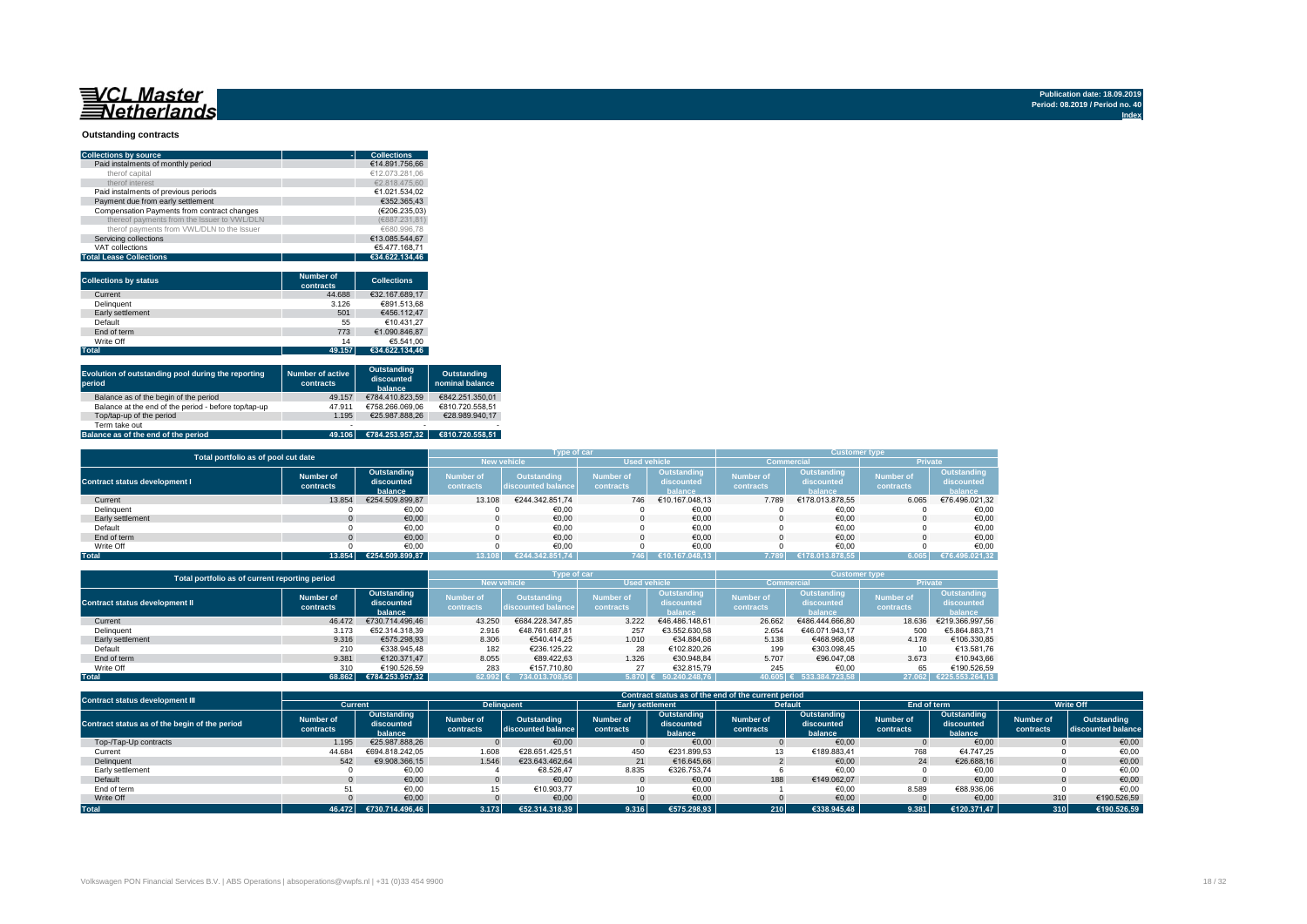

|                        |                        |                            | Delinquent contracts                                 |                              |                               |                                             | <b>Type of car</b> |                               |                                             |                               | <b>Customer type</b>                 |                               |                                      |  |  |
|------------------------|------------------------|----------------------------|------------------------------------------------------|------------------------------|-------------------------------|---------------------------------------------|--------------------|-------------------------------|---------------------------------------------|-------------------------------|--------------------------------------|-------------------------------|--------------------------------------|--|--|
|                        |                        |                            |                                                      |                              | New vehicle                   |                                             |                    | <b>Used vehicle</b>           |                                             | <b>Commercial</b>             |                                      | <b>Private</b>                |                                      |  |  |
| Days in arrears        | Number of<br>contracts | Percentage of<br>contracts | Outstanding<br>discounted balance discounted balance | Percentage of<br>outstanding | <b>Number of</b><br>contracts | <b>Outstanding</b><br>discounted<br>balance |                    | <b>Number of</b><br>contracts | <b>Outstanding</b><br>discounted<br>balance | <b>Number of</b><br>contracts | Outstanding<br>discounted<br>balance | <b>Number of</b><br>contracts | Outstanding<br>discounted<br>balance |  |  |
| < 1 month delinquent   | 3.102                  | 6,32%                      | €50.754.982.14                                       | 6,47%                        | 2.857                         | 47.447.459.32<br>ŧ                          |                    | 245 €                         | 3.307.522,82                                | $2.609$ €                     | 45.014.296.47                        | 493 €                         | 5.740.685,67                         |  |  |
| 1 month delinquent     | 52                     | 0,11%                      | €1.181.844.74                                        | 0,15%                        | 45 €                          | 018.909,86                                  |                    |                               | 162.934,88                                  | 45 €                          | 1.057.646,70                         |                               | 124.198,04                           |  |  |
| 2 months delinguent    | $\overline{0}$         | 0,00%                      | €0,00                                                | 0,00%                        |                               | $\overline{\phantom{a}}$                    |                    | $0 \in$                       | . .                                         | 0                             |                                      | $0 \in$                       |                                      |  |  |
| 3 months delinguent    |                        | 0,00%                      | €0,00                                                | 0,00%                        | $0 \in$                       |                                             |                    | $0 \in$                       |                                             | $\mathbf 0$                   |                                      | $0 \in$                       |                                      |  |  |
| 4 months delinquent    | $\mathbf{0}$           | 0,00%                      | €0,00                                                | 0,00%                        | $0 \in$                       | $\sim$                                      |                    | $0 \in$                       | $\overline{a}$                              | $0 \in$                       |                                      | $0 \in$                       | $\sim$                               |  |  |
| 5 months delinguent    |                        | 0,00%                      | €0.00                                                | 0,00%                        |                               |                                             |                    | $0 \in$                       |                                             | $\Omega$                      |                                      | $0 \in$                       |                                      |  |  |
| 6 months delinquent    | $\overline{0}$         | 0,00%                      | €0,00                                                | 0,00%                        | $0 \in$                       | $\overline{\phantom{a}}$                    |                    | $0 \in$                       | $\overline{\phantom{a}}$                    | $0 \in$                       |                                      | $0 \in$                       |                                      |  |  |
| 7 months delinguent    |                        | 0,00%                      | €0,00                                                | 0,00%                        | $0 \in$                       |                                             |                    | $0 \in$                       |                                             | $\Omega$                      |                                      | $0 \in$                       |                                      |  |  |
| 8 months delinquent    | $\mathbf{0}$           | 0,00%                      | €0,00                                                | 0,00%                        |                               | $\overline{\phantom{a}}$                    |                    | $0 \in$                       | $\overline{\phantom{a}}$                    | $0 \in$                       |                                      | $0 \in$                       |                                      |  |  |
| 9 months delinguent    |                        | 0,00%                      | €0,00                                                | 0,00%                        |                               | $\overline{\phantom{a}}$                    |                    | $0 \in$                       |                                             | $\Omega$                      |                                      | $0 \in$                       |                                      |  |  |
| 10 months delinquent   | $\mathbf{0}$           | 0,00%                      | €0,00                                                | 0,00%                        | $0 \in$                       |                                             |                    | $0 \in$                       | $\overline{\phantom{a}}$                    | $\Omega$                      |                                      | $0 \in$                       |                                      |  |  |
| > 10 months delinquent |                        | 0,00%                      | €0.00                                                | 0,00%                        | $0 \in$                       |                                             |                    | $0 \in$                       |                                             | $\Omega$                      |                                      | $0 \in$                       |                                      |  |  |
| <b>Total</b>           | 3.154                  | 6,42%                      | €51.936.826,88                                       | 6,62%                        | 2.902                         | €48.                                        |                    | 252                           | €3.470.457.70                               | 2.654                         | €46.071.943.17                       | 500                           | €5.864.883,71                        |  |  |

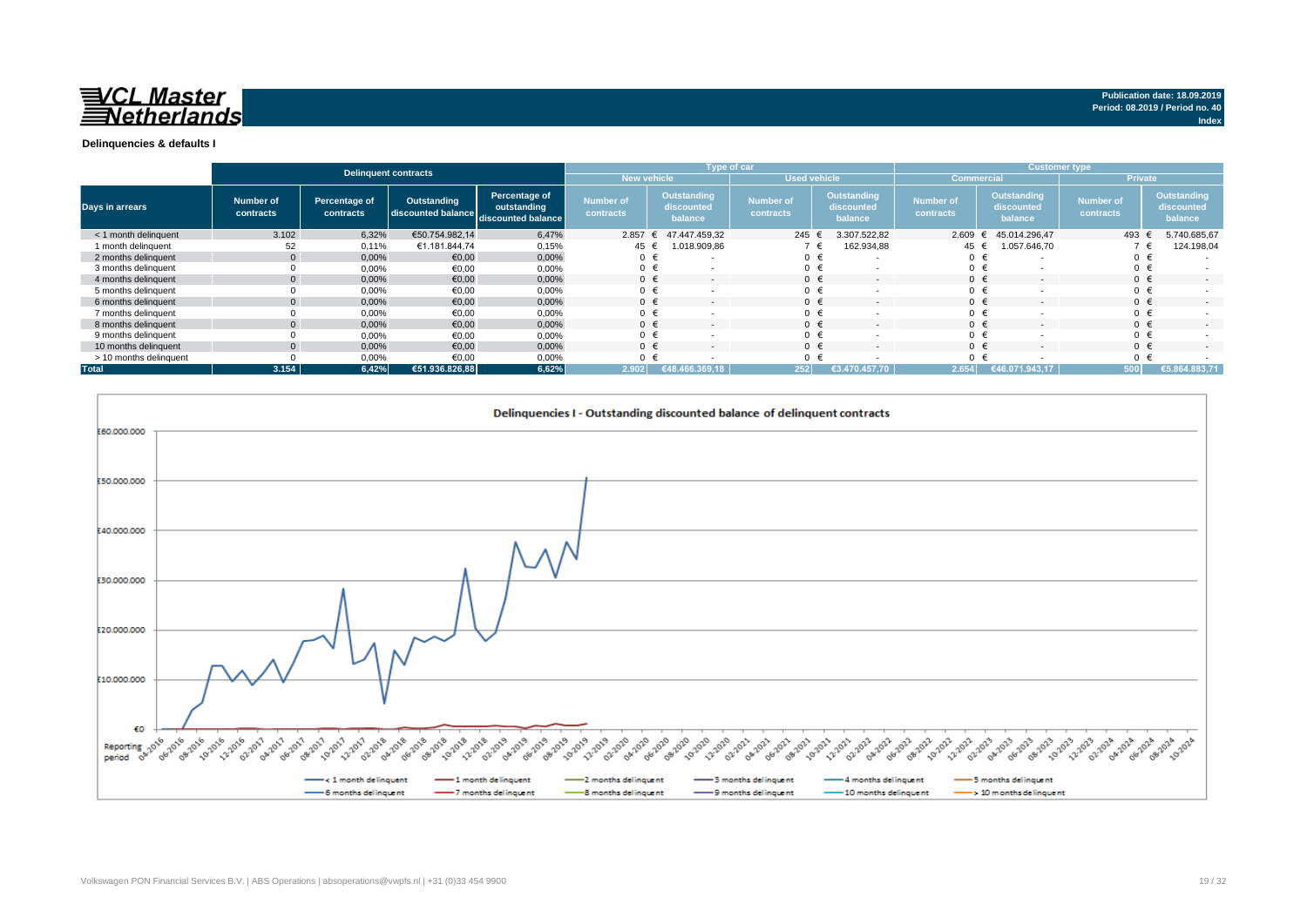

**Index**

**Delinquencies & Defaults II**

|                        |                        |                            |                                   |                                                    |                                                        |                               |                                      | Type of car                   |                                      |                               |                                      | <b>Customer type</b>          |                                      |
|------------------------|------------------------|----------------------------|-----------------------------------|----------------------------------------------------|--------------------------------------------------------|-------------------------------|--------------------------------------|-------------------------------|--------------------------------------|-------------------------------|--------------------------------------|-------------------------------|--------------------------------------|
|                        |                        |                            | <b>Defaulted contracts</b>        |                                                    |                                                        |                               | <b>New vehicle</b>                   | <b>Used vehicle</b>           |                                      | <b>Commercial</b>             |                                      |                               | <b>Private</b>                       |
| <b>Days in arrears</b> | Number of<br>contracts | Percentage of<br>contracts | Outstanding<br>discounted balance | Percentage of<br>outstanding<br>discounted balance | Outstanding<br>discounted balance<br>at day of default | <b>Number of</b><br>contracts | Outstanding<br>discounted<br>balance | <b>Number of</b><br>contracts | Outstanding<br>discounted<br>balance | <b>Number of</b><br>contracts | Outstanding<br>discounted<br>balance | <b>Number of</b><br>contracts | Outstanding<br>discounted<br>balance |
| < 1 month delinquent   | 139                    | 0,28%                      | €316.680,21                       | 0,04%                                              | €316.680,21                                            | 123                           | €236.125.22                          | 16                            | €80.554.99                           | 135                           | €303.098.45                          |                               | €13.581,76                           |
| 1 month delinquent     |                        | 0,00%                      | €0,00                             | 0,00%                                              | €0,00                                                  |                               | €0.00                                |                               | €0.00                                |                               | €0.00                                |                               | €0,00                                |
| 2 months delinguent    | $\mathbf{0}$           | 0,00%                      | €0,00                             | 0,00%                                              | €0,00                                                  |                               | €0.00                                |                               | €0.00                                |                               | €0.00                                |                               | €0,00                                |
| 3 months delinquent    |                        | 0,00%                      | €0,00                             | 0,00%                                              | €0,00                                                  |                               | €0,00                                |                               | €0,00                                |                               | €0,00                                |                               | €0,00                                |
| 4 months delinguent    | $\mathbf{0}$           | 0,00%                      | €0,00                             | 0,00%                                              | €0,00                                                  |                               | €0.00                                | $\Omega$                      | €0.00                                |                               | €0.00                                |                               | €0.00                                |
| 5 months delinguent    |                        | 0,00%                      | €0,00                             | 0,00%                                              | €0,00                                                  |                               | €0.00                                |                               | €0.00                                |                               | €0,00                                |                               | €0,00                                |
| 6 months delinquent    | $\mathbf{0}$           | 0,00%                      | €0.00                             | 0,00%                                              | €0,00                                                  |                               | €0,00                                |                               | €0,00                                |                               | €0,00                                |                               | €0,00                                |
| 7 months delinquent    |                        | 0,00%                      | €0,00                             | 0,00%                                              | €0,00                                                  |                               | €0,00                                |                               | €0,00                                |                               | €0,00                                |                               | €0,00                                |
| 8 months delinquent    |                        | 0,00%                      | €0,00                             | 0,00%                                              | €0,00                                                  |                               | €0.00                                |                               | €0.00                                |                               | €0,00                                |                               | €0,00                                |
| 9 months delinquent    |                        | 0.00%                      | €0.00                             | 0,00%                                              | €0,00                                                  |                               | €0,00                                |                               | €0,00                                |                               | €0,00                                |                               | €0,00                                |
| 10 months delinguent   | $\Omega$               | 0,00%                      | €0.00                             | 0,00%                                              | €0,00                                                  |                               | €0.00                                |                               | €0.00                                |                               | €0.00                                |                               | €0,00                                |
| > 10 months delinquent |                        | 0,00%                      | €0,00                             | 0,00%                                              | €0,00                                                  |                               | €0,00                                |                               | €0,00                                |                               | €0,00                                |                               | €0,00                                |
| <b>Total</b>           | 139                    | 0.28%                      | €316.680.21                       | 0.04%                                              | €316.680.21                                            | 123                           | €236.125,22                          | $16-1$                        | €80.554,99                           | 135 <sub>1</sub>              | €303.098,45                          |                               | €13.581,76                           |

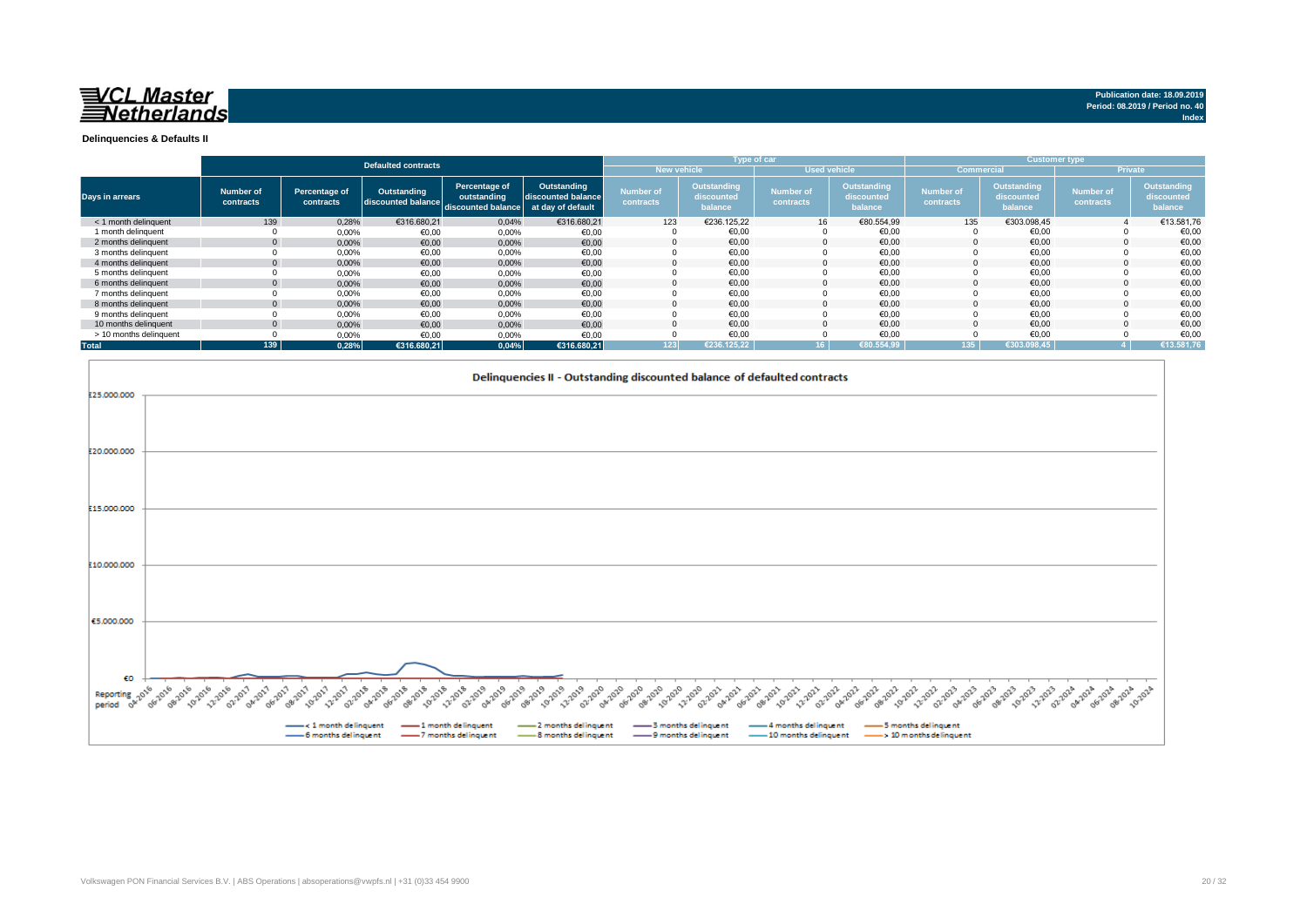#### **Delinquencies & defaults III**

|                        | Delinguent and defaulted contracts |                            |                                      |                                                       |                               |                                             | <b>Type of car</b>            |                                             | <b>Customer type</b>          |                                   |                               |                                      |
|------------------------|------------------------------------|----------------------------|--------------------------------------|-------------------------------------------------------|-------------------------------|---------------------------------------------|-------------------------------|---------------------------------------------|-------------------------------|-----------------------------------|-------------------------------|--------------------------------------|
|                        |                                    |                            |                                      |                                                       | New vehicle                   |                                             | <b>Used vehicle</b>           |                                             | <b>Commercial</b>             |                                   | <b>Private</b>                |                                      |
| <b>Days in arrears</b> | <b>Number of</b><br>contracts      | Percentage of<br>contracts | Outstanding<br>discounted<br>balance | Percentage of<br>outstanding<br>discounted<br>balance | <b>Number of</b><br>contracts | <b>Outstanding</b><br>discounted<br>balance | <b>Number of</b><br>contracts | <b>Outstanding</b><br>discounted<br>balance | <b>Number of</b><br>contracts | Outstanding<br>discounted balance | <b>Number of</b><br>contracts | Outstanding<br>discounted<br>balance |
| < 1 month delinquent   | 3.241                              | 6,60%                      | €51.071.662,35                       | 6,51%                                                 | 2.980                         | 47.683.584.54                               | 261                           | 3.388.077,81                                | 2.744                         | 45.317.394.92                     | 497                           | 5.754.267,43                         |
| 1 month delinquent     | 52                                 | 0,11%                      | €1.181.844,74                        | 0,15%                                                 | 45 €                          | 1.018.909,86                                |                               | 162.934,88                                  | 45 €                          | 1.057.646,70                      |                               | 124.198,04                           |
| 2 months delinguent    | $\Omega$                           | 0,00%                      | €0,00                                | 0,00%                                                 | $0 \in$                       | $\overline{\phantom{a}}$                    | $0 \in$                       | $\sim$                                      | $0 \in$                       | $\overline{\phantom{a}}$          | $0 \in$                       | $\sim$                               |
| 3 months delinquent    |                                    | 0,00%                      | €0,00                                | 0,00%                                                 | $0 \in$                       |                                             |                               |                                             | $0 \in$                       |                                   |                               |                                      |
| 4 months delinquent    | $\Omega$                           | 0,00%                      | €0,00                                | 0,00%                                                 | $0 \in$                       | $\overline{\phantom{a}}$                    | $0 \in$                       |                                             |                               | $0 \in$                           | $0 \in$                       | $\sim$                               |
| 5 months delinquent    |                                    | 0,00%                      | €0,00                                | 0,00%                                                 | $0 \in$                       |                                             |                               |                                             |                               | $0 \in$                           |                               |                                      |
| 6 months delinguent    |                                    | 0,00%                      | €0,00                                | 0,00%                                                 | $0 \in$                       |                                             |                               |                                             |                               | $0 \in$                           |                               | $\sim$                               |
| 7 months delinquent    |                                    | 0,00%                      | €0,00                                | 0,00%                                                 | $0 \in$                       |                                             |                               |                                             | $0 \in$                       |                                   |                               |                                      |
| 8 months delinguent    |                                    | 0,00%                      | €0,00                                | 0,00%                                                 | $0 \in$                       |                                             |                               |                                             | $0 \in$                       |                                   |                               | $\sim$                               |
| 9 months delinquent    |                                    | 0,00%                      | €0,00                                | 0,00%                                                 | $0 \in$                       |                                             | $\Omega$                      |                                             |                               | $0 \in$                           |                               |                                      |
| 10 months delinquent   |                                    | 0,00%                      | €0,00                                | 0,00%                                                 | $0 \in$                       |                                             |                               |                                             | $0 \in$                       |                                   |                               | $\sim$                               |
| > 10 months delinquent |                                    | 0,00%                      | €0,00                                | 0,00%                                                 | $0 \in$                       |                                             |                               |                                             | $0 \in$                       |                                   |                               |                                      |
| <b>Total</b>           | 3.293                              | 6.71%                      | €52.253.507.09                       | 6,66%                                                 | 3.025                         | 494.40<br>48.702                            | 268                           | 3.551.012.69                                | $2.789 \in \mathbb{C}$        | 46.375.041.62                     | $504$ $($                     | 5.878.465,47                         |

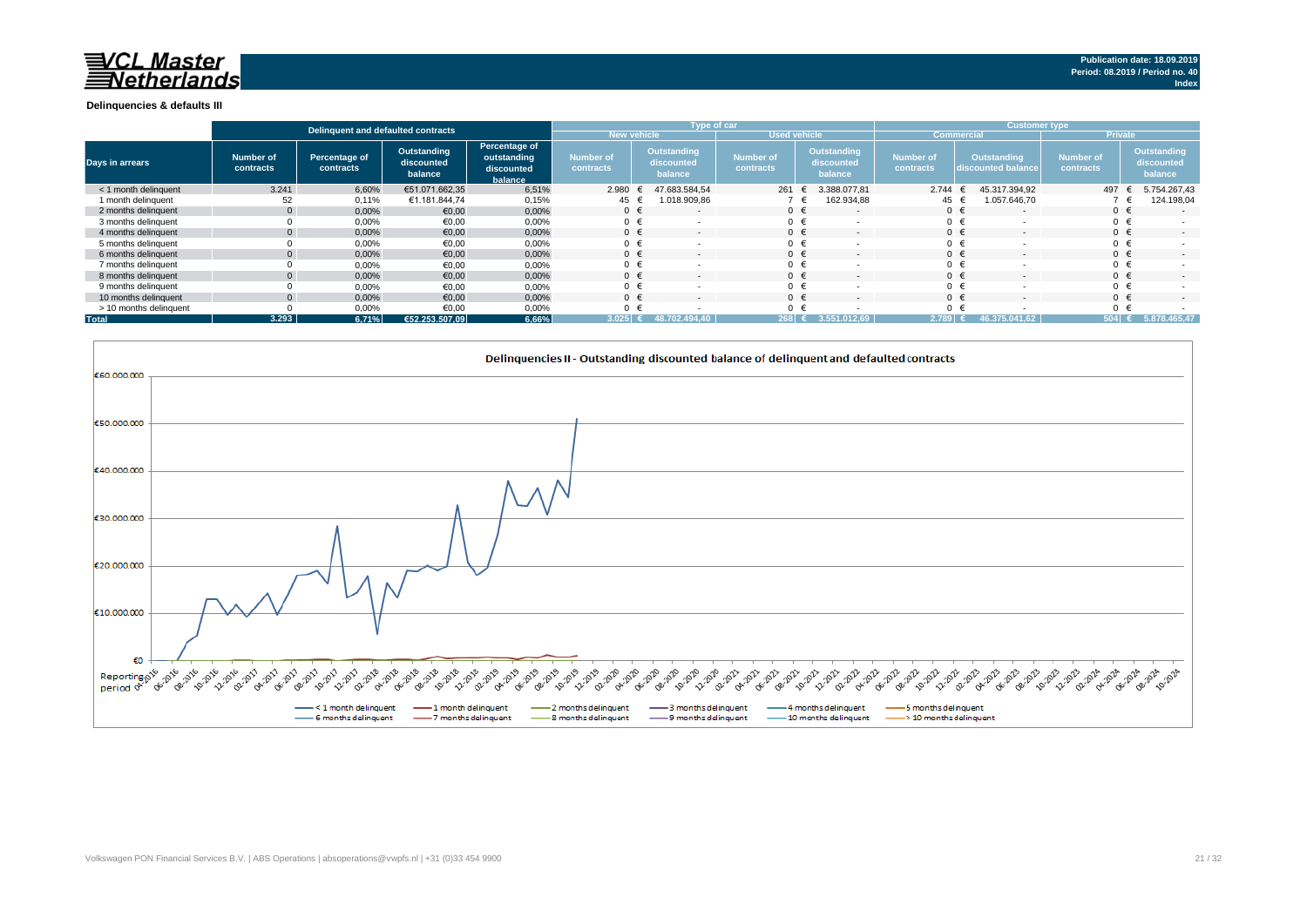

## **Write-Offs**

| Write-Offs of the monthly<br>period | <b>Number of contracts</b> | Amount |
|-------------------------------------|----------------------------|--------|
| $31 - 8 - 2019$                     |                            | €0.00  |

**Cumulative Write-Offs as of the end of the monthly period Discounted balance of all initial and additional assets Cumulative net loss ratio**

€128.667,30 €1.410.711.309,61 0,00912%

|                       | <b>Current period</b>      |                   | <b>Cumulative Write-Offs</b> |                   |  |  |  |
|-----------------------|----------------------------|-------------------|------------------------------|-------------------|--|--|--|
| <b>Monthly period</b> | <b>Number of contracts</b> | <b>Write-Offs</b> | <b>Number of contracts</b>   | <b>Write-Offs</b> |  |  |  |
| 30-4-2016             | $\mathbf{0}$               | €0,00             | $\mathbf{0}$                 | €0,00             |  |  |  |
| 31-5-2016             | $\mathbf 0$                | €0,00             | 0                            | €0,00             |  |  |  |
| 30-6-2016             | $\mathbf 0$                | €0,00             | $\overline{0}$               | €0,00             |  |  |  |
| 31-7-2016             | $\pmb{0}$                  | €0,00             | 0                            | €0,00             |  |  |  |
| 31-8-2016             | $\mathbf 0$                | €0,00             | $\mathbf 0$                  | €0,00             |  |  |  |
| 30-9-2016             | $\mathbf{1}$               | €467.06           | $\mathbf{1}$                 | €467.06           |  |  |  |
| 31-10-2016            | $\mathbf 0$                | €0,00             | $\mathbf{1}$                 | €467,06           |  |  |  |
| 30-11-2016            | $\mathbf{1}$               | €0,00             | $\overline{2}$               | €467,06           |  |  |  |
| 31-12-2016            | 3                          | €2.508,91         | $\sqrt{5}$                   | €2.975,97         |  |  |  |
| 31-1-2017             | $\mathbf 0$                | €0,00             | 5                            | €2.975,97         |  |  |  |
| 28-2-2017             | $\mathbf 0$                | €0,00             | 5                            | €2.975,97         |  |  |  |
| 31-3-2017             | $\mathbf{1}$               | €311,30           | 6                            | €3.287,27         |  |  |  |
| 30-4-2017             | $\overline{0}$             | €0,00             | 6                            | €3.287,27         |  |  |  |
| 31-5-2017             | $\mathbf 0$                | €0,00             | 6                            | €3.287,27         |  |  |  |
| 30-6-2017             | $\mathbf 0$                | €0,00             | 6                            | €3.287,27         |  |  |  |
| 31-7-2017             | $\mathbf 0$                | €0.00             | 6                            | €3.287,27         |  |  |  |
| 31-8-2017             | $\overline{0}$             | €0,00             | 6                            | €3.287,27         |  |  |  |
| 30-9-2017             | $\mathbf 0$                | €0,00             | 6                            | €3.287,27         |  |  |  |
| 31-10-2017            | $\overline{0}$             | €0,00             | 6                            | €3.287,27         |  |  |  |
| 30-11-2017            | $\mathbf 0$                | €0,00             | 6                            | €3.287,27         |  |  |  |
| 31-12-2017            | 22                         | €13.371,69        | 28                           | €16.658,96        |  |  |  |
| 31-1-2018             | $\mathbf 0$                | €0,00             | 28                           | €16.658,96        |  |  |  |
| 28-2-2018             | $\mathbf 0$                | €0,00             | 28                           | €16.658,96        |  |  |  |
| 31-3-2018             | $\mathbf 0$                | €0,00             | 28                           | €16.658,96        |  |  |  |
| 30-4-2018             | $\mathbf 0$                | €0,00             | 28                           | €16.658,96        |  |  |  |
| 31-5-2018             | $\mathbf{1}$               | €344.61           | 29                           | €17.003,57        |  |  |  |
| 30-6-2018             | $\overline{2}$             | €504,76           | 31                           | €17.508,33        |  |  |  |
| 31-7-2018             | $\mathbf 0$                | €0,00             | 31                           | €17.508,33        |  |  |  |
| 31-8-2018             | 43                         | €29.609,22        | 74                           | €47.117,55        |  |  |  |
| 30-9-2018             | $\overline{2}$             | €1.510,13         | 76                           | €48.627,68        |  |  |  |
| 31-10-2018            | $\mathbf 0$                | €0.00             | 76                           | €48.627,68        |  |  |  |
| 30-11-2018            | $\mathbf 0$                | €0,00             | 76                           | €48.627,68        |  |  |  |
| 31-12-2018            | $\mathsf 0$                | €0,00             | 76                           | €48.627,68        |  |  |  |
| 31-1-2019             | 5                          | €13.667,02        | 81                           | €62.294,70        |  |  |  |
| 28-2-2019             | $\overline{2}$             | €1.313,02         | 83                           | €63.607,72        |  |  |  |
| 31-3-2019             | $\overline{4}$             | €6.848,20         | 87                           | €70.455,92        |  |  |  |
| 30-4-2019             | 3                          | €5.787,93         | 90                           | €76.243,85        |  |  |  |
| 31-5-2019             | 6                          | €11.050.84        | 96                           | €87.294.69        |  |  |  |
| 30-6-2019             | $\overline{4}$             | €37.545,69        | 100                          | €124.840,38       |  |  |  |
| 31-7-2019             | 5                          | €3.826,92         | 105                          | €128.667,30       |  |  |  |
| 31-8-2019             | $\overline{0}$             | €0.00             | 105                          | €128.667,30       |  |  |  |
| <b>Total</b>          | 105                        | €128.667,30       |                              |                   |  |  |  |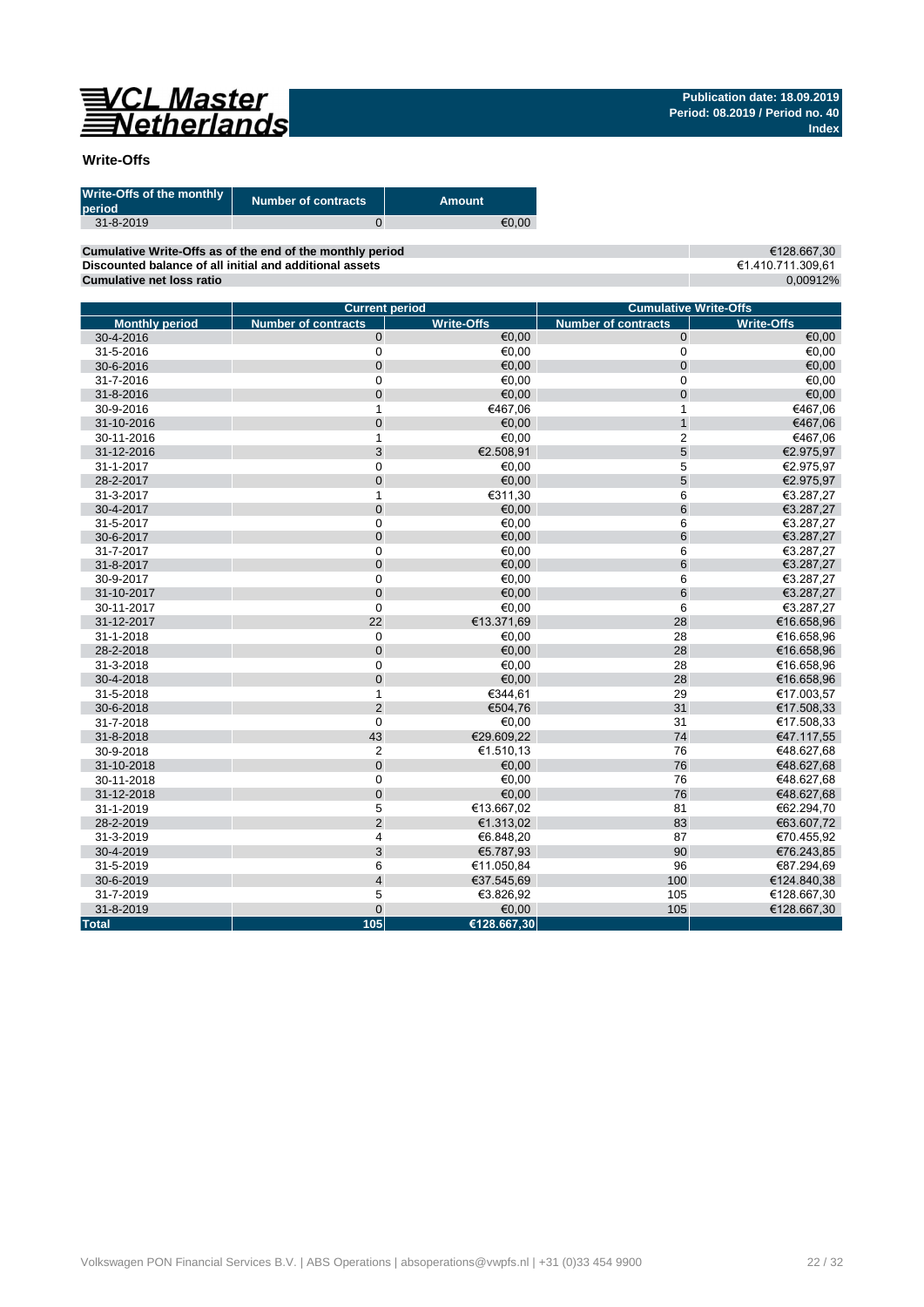## VCL Master<br>ENetherlands

**Pool data I**

|                               |                     |                            | <b>Total porfolio</b>             |                                                    |                                    | <b>Type of car</b>                   |                        |                                      | <b>Customer type</b>          |                                             |                               |                                      |
|-------------------------------|---------------------|----------------------------|-----------------------------------|----------------------------------------------------|------------------------------------|--------------------------------------|------------------------|--------------------------------------|-------------------------------|---------------------------------------------|-------------------------------|--------------------------------------|
|                               |                     |                            |                                   |                                                    | <b>Used vehicle</b><br>New vehicle |                                      | <b>Commercial</b>      |                                      | <b>Private</b>                |                                             |                               |                                      |
| Distribution by payment type  | Number of contracts | Percentage of<br>contracts | Outstanding<br>discounted balance | Percentage of<br>outstanding<br>discounted balance |                                    | Outstanding<br>discounted<br>balance | Number of<br>contracts | Outstanding<br>discounted<br>balance | <b>Number of</b><br>contracts | <b>Outstanding</b><br>discounted<br>balance | <b>Number of</b><br>contracts | Outstanding<br>discounted<br>balance |
| Direct borrower account debit | 42.658              | 86.87% €                   | 668.003.177.69                    | 85,18%                                             |                                    | 39.643 € 624.118.257.79              |                        | 3.015 € 43.884.919.90                |                               | 23.227 € 435.873.747.59                     |                               | 19.431 € 232.129.430,10              |
| Others                        | 6.448               | $13.13%$ €                 | 116.250.779.63                    | 14,82%                                             |                                    | 6.026 € 109.895.450,77               | 422                    | 6.355.328,86                         |                               | $6.348 \text{ } \in 115.121.866,13$         | 100                           | 1.128.913,50                         |
| <b>Total</b>                  | 49.106              | 100,00%                    | €784.253.957.32                   | 100,00%                                            |                                    | 45.669 € 734.013.708,56              | $3.437$ €              | 50.240.248.76                        | 29.575                        | €550.995.613.72                             | 19.531                        | €233.258.343,60                      |

|                                                  |                     |                            | <b>Total porfolio</b>             |                                                    |                                           | <b>Type of car</b>                   |                               |                                      | <b>Customer type</b>          |                                       |                               |                                      |
|--------------------------------------------------|---------------------|----------------------------|-----------------------------------|----------------------------------------------------|-------------------------------------------|--------------------------------------|-------------------------------|--------------------------------------|-------------------------------|---------------------------------------|-------------------------------|--------------------------------------|
|                                                  |                     |                            |                                   |                                                    | <b>New vehicle</b><br><b>Used vehicle</b> |                                      |                               |                                      |                               | <b>Commercial</b>                     | <b>Private</b>                |                                      |
| <b>Distribution by contract</b><br>concentration | Number of contracts | Percentage of<br>contracts | Outstanding<br>discounted balance | Percentage of<br>outstanding<br>discounted balance | <b>Number of</b><br>contracts             | Outstanding<br>discounted<br>balance | <b>Number of</b><br>contracts | Outstanding<br>discounted<br>balance | <b>Number of</b><br>contracts | Outstanding<br>discounted<br>balance  | <b>Number of</b><br>contracts | Outstanding<br>discounted<br>balance |
|                                                  | 24.006              | 48,89%                     | 332.136.379.15                    | 42,35%                                             | 22.597                                    | € 312.071.236.28                     | 1.409                         | € 20.065.142.87                      |                               | 4.585 € 100.233.561.77                | 19.421                        | € 231.902.817,38                     |
| $2 - 10$                                         | 11.036              | 22.47%                     | 212.039.724.43                    | 27,04%                                             |                                           | 9.894 € 194.564.791.83               |                               | 1.142 € 17.474.932.60                |                               | 10.926 € 210.684.198.21               | 110 €                         | 1.355.526.22                         |
| $11 - 20$                                        | 5.011               | 10.20% €                   | 92.068.495.65                     | 11,74%                                             |                                           | 4.652 € 86.875.194.72                | 359 $\epsilon$                | 5.193.300.93                         |                               | $5.011 \quad \in \quad 92.068.495.65$ | $0 \in$                       | $-$                                  |
| $21 - 50$                                        | 5.368               | 10,93% €                   | 97.821.928.28                     | 12,47%                                             |                                           | 5.054 € 93.079.932.90                | 314 €                         | 4.741.995.38                         |                               | 5.368 € 97.821.928.28                 | $0 \in$                       |                                      |
| > 50                                             | 3.685               | 7,50% €                    | 50.187.429,81                     | 6,40%                                              |                                           | 3.472 € 47.422.552.83                | 213 €                         | 2.764.876.98                         |                               | 3.685 € 50.187.429,81                 | $0 \in$                       |                                      |
| <b>Total</b>                                     | 49.106              | $100.00\%$                 | €784.253.957.32                   | 100,00%                                            | 45.669                                    | $\sqrt{5734.013.708.56}$             | 3.437                         | €50.240.248.76                       |                               | 29.575 €550.995.613.72                | 19.531                        | €233.258.343.60                      |

|                                       |                            |                            | <b>Total porfolio</b>             |                                                    |                               |                                      | Type of car                   |                                      | <b>Customer type</b>          |                                             |                               |                                             |
|---------------------------------------|----------------------------|----------------------------|-----------------------------------|----------------------------------------------------|-------------------------------|--------------------------------------|-------------------------------|--------------------------------------|-------------------------------|---------------------------------------------|-------------------------------|---------------------------------------------|
|                                       |                            |                            |                                   |                                                    | <b>New vehicle</b>            |                                      | <b>Used vehicle</b>           |                                      | <b>Commercial</b>             |                                             | Private                       |                                             |
| <b>Distribution by largest lessee</b> | <b>Number of contracts</b> | Percentage of<br>contracts | Outstanding<br>discounted balance | Percentage of<br>outstanding<br>discounted balance | <b>Number of</b><br>contracts | Outstanding<br>discounted<br>balance | <b>Number of</b><br>contracts | Outstanding<br>discounted<br>balance | <b>Number of</b><br>contracts | <b>Outstanding</b><br>discounted<br>balance | <b>Number of</b><br>contracts | <b>Outstanding</b><br>discounted<br>balance |
|                                       | 79                         | $0,16%$ €                  | 1.048.337,10                      | 0,13%                                              | 79 €                          | 1.048.337,10                         | $0 \in$                       | $\sim$                               | 79 €                          | 1.048.337,10                                | $0 \in$                       | $\sim$                                      |
|                                       | 43                         | $0,09%$ €                  | 1.027.819,87                      | 0,13%                                              | 43                            | 1.027.819,87                         | $0 \in$                       |                                      | 43 €                          | 1.027.819,87                                | $0 \in$                       |                                             |
| -3                                    | 65                         | $0,13%$ €                  | 1.024.856,71                      | 0,13%                                              | 62 $\epsilon$                 | 957.092,01                           | $3 \in$                       | 67.764,70                            | 65 €                          | 1.024.856,71                                | $0 \in$                       | $\sim$                                      |
|                                       | 57                         | $0,12%$ €                  | 1.011.737,40                      | 0,13%                                              | 57 €                          | 1.011.737,40                         | $0 \in$                       |                                      | 57 €                          | 1.011.737,40                                | $0 \in$                       |                                             |
|                                       | 54                         | $0,11\%$ €                 | 999.243,64                        | 0,13%                                              | 50 $\epsilon$                 | 917.981,89                           | $4 \in$                       | 81.261,75                            | $54 \in$                      | 999.243,64                                  | $0 \in$                       | $\sim$                                      |
|                                       | 57                         | $0,12%$ €                  | 998.432,55                        | 0,13%                                              | 29 €                          | 519.405,28                           | 28 $\epsilon$                 | 479.027,27                           | 57 €                          | 998.432,55                                  | $0 \in$                       |                                             |
|                                       | 49                         | $0,10%$ €                  | 997.049,85                        | 0,13%                                              | 12 $\epsilon$                 | 390.987,32                           | 37 $\epsilon$                 | 606.062,53                           | 49 €                          | 997.049,85                                  | $0 \in$                       | $\overline{\phantom{a}}$                    |
|                                       | 52                         | $0,11%$ €                  | 996.986,10                        | 0,13%                                              | 49 €                          | 936.031,53                           | $3 \in$                       | 60.954,57                            | 52 €                          | 996.986,10                                  | $0 \in$                       |                                             |
| 9                                     | 52                         | $0,11\%$ €                 | 996.201,43                        | 0,13%                                              | 48 €                          | 950.602,17                           | $4 \in$                       | 45.599,26                            | $52 \in$                      | 996.201,43                                  | $0 \in$                       | $\sim$                                      |
| 10                                    | 66                         | $0,13%$ €                  | 995.499,22                        | 0,13%                                              | 62 €                          | 912.429,18                           | $4 \in$                       | 83.070,04                            | 66 €                          | 995.499,22                                  | $0 \in$                       |                                             |
| 11                                    | 63                         | $0,13%$ €                  | 994.303,72                        | 0,13%                                              | 61 €                          | 975.916,99                           | $2 \in$                       | 18.386,73                            | 63 €                          | 994.303,72                                  | $0 \in$                       | $\overline{\phantom{a}}$                    |
| 12                                    | 73                         | $0,15%$ €                  | 993.333,17                        | 0,13%                                              | 73 €                          | 993.333,17                           | $0 \in$                       |                                      | 73 €                          | 993.333,17                                  | $0 \in$                       |                                             |
| 13                                    | 81                         | $0,16%$ €                  | 992.116,41                        | 0,13%                                              | 53 $\epsilon$                 | 697.339,91                           | 28 €                          | 294.776,50                           | 81 €                          | 992.116.41                                  | $0 \in$                       | $\sim$                                      |
| 14                                    | 50                         | $0,10%$ €                  | 992.105,66                        | 0,13%                                              | 47 €                          | 907.263,44                           | $3 \in$                       | 84.842.22                            | 50 <sub>0</sub>               | 992.105,66                                  | $0 \in$                       |                                             |
| 15                                    | 60                         | $0,12%$ €                  | 992.015,33                        | 0,13%                                              | 57 €                          | 933.517,11                           | $3 \in$                       | 58.498,22                            | 60 €                          | 992.015,33                                  | $0 \in$                       | $\sim$                                      |
| 16                                    | 90                         | $0,18%$ €                  | 989.262,60                        | 0,13%                                              | 90 €                          | 989.262,60                           | $0 \in$                       |                                      | 90 €                          | 989.262,60                                  | $0 \in$                       |                                             |
| 17                                    | 54                         | $0,11\%$ €                 | 987.501,50                        | 0,13%                                              | 40 €                          | 793.131,19                           | 14 €                          | 194.370,31                           | 54 €                          | 987.501,50                                  | $0 \in$                       | $\sim$                                      |
| 18                                    | 60                         | $0,12%$ €                  | 986.481,89                        | 0,13%                                              | 60 €                          | 986.481,89                           | $0 \in$                       |                                      | 60 €                          | 986.481.89                                  | $0 \in$                       |                                             |
| 19                                    | 172                        | $0,35%$ €                  | 983.933,81                        | 0,13%                                              | 172 €                         | 983.933,81                           | $0 \in$                       | $\sim$                               | 172 €                         | 983.933,81                                  | $0 \in$                       | $\overline{a}$                              |
| 20                                    | 72                         | $0,15%$ €                  | 983.912,12                        | 0,13%                                              | 72 €                          | 983.912,12                           | $0 \in$                       |                                      | 72 €                          | 983.912,12                                  | $0 \in$                       |                                             |
| <b>Total 1 - 20</b>                   | 1.349                      | 2,75%                      | €19.991.130,08                    | 2,55%                                              |                               | $1.216$ € 17.916.515,98              | 133 I€                        | 2.074.614.10                         |                               | $1.349 \in 19.991.130,08$                   | $0 \in$                       | <b>Contract</b>                             |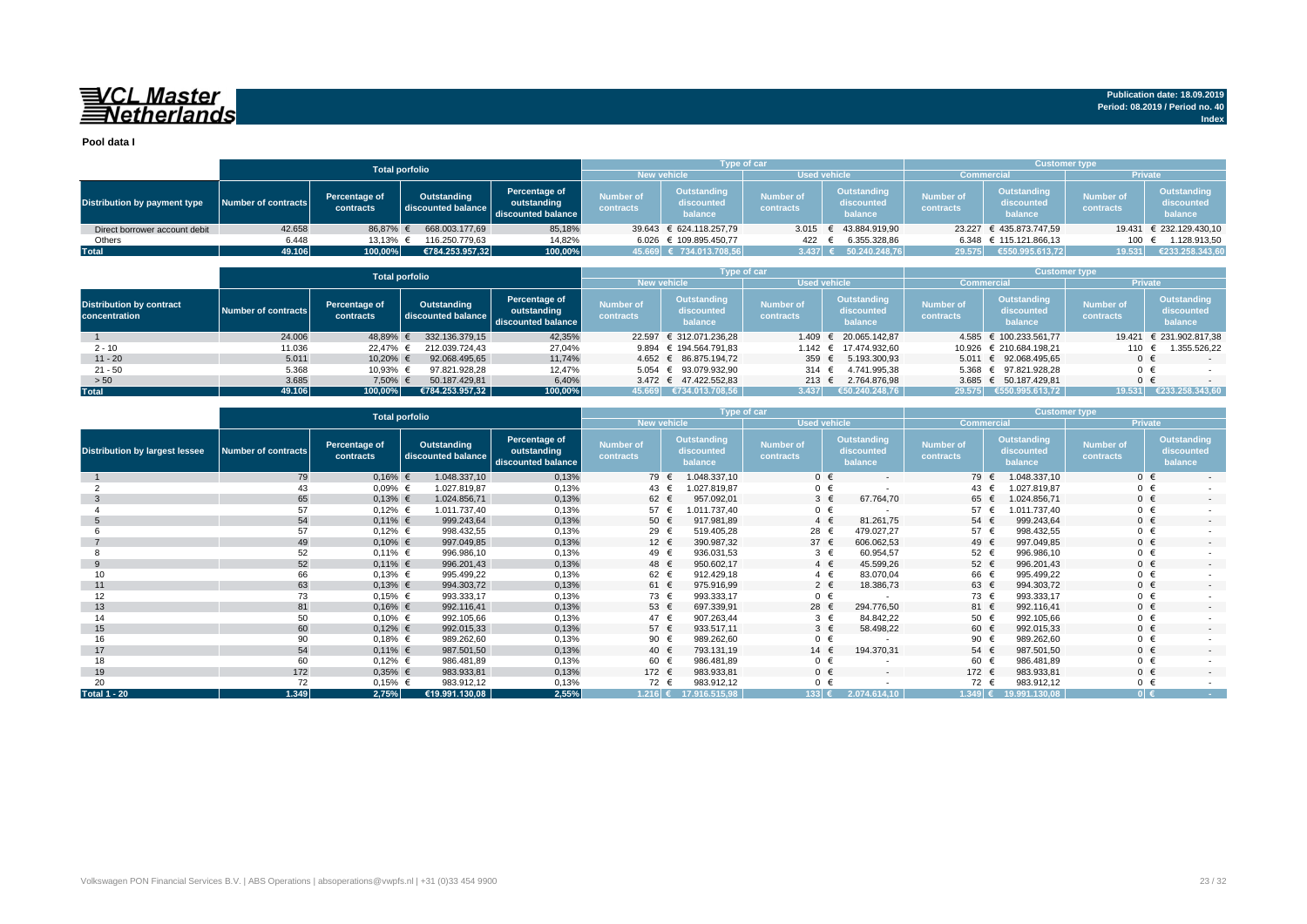#### **Pool data II**

|                                                             |                        |                            | <b>Total porfolio</b>             |                                                       |                               |                                      | <b>Type of car</b>            |                                      | <b>Customer type</b>   |                                             |                                      |                                             |
|-------------------------------------------------------------|------------------------|----------------------------|-----------------------------------|-------------------------------------------------------|-------------------------------|--------------------------------------|-------------------------------|--------------------------------------|------------------------|---------------------------------------------|--------------------------------------|---------------------------------------------|
|                                                             |                        |                            |                                   |                                                       |                               | <b>New vehicle</b>                   |                               | <b>Used vehicle</b>                  |                        | <b>Commercial</b>                           | <b>Private</b>                       |                                             |
| <b>Distribution by</b><br>outstanding discounted<br>balance | Number of<br>contracts | Percentage of<br>contracts | Outstanding<br>discounted balance | Percentage of<br>outstanding<br>discounted<br>balance | <b>Number of</b><br>contracts | Outstanding<br>discounted<br>balance | <b>Number of</b><br>contracts | Outstanding<br>discounted<br>balance | Number of<br>contracts | <b>Outstanding</b><br>discounted<br>balance | <b>Number of</b><br><b>contracts</b> | <b>Outstanding</b><br>discounted<br>balance |
| $0.01 - 5.000.00$                                           | 564                    | 1.15% €                    | 1.783.153.07                      | 0,23%                                                 | 491                           | 1.538.241.52                         | 73 €                          | 244.911.55                           | 369 €                  | 1.111.203.71                                | 195 €                                | 671.949,36                                  |
| 5.000,01 - 10.000,00                                        | 13.200                 | 26,88% €                   | 104.796.907.08                    | 13,36%                                                | 12.234 €                      | 97.222.597.84                        | 966 €                         | 7.574.309.24                         |                        | 4.293 € 34.886.990.97                       | 8.907                                | 69.909.916.11                               |
| 10.000.01 - 15.000.00                                       | 13.436                 | 27.36% €                   | 167.104.514.75                    | 21,31%                                                |                               | 12.467 € 155.215.057.44              | 969                           | 11.889.457.31                        | 7.228 €                | 91.106.126.94                               | 6.208                                | 75.998.387.81                               |
| 15.000.01 - 20.000.00                                       | 9.251                  | 18.84% €                   | 160.834.607.72                    | 20,51%                                                |                               | 8.526 € 148.198.480.57               | 725 €                         | 12.636.127.15                        |                        | 6.939 € 120.934.761.65                      | 2.312                                | 39.899.846.07                               |
| 20.000.01 - 25.000.00                                       | 6.441                  | 13.12% €                   | 143.672.152.91                    | 18,32%                                                |                               | 5.964 € 133.065.139.28               | 477                           | 10.607.013.63                        |                        | 5.148 € 115.016.295.56                      | 1.293                                | 28.655.857,35                               |
| 25.000.01 - 30.000.00                                       | 3.330                  | 6,78% €                    | 90.299.617.50                     | 11,51%                                                |                               | 3.188 € 86.462.648.53                | 142 €                         | 3.836.968.97                         |                        | 2.873 € 77.963.477.02                       | 457                                  | 12.336.140.48                               |
| > 30,000,00                                                 | 2.884                  | 5,87% €                    | 115.763.004.29                    | 14,76%                                                |                               | 2.799 € 112.311.543.38               | 85 €                          | 3.451.460.91                         |                        | 2.725 € 109.976.757.87                      | 159                                  | 5.786.246.42                                |
| <b>Total</b>                                                | 49.106                 | 100,00%                    | €784.253.957.32                   | 100,00%                                               |                               | 45.669   €734.013.708,56             | 3.437                         | €50.240.248.76                       |                        | 29.575 € 550.995.613,72                     |                                      | 19.531 € 233.258.343,60                     |
|                                                             |                        |                            |                                   |                                                       |                               |                                      |                               |                                      |                        |                                             |                                      |                                             |

| <b>Statistics</b>                      |            |
|----------------------------------------|------------|
| Minimum outstanding discounted balance | 3.43       |
| Maximum outstanding discounted balance | 167.798.19 |
| Average outstanding discounted balance | 15.970.63  |

|                                                          |                        |                            | <b>Total porfolio</b>             |                                                              |                        | <b>Type of car</b>                   |                               |                                      | <b>Customer type</b>          |                                      |                               |                                      |
|----------------------------------------------------------|------------------------|----------------------------|-----------------------------------|--------------------------------------------------------------|------------------------|--------------------------------------|-------------------------------|--------------------------------------|-------------------------------|--------------------------------------|-------------------------------|--------------------------------------|
|                                                          |                        |                            |                                   |                                                              | <b>New vehicle</b>     |                                      |                               | <b>Used vehicle</b>                  | <b>Commercial</b>             |                                      | <b>Private</b>                |                                      |
| <b>Distribution by</b><br>outstanding nominal<br>balance | Number of<br>contracts | Percentage of<br>contracts | Outstanding<br>discounted balance | <b>Percentage of</b><br>outstanding<br>discounted<br>balance | Number of<br>contracts | Outstanding<br>discounted<br>balance | <b>Number of</b><br>contracts | Outstanding<br>discounted<br>balance | <b>Number of</b><br>contracts | Outstanding<br>discounted<br>balance | <b>Number of</b><br>contracts | Outstanding<br>discounted<br>balance |
| $0.01 - 5.000.00$                                        | 538                    | 1.10%                      | €1.654.462.25                     | 0.21%                                                        | 469 €                  | 1.429.176.91                         | 69 €                          | 225.285.34                           | 354 $\epsilon$                | 1.036.902.50                         | 184 €                         | 617.559.75                           |
| 5.000.01 - 10.000.00                                     | 11.603                 | 23,63%                     | €89.275.972.82                    | 11.38%                                                       | 10.707                 | 82.401.640.08<br>€                   | 896                           | 6.874.332.74                         | $3.658 \in$                   | 28.650.702.22                        | 7.945 €                       | 60.625.270.60                        |
| 10.000.01 - 15.000.00                                    | 12.707                 | 25,88%                     | €148.884.735.16                   | 18,98%                                                       |                        | 11.758 € 137.648.984.55              | 949                           | 11.235.750.61<br>€                   |                               | $6.592 \in 78.753.121.32$            | 6.115 €                       | 70.131.613.84                        |
| 15.000.01 - 20.000.00                                    | 9.496                  | 19.34%                     | €154.264.555.10                   | 19.67%                                                       |                        | 8.783 € 142.312.531.84               | 713 €                         | 11.952.023.26                        |                               | 6.707 € 110.393.416.09               | $2.789$ €                     | 43.871.139.01                        |
| 20.000.01 - 25.000.00                                    | 6.519                  | 13.28%                     | €135.643.046.67                   | 17.30%                                                       |                        | 6.038 € 125.430.491.98               | 481 €                         | 10.212.554.69                        |                               | 5.074 € 106.097.941.25               | $1.445 \in$                   | 29.545.105.42                        |
| 25.000.01 - 30.000.00                                    | 4.147                  | 8,44%                      | €104.180.906,19                   | 13,28%                                                       |                        | 3.942 € 99.011.146.96                | 205 €                         | 5.169.759.23                         |                               | 3.442 € 86.851.084.56                | 705 €                         | 17.329.821.63                        |
| >30.000.00                                               | 4.096                  | 8,34%                      | €150.350.279.13                   | 19.17%                                                       |                        | 3.972 € 145.779.736.24               | 124 €                         | 4.570.542.89                         |                               | 3.748 € 139.212.445.78               | 348 $\epsilon$                | 11.137.833.35                        |
| <b>Total</b>                                             | 49.106                 | 100.00%                    | €784.253.957.32                   | 100.00%                                                      | 45.669                 | €734.013.708,56                      | 3.437                         | 650.240.248,76                       | 29.575                        | €550.995.613,72                      | 19.531                        | €233.258.343,60                      |

| <b>Statistics</b>                   |            |
|-------------------------------------|------------|
| Minimum outstanding nominal balance | 3.44       |
| Maximum outstanding nominal balance | 183.890.68 |
| Average outstanding nominal balance | 17.099.96  |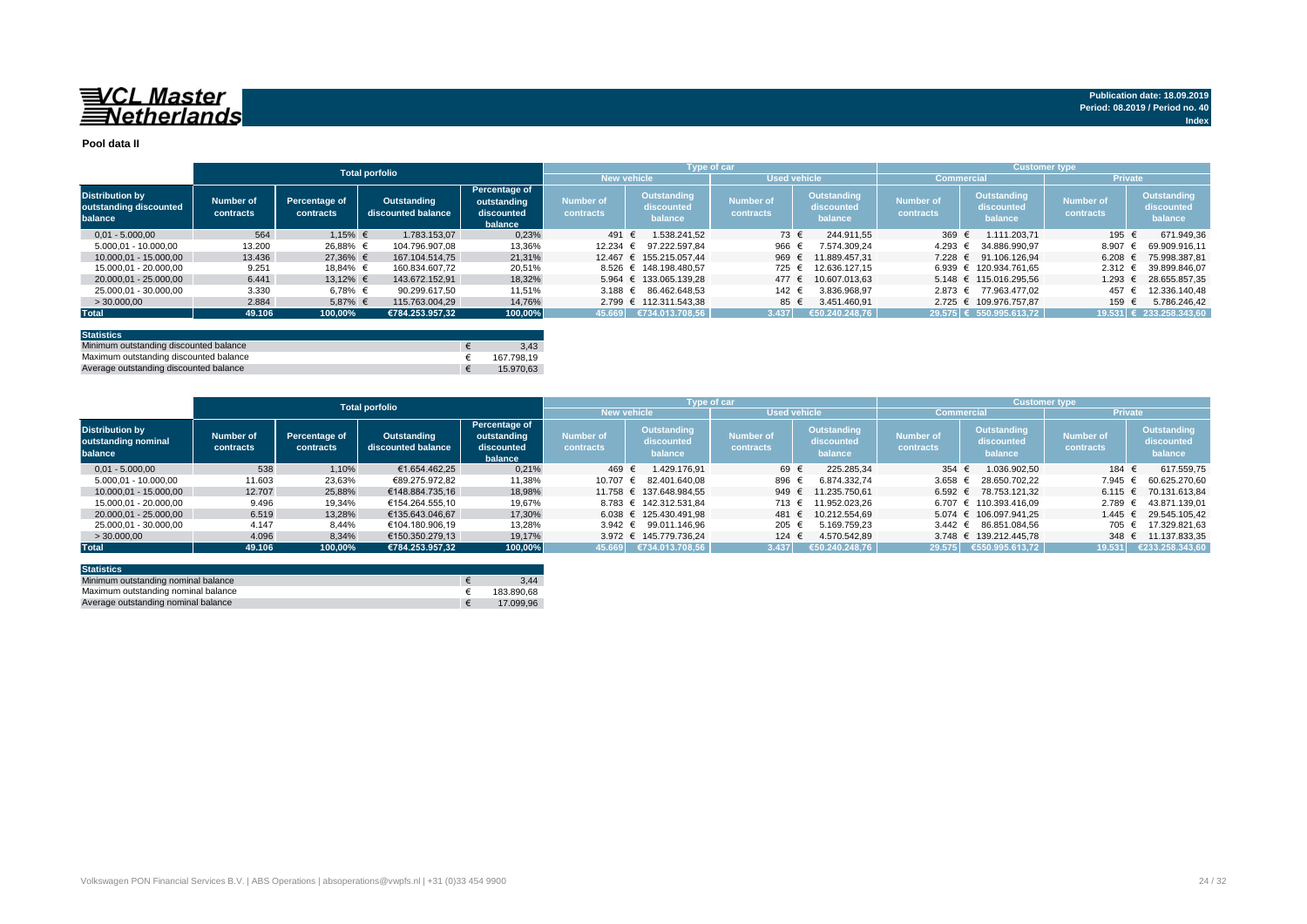

#### **Pool data III**

|                                          |                        |                            | <b>Total porfolio</b>                |                                                    |                               |                                             | Type of car                   |                                             | <b>Customer type</b>          |                                      |                               |                                      |
|------------------------------------------|------------------------|----------------------------|--------------------------------------|----------------------------------------------------|-------------------------------|---------------------------------------------|-------------------------------|---------------------------------------------|-------------------------------|--------------------------------------|-------------------------------|--------------------------------------|
|                                          |                        |                            |                                      |                                                    | <b>New vehicle</b>            |                                             | <b>Used vehicle</b>           |                                             | <b>Commercial</b>             |                                      | <b>Private</b>                |                                      |
| <b>Distribution by</b><br>remaining term | Number of<br>contracts | Percentage of<br>contracts | Outstanding<br>discounted<br>balance | Percentage of<br>outstanding<br>discounted balance | <b>Number of</b><br>contracts | <b>Outstanding</b><br>discounted<br>balance | <b>Number of</b><br>contracts | <b>Outstanding</b><br>discounted<br>balance | <b>Number of</b><br>contracts | Outstanding<br>discounted<br>balance | <b>Number of</b><br>contracts | Outstanding<br>discounted<br>balance |
| $01 - 12$                                | 13.405                 |                            | 27.30% € 150.228.358.27              | 19,16%                                             |                               | 11.903 € 132.969.244.93                     | 1.502                         | € 17.259.113.34                             | 7.409                         | 95.397.689.12<br>$\epsilon$          | 5.996                         | 54.830.669.15                        |
| $13 - 24$                                | 14.268                 |                            | 29.06% € 215.882.547.62              | 27,53%                                             |                               | 12.983 € 195.861.576.58                     | 1.285                         | 20.020.971.04                               |                               | 9.147 € 157.371.735.54               | 5.121                         | 58.510.812.08                        |
| 25-36                                    | 12.053                 |                            | 24.54% € 216.869.229.18              | 27.65%                                             |                               | 11.557 € 207.193.461.04                     | 496                           | 9.675.768.14                                |                               | 7.210 € 152.643.989.68               | $4.843 \in$                   | 64.225.239.50                        |
| 37-48                                    | 7.693                  |                            | 15.67% € 157.168.253.01              | 20,04%                                             |                               | 7.557 € 154.363.723.42                      | 136                           | 2.804.529.59                                |                               | 4.528 € 109.447.587.57               | 3.165                         | 47.720.665.44                        |
| 49-60                                    | 1.687                  |                            | 3.44% € 44.105.569.24                | 5.62%                                              |                               | 1.669 € 43.625.702.59                       | 18 €                          | 479.866.65                                  |                               | 1.281 € 36.134.611.81                | 406 €                         | 7.970.957.43                         |
| 61-72                                    |                        | $0.00\%$ €                 |                                      | 0,00%                                              |                               |                                             | $0 \in$                       |                                             | 0 €                           |                                      |                               |                                      |
| $>72$                                    |                        | $0.00\%$ €                 |                                      | 0,00%                                              |                               |                                             | $0 \in$                       |                                             |                               | $0 \in$                              | $0 \in$                       |                                      |
| <b>Total</b>                             | 49.106                 |                            | 100,00% €784.253.957,32              | 100,00%                                            | 45.669                        | €734.013.708.56                             | 3.437                         | €50.240.248.76                              | 29.575                        | €550.995.613.72                      | 19.531                        | €233.258.343,60                      |

| <b>Statistics</b>               |       |
|---------------------------------|-------|
| Minimum Remaining Term          |       |
| Maximum Remaining Term          | 60    |
| Weighted Average Remaining Term | 26.29 |

|                        |           |               | <b>Total porfolio</b> |                    |           |                            | Type of car      |                    | / Customer type  |                            |                |                             |
|------------------------|-----------|---------------|-----------------------|--------------------|-----------|----------------------------|------------------|--------------------|------------------|----------------------------|----------------|-----------------------------|
|                        |           |               |                       |                    |           | <b>New vehicle</b>         | Used vehicle     |                    |                  | Commercial                 | <b>Private</b> |                             |
|                        |           |               | Outstanding           | Percentage of      | Number of | Outstanding                | <b>Number of</b> | Outstanding        | <b>Number of</b> | Outstanding                |                | Outstanding                 |
| <b>Distribution by</b> | Number of | Percentage of | discounted            | outstanding        |           | discounted                 |                  | discounted         |                  | discounted                 | Number of      | discounted                  |
| seasoning              | contracts | contracts     | balance               | discounted balance | contracts | balance                    | contracts        | balance            | contracts        | balance                    | contracts      | balance                     |
| $01 - 12$              | 10.084    | 20.54%        | €209.569.747,13       | 26,72%             |           | 9.190 $\in$ 195.150.264.22 | 894 €            | 14.419.482.91      |                  | $6.065 \in 148.634.809.04$ | 4.019          | 60.934.938.09<br>$\epsilon$ |
| $13 - 24$              | 15.885    | 32,35%        | €270.435.710.53       | 34,48%             |           | 14.827 € 254.977.980.18    | 1.058            | 15.457.730.35<br>€ |                  | 8.777 € 180.252.200.21     |                | 7.108 € 90.183.510.32       |
| 25-36                  | 12.029    | 24.50%        | €177.096.562.11       | 22,58%             |           | 11.054 € 163.472.924.02    | 975 €            | 13.623.638.09      |                  | 7.682 € 129.886.190.65     |                | 4.347 € 47.210.371.46       |
| 37-48                  | 10.182    | 20.73%        | €118.472.694.88       | 15,11%             |           | 9.688 € 111.853.191,68     | 494              | 6.619.503.20       | 6.384            | € 85.485.978.57            | 3.798          | € 32.986.716.31             |
| 49-60                  | 899       | 1,83%         | €8,477,221,05         | 1,08%              | 884 €     | 8.365.042.64               | $15 \epsilon$    | 112.178.41         | 641              | 6.534.508.14               | 258 $\epsilon$ | 1.942.712,91                |
| 61-72                  | 26        | 0,05%         | €191.786,58           | 0,02%              | 25 €      | 184.070.78                 |                  | 7.715.80           | 25 €             | 191.692.07                 |                | 94,51                       |
| $>72$                  |           | 0,00%         | €10.235.04            | 0,00%              |           | 10.235.04                  | ∩ €              |                    |                  | 10.235.04                  |                |                             |
| <b>Total</b>           | 49.106    | 100.00%       | €784.253.957.32       | 100,00%            | 45.669    | €734.013.708.56            | 3.437            | €50.240.248.76     | 29.575           | €550.995.613.72            | 19.531         | €233.258.343.60             |

| <b>Statistics</b>          |       |
|----------------------------|-------|
| Minimum seasoning          |       |
| Maximum seasoning          |       |
| Weighted average seasoning | 22.17 |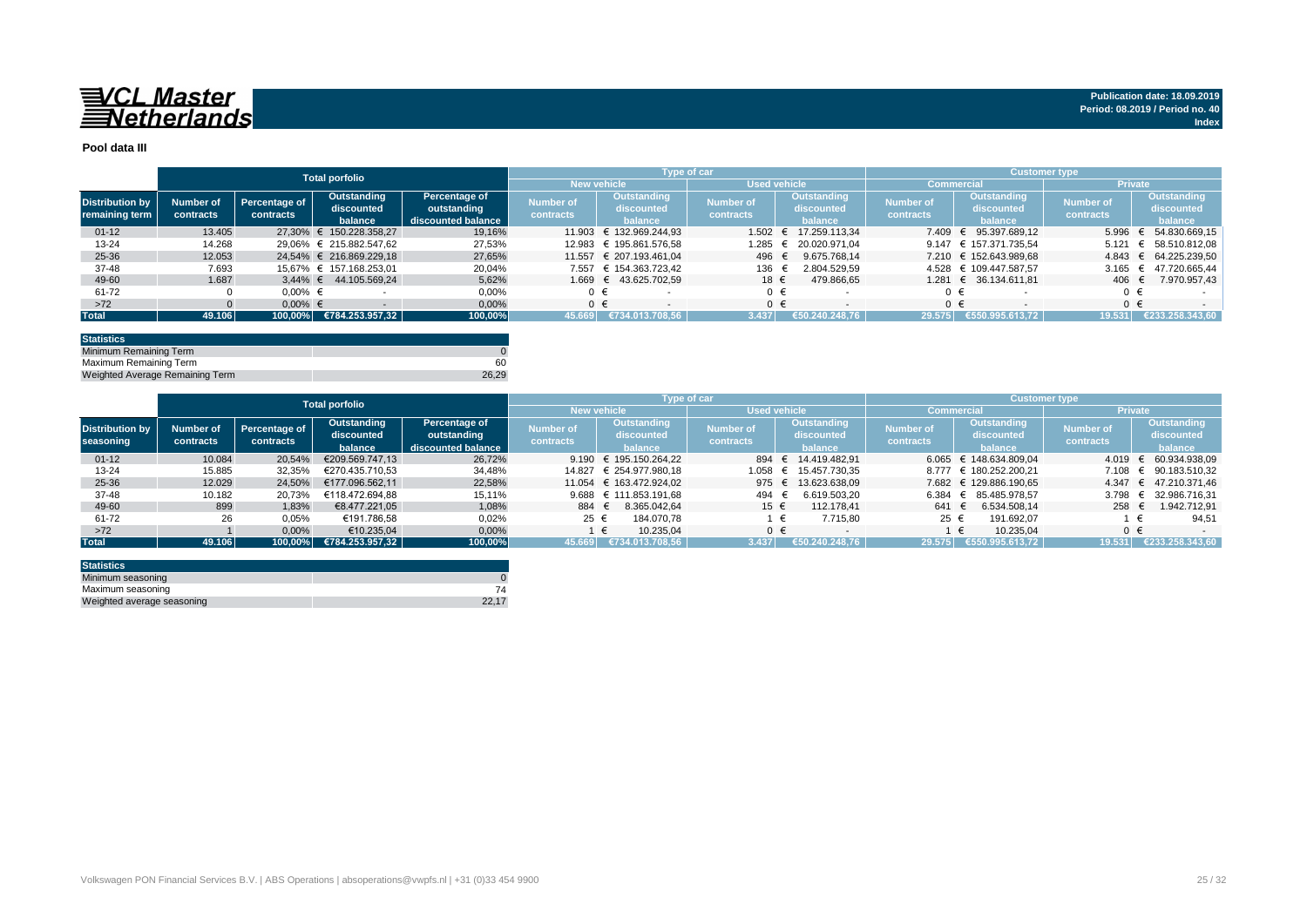**Pool data IV**

|                              |           |               | <b>Total porfolio</b>   |                    |                  | Type of car               |                     |                       | <b>Customer type</b> |                            |                  |                          |  |  |
|------------------------------|-----------|---------------|-------------------------|--------------------|------------------|---------------------------|---------------------|-----------------------|----------------------|----------------------------|------------------|--------------------------|--|--|
|                              |           |               |                         |                    |                  | <b>New vehicle</b>        | <b>Used vehicle</b> |                       | Commercial           |                            | <b>Private</b>   |                          |  |  |
|                              | Number of | Percentage of | Outstanding             | Percentage of      | <b>Number of</b> | Outstanding               |                     | Outstanding           | <b>Number of</b>     | Outstanding                | <b>Number of</b> | Outstanding              |  |  |
| <b>Distribution by brand</b> |           |               | discounted              | outstanding        | <b>contracts</b> | discounted                | <b>Number of</b>    | discounted            |                      | discounted                 | contracts        | discounted               |  |  |
|                              | contracts | contracts     | balance.                | discounted balance |                  | halance                   | contracts           | halance               | contracts            | halance                    |                  | balance                  |  |  |
| <b>VW</b>                    | 17.218    | 35.06%        | €252.969.847.47         | 32,26%             |                  | 15.766 € 231.264.733.46   |                     | 1.452 € 21.705.114.01 |                      | 9.381 $\in$ 161.696.048.33 | 7.837            | $\epsilon$ 91.273.799.14 |  |  |
| <b>VW LCV</b>                | 4.327     | 8.81%         | €70.639.410.60          | 9,01%              |                  | 4.162 € 68.540.450.13     | 165 €               | 2.098.960.47          |                      | 4.327 € 70.639.410.60      | 0 €              |                          |  |  |
| Audi                         | 5.537     | 11.28%        | €126.530.850.22         | 16,13%             |                  | 5.174 € 119.000.290.03    | 363 $\epsilon$      | 7.530.560,19          |                      | 2.891 € 75.885.877.57      |                  | 2.646 € 50.644.972,65    |  |  |
| Seat                         | 5.679     | 11.56%        | €67.183.220.63          | 8,57%              |                  | $5.377 \in 64.154.135.78$ | 302 $\in$           | 3.029.084,85          |                      | 1.709 € 25.855.722.36      | 3.970            | € 41.327.498.27          |  |  |
| Skoda                        | 8.680     | 17.68%        | €112.400.200.23         | 14.33%             |                  | 8.367 € 108.668.141.61    | 313 $\epsilon$      | 3.732.058.62          |                      | $3.609 \in 62.535.405.13$  | 5.071            | € 49.864.795.10          |  |  |
| Other brands                 | 7.665     | 15.61%        | €154.530.428.17         | 19.70%             |                  | 6.823 € 142.385.957.55    |                     | 842 € 12.144.470.62   |                      | 7.658 € 154.383.149.73     |                  | 147.278.44               |  |  |
| <b>Total</b>                 | 49.106    |               | 100,00% €784.253.957,32 | 100,00%            |                  | 45.669 €734.013.708.56    | 3.437               | €50.240.248.76        |                      | 129.575 €550.995.613.72    | 19.531           | €233.258.343,60          |  |  |

|                                            |                        | <b>Total porfolio</b>      |                                      |                                                    |                               | Type of car                           |                               |                                             | <b>Customer type</b>                                                         |                        |                        |                                             |  |
|--------------------------------------------|------------------------|----------------------------|--------------------------------------|----------------------------------------------------|-------------------------------|---------------------------------------|-------------------------------|---------------------------------------------|------------------------------------------------------------------------------|------------------------|------------------------|---------------------------------------------|--|
|                                            |                        |                            |                                      |                                                    |                               | <b>New vehicle</b>                    | <b>Used vehicle</b>           |                                             |                                                                              | Commercial             | <b>Private</b>         |                                             |  |
| Distribution by geographic<br>distribution | Number of<br>contracts | Percentage of<br>contracts | Outstanding<br>discounted<br>balance | Percentage of<br>outstanding<br>discounted balance | <b>Number of</b><br>contracts | Outstanding<br>discounted<br>halance. | <b>Number of</b><br>contracts | <b>Outstanding</b><br>discounted<br>balance | Outstanding<br><b>Number of</b><br>discounted<br>contracts<br><b>balance</b> |                        | Number of<br>contracts | <b>Outstanding</b><br>discounted<br>balance |  |
| Noord-Holland                              | 8.001                  | 16.29%                     | €136.178.454.65                      | 17,36%                                             |                               | 7.325 € 125.718.587.29                | 676 €                         | 10.459.867.36                               |                                                                              | 5.239 € 102.313.106.66 | 2.762                  | 33.865.347,99                               |  |
| Flevoland                                  | 1.204                  | 2.45%                      | €17.465.201.30                       | 2,23%                                              |                               | 1.144 € 16.590.971.80                 | 60 €                          | 874.229.50                                  | 477 €                                                                        | 9.058.004.36           | 727 €                  | 8.407.196.94                                |  |
| Utrecht                                    | 4.629                  | 9,43%                      | €74.815.950.20                       | 9,54%                                              |                               | 4.237 € 69.331.848.17                 | 392 $\epsilon$                | 5.484.102.03                                |                                                                              | 2.916 € 55.107.356.27  | $1.713$ €              | 19.708.593.93                               |  |
| Zuid-Holland                               | 12.286                 | 25,02%                     | €192.193.442.69                      | 24,51%                                             |                               | 11.470 € 180.176.637.26               | 816 €                         | 12.016.805.43                               |                                                                              | 6.917 € 127.203.306.17 | 5.369                  | 64.990.136.52<br>$\epsilon$                 |  |
| Gelderland                                 | 5.138                  | 10.46%                     | €78.930.811.07                       | 10,06%                                             |                               | 4.850 € 75.023.717.25                 | 288 €                         | 3.907.093.82                                |                                                                              | 3.274 € 57.580.591.60  |                        | 1.864 € 21.350.219.47                       |  |
| Noord-Brabant                              | 7.304                  | 14.87%                     | €118.026.888.58                      | 15,05%                                             |                               | 6.848 € 111.393.643.74                | 456 €                         | 6.633.244.84                                |                                                                              | 4.270 € 80.913.731.95  | 3.034                  | € 37.113.156.63                             |  |
| Zeeland                                    | 797                    | 1,62%                      | €12.004.492.23                       | 1,53%                                              |                               | 756 € 11.455.274.27                   | 41 €                          | 549.217.96                                  | 397 $\epsilon$                                                               | 7.051.798.49           | 400 €                  | 4.952.693,74                                |  |
| Limburg                                    | 3.353                  | 6,83%                      | €52.272.112.37                       | 6,67%                                              |                               | 3.101 € 48.695.417.56                 | 252 €                         | 3.576.694.81                                | 1.906 €                                                                      | 34.909.764.98          | 1.447                  | 17.362.347.39                               |  |
| Overijssel                                 | 3.522                  | 7,17%                      | €58.912.170.32                       | 7,51%                                              |                               | 3.244 € 54.736.711.06                 | 278 €                         | 4.175.459.26                                | $2.729$ €                                                                    | 49.520.499.17          | 793 €                  | 9.391.671,15                                |  |
| Drenthe                                    | 904                    | 1.84%                      | €14.155.878.12                       | 1,81%                                              | 843 €                         | 13.260.530.70                         | 61 €                          | 895.347.42                                  | 496 €                                                                        | 9.442.568.03           | 408 €                  | 4.713.310,09                                |  |
| Friesland                                  | 710                    | 1.45%                      | €9.746.001.57                        | 1,24%                                              | 687 €                         | 9.440.871.78                          | 23 $\epsilon$                 | 305.129.79                                  | 188 €                                                                        | 3.767.487.16           | 522 €                  | 5.978.514.41                                |  |
| Groningen                                  | 1.258                  | 2,56%                      | €19.552.554,22                       | 2,49%                                              | 1.164 €                       | 18.189.497.68                         | 94 €                          | .363.056,54                                 | 766 €                                                                        | 14.127.398.88          | 492 €                  | 5.425.155,34                                |  |
| <b>Total</b>                               | 49.106                 | 100.00%                    | €784.253.957.32                      | 100,00%                                            |                               | 45.669 €734.013.708.56                | 3.437                         | €50.240.248.76                              |                                                                              | 29.575 €550.995.613.72 | 19.531                 | €233.258.343.60                             |  |

|                                                                   |                               | <b>Total porfolio</b>      |                                      |                                     |                                      |                                             | Type of car                   |                                             | <b>Customer type</b>          |                                             |                        |                                             |  |  |
|-------------------------------------------------------------------|-------------------------------|----------------------------|--------------------------------------|-------------------------------------|--------------------------------------|---------------------------------------------|-------------------------------|---------------------------------------------|-------------------------------|---------------------------------------------|------------------------|---------------------------------------------|--|--|
|                                                                   |                               |                            |                                      |                                     |                                      | <b>New vehicle</b>                          | <b>Used vehicle</b>           |                                             | <b>Commercia</b>              |                                             | <b>Private</b>         |                                             |  |  |
| <b>Distribution by industry sector</b>                            | <b>Number of</b><br>contracts | Percentage of<br>contracts | Outstanding<br>discounted<br>balance | Percentage of<br>discounted balance | <b>Number of</b><br><b>contracts</b> | <b>Outstanding</b><br>discounted<br>balance | <b>Number of</b><br>contracts | <b>Outstanding</b><br>discounted<br>balance | <b>Number of</b><br>contracts | <b>Outstanding</b><br>discounted<br>balance | Number of<br>contracts | <b>Outstanding</b><br>discounted<br>balance |  |  |
| Agriculture / Forestry                                            | 189                           | 0,38%                      | €3.563.422.96                        | 0,45%                               | 179 €                                | 3.377.627.70                                | 10 €                          | 185.795.26                                  | 189 €                         | 3.563.422.96                                | $0 \in$                |                                             |  |  |
| Construction                                                      | 129                           | 0,26%                      | €2.389.899,93                        | 0,30%                               | 126 €                                | 2.354.142.62                                | $3 \in$                       | 35.757.31                                   | 129                           | 2.389.899.93                                | $0 \in$                |                                             |  |  |
| Energy / Mining                                                   | 154                           | 0,31%                      | €3.466.294.29                        | 0.44%                               | $142 \epsilon$                       | 3.243.519.68                                | 12 €                          | 222.774.61                                  | 154 €                         | 3.466.294.29                                | $0 \in$                | $\sim$                                      |  |  |
| <b>Financial services</b>                                         | 1.684                         | 3,43%                      | €32.933.007.36                       | 4,20%                               | 1.574 €                              | 30.969.517.16                               | 110 €                         | .963.490.20                                 | 1.684 €                       | 32.933.007.36                               | $0 \in$                |                                             |  |  |
| Hotel and restaurant industry                                     | 113                           | 0,23%                      | €2.243.044.00                        | 0,29%                               | 107 €                                | 2.157.214.21                                | 6 €                           | 85.829,79                                   | 113 €                         | 2.243.044.00                                | $0 \in$                | $\sim$                                      |  |  |
| Information technology                                            | 1.447                         | 2,95%                      | €25.252.222.63                       | 3.22%                               | 1.350 €                              | 23.870.474.30                               | 97 €                          | .381.748.33                                 | 1.447 €                       | 25.252.222.63                               | $0 \in$                |                                             |  |  |
| Manufacturing industry                                            | 2.989                         | 6,09%                      | €58.842.810,38                       | 7,50%                               |                                      | 2.771 € 55.529.457.38                       | 218 €                         | 3.313.353,00                                | $2.989$ €                     | 58.842.810.38                               | $0 \in$                |                                             |  |  |
| Other                                                             | 9.845                         | 20,05%                     | €195.376.336.91                      | 24,91%                              |                                      | 8.354 € 171.712.789,01                      | 1.491                         | 23.663.547,90                               |                               | 9.842 € 195.347.203.80                      | $0 \in$                |                                             |  |  |
| Other services                                                    | 6.020                         | 12,26%                     | €98.499.308.96                       | 12.56%                              |                                      | 5.488 € 90.801.765.74                       | 532 $\epsilon$                | 7.697.543.22                                | 6.020 €                       | 98.499.308.96                               | $0 \in$                |                                             |  |  |
| Private                                                           | 19.528                        | 39,77%                     | €233.229.210.49                      | 29,74%                              |                                      | 18.949 € 227.311.730.14                     | 579 €                         | 5.917.480.35                                | $0 \in$                       |                                             | 19.531                 | € 233.258.343.60                            |  |  |
| Public administration, education,<br>health care, public services | 550                           | 1,12%                      | €8.827.745.40                        | 1,13%                               | 506 €                                | 8.165.683,88                                | 44 $\in$                      | 662.061,52                                  | 550 €                         | 8.827.745.40                                | $0 \in$                |                                             |  |  |
| Real estate                                                       | 563                           | 1,15%                      | €10.671.336.58                       | 1.36%                               | 511                                  | 9.909.973.75                                | 52 €                          | 761.362.83                                  | 563 €                         | 10.671.336.58                               | $0 \in$                |                                             |  |  |
| Retail / Wholesale                                                | 1.835                         | 3,74%                      | €29.805.631.03                       | 3,80%                               | 1.754 €                              | 28.641.015.43                               | 81 €                          | .164.615.60                                 | $1.835 \in$                   | 29.805.631.03                               | $0 \in$                | $\sim$                                      |  |  |
| Transportation                                                    | 4.060                         | 8.27%                      | €79.153.686,40                       | 10,09%                              |                                      | 3.858 € 75.968.797,56                       | 202 $\epsilon$                | 3.184.888,84                                | $4.060 \in$                   | 79.153.686,40                               | $0 \in$                |                                             |  |  |
| <b>Total</b>                                                      | 49.106                        | 100,00%                    | €784.253.957,32                      | 100,00%                             |                                      | 45.669 €734.013.708.56                      | 3.437                         | €50.240.248.76                              |                               | 29.575 €550.995.613.72                      | 19.531                 | €233.258.343.60                             |  |  |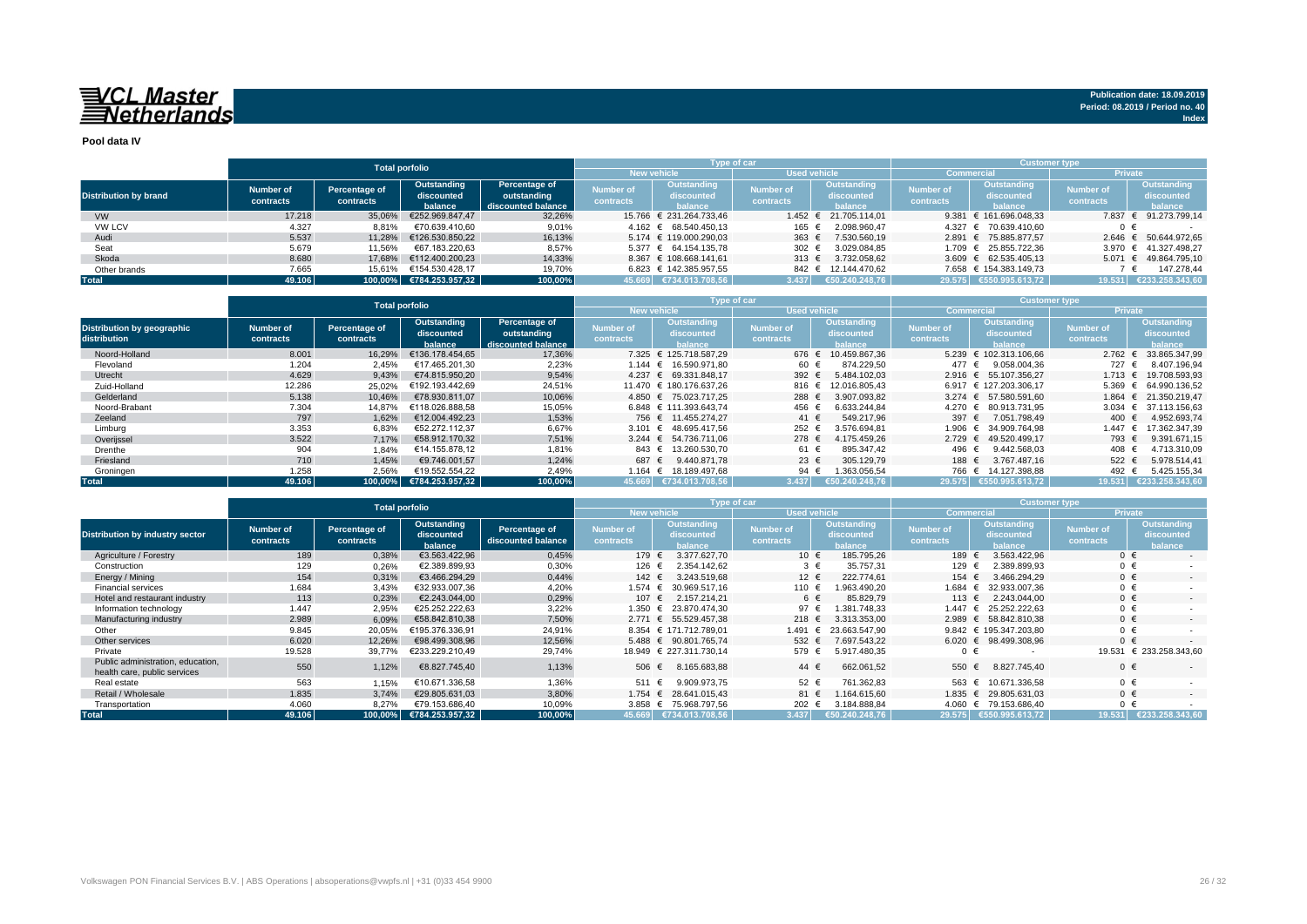**Publication date: 18.09.2019 Period: 08.2019 / Period no. 40 Index**

**Pool data V**

|                                          |                      |                               |                            |                                                |                                                    |                               |                                             | Type of car                   |                                          | <b>Customer type</b>          |                                     |                        |                                            |  |  |
|------------------------------------------|----------------------|-------------------------------|----------------------------|------------------------------------------------|----------------------------------------------------|-------------------------------|---------------------------------------------|-------------------------------|------------------------------------------|-------------------------------|-------------------------------------|------------------------|--------------------------------------------|--|--|
|                                          |                      |                               |                            | <b>Total porfolio</b>                          |                                                    | New vehicle                   |                                             | <b>Used vehicle</b>           |                                          | <b>Commercial</b>             |                                     | <b>Private</b>         |                                            |  |  |
| <b>Distribution by brand &amp; Model</b> | <b>Model</b>         | <b>Number of</b><br>contracts | Percentage of<br>contracts | <b>Outstanding</b><br>discounted<br>balance    | Percentage of<br>outstanding<br>discounted balance | <b>Number of</b><br>contracts | <b>Outstanding</b><br>discounted            | <b>Number of</b><br>contracts | <b>Outstanding</b><br>discounted         | <b>Number of</b><br>contracts | <b>Outstanding</b><br>discounted    | Number of<br>contracts | <b>Outstanding</b><br>discounted<br>alance |  |  |
| Volkswagen                               | Amarok               |                               | $0.00\%$ €                 |                                                | 0.00%                                              | $0 \in$                       |                                             | $0 \in$                       |                                          | $0 \in$                       |                                     | $0 \in$                |                                            |  |  |
|                                          | Arteon               | 84                            | $0,17%$ €                  | 2.748.214,31                                   | 0,35%                                              | 80 €                          | 2.616.531,54                                | $4 \in$                       | 131.682,77                               |                               | 83 € 2.708.993,04                   | $\overline{1}$         | 39.221,27<br>$\epsilon$                    |  |  |
|                                          | Beetle               | 9                             | $0.02\%$ €                 | 181.351,57                                     | 0,02%                                              | 8                             | 170.913.64<br>$\epsilon$                    | $1 \in$                       | 10.437,93                                | 6                             | €<br>127.759,30                     | 3                      | 53.592,27<br>€                             |  |  |
|                                          | Caddy                | 119                           | $0,24%$ €                  | 1.471.216,45                                   | 0,19%                                              | 114 $\in$                     | 1.409.326,05                                | $5 \in$                       | 61.890,40                                | 115 €                         | 1.406.177,21                        | $4 \in$                | 65.039,24                                  |  |  |
|                                          | Caravelle            | $\overline{1}$                | $0,00%$ €                  | 44.935,19                                      | 0,01%                                              | 1 €                           | 44.935,19                                   | $0 \in$                       | $\sim$                                   | $1 \in$                       | 44.935,19                           | $0 \in$                |                                            |  |  |
|                                          | Crafter              | 82                            | $0,17%$ €                  | 1.360.116,38                                   | 0,17%                                              | 69 €                          | 1.248.591,03                                | 13 €                          | 111.525,35                               | 82 €                          | 1.360.116,38                        | $0 \in$                |                                            |  |  |
|                                          | Golf<br>Jetta        | 4.490                         | $0,00%$ €                  | 9,14% € 75.494.438,58                          | 9,63%<br>0,00%                                     | 3.886 €<br>$0 \in$            | 65.695.118,95                               | 604 €<br>$0 \in$              | 9.799.319,63                             | $0 \in$                       | 2.979 € 53.552.754,57               | 1.511 €<br>$0 \in$     | 21.941.684,01                              |  |  |
|                                          | Passat               | 1.733                         |                            | 3,53% € 37.960.529,22                          | 4,84%                                              | $1.455 \in$                   | 32.038.835,71                               | 278 €                         | 5.921.693,51                             |                               | 1.720 € 37.675.131,68               | 13 €                   | 285.397,54                                 |  |  |
|                                          | Polo                 | 4.555                         |                            | 9,28% € 55.543.300,75                          | 7,08%                                              |                               | 4.290 € 53.034.241,09                       | 265 €                         | 2.509.059,66                             |                               | 1.703 € 21.170.303,27               | $2.852 \in$            | 34.372.997,48                              |  |  |
|                                          | Sharan               | 14                            | $0.03%$ €                  | 356.184,46                                     | 0,05%                                              | 12 €                          | 304.724,47                                  | $2 \in$                       | 51.459,99                                | 12 €                          | 308.321,99                          | 2                      | 47.862,47<br>€                             |  |  |
|                                          | Tiguan               | 838                           |                            | 1,71% € 22.713.997,03                          | 2,90%                                              |                               | 807 € 21.903.684,67                         | 31 $\epsilon$                 | 810.312,36                               |                               | 713 € 19.446.871,21                 | 125 €                  | 3.267.125,82                               |  |  |
|                                          | Touareg              | -7                            | $0,01\%$ €                 | 453.583,98                                     | 0,06%                                              | $5 \in$                       | 345.917,99                                  | $2 \in$                       | 107.665,99                               | $6 \in$                       | 379.154,49                          | $1 \in$                | 74.429,49                                  |  |  |
|                                          | Touran               | 180                           | $0,37%$ €                  | 3.770.941,51                                   | 0,48%                                              |                               | 174 € 3.666.619,61                          | 6 €                           | 104.321,90                               |                               | 157 € 3.254.819,10                  | 23 $\epsilon$          | 516.122,41                                 |  |  |
|                                          | Transporter          | 256                           | $0.52\% \in$               | 4.201.705,49                                   | 0,54%                                              |                               | 237 € 3.868.968,47                          | 19 €                          | 332.737,02                               |                               | 256 € 4.201.705,49                  | $0 \in$                |                                            |  |  |
|                                          | T-roc                | 539                           |                            | 1,10% € 12.543.890,84                          | 1,60%                                              |                               | 524 € 12.201.102,06                         | $15 \epsilon$                 | 342.788,78<br>$\sim$                     | 238 €                         | 5.671.107,47                        | 301 €                  | 6.872.783,37                               |  |  |
|                                          | T-Cross<br>Up!       | 12<br>4.299                   | $0,02%$ €                  | 249.464,26<br>8,75% € 33.875.977,45            | 0,03%<br>4.32%                                     | 12 €                          | 249.464,26<br>4.092 € 32.465.758,73         | $0 \in$<br>207 $\epsilon$     | 1.410.218,72                             | 6 €                           | 123.660,28<br>1.304 € 10.264.237,66 | 6                      | €<br>125.803,98<br>2.995 € 23.611.739.79   |  |  |
| <b>Sub-Total VW</b>                      |                      | 17.218                        | 35,06%                     | €252.969.847,47                                | 32,26%                                             | 15.766                        | €231 264 733 46                             | 452                           | €21.705.114.01                           | 9.381                         | €161.696.048.33                     |                        |                                            |  |  |
| <b>VW LCV</b>                            | Amarok               | 17                            | $0.03%$ €                  | 429.718,61                                     | 0,05%                                              | 16 €                          | 396.311,91                                  | $1 \in$                       | 33.406,70                                | 17 €                          | 429.718,61                          | $0 \in$                |                                            |  |  |
|                                          | Caddy                | 1.789                         |                            | 3,64% € 20.809.268,41                          | 2.65%                                              |                               | 1.740 € 20.368.672,24                       | 49 €                          | 440.596,17                               |                               | 1.789 € 20.809.268,41               | $0 \in$                |                                            |  |  |
|                                          | Crafter              | 935                           |                            | 1,90% € 20.265.281,38                          | 2,58%                                              |                               | 879 € 19.486.811.42                         | 56 €                          | 778,469.96                               |                               | 935 € 20.265.281,38                 | $0 \in$                |                                            |  |  |
|                                          | Tiguan               | 10                            | $0.02%$ €                  | 199.743,23                                     | 0,03%                                              | 10 €                          | 199.743,23                                  | $0 \in$                       |                                          | 10 €                          | 199.743,23                          | $0 \in$                |                                            |  |  |
|                                          | Touran               | $\overline{4}$                | $0,01\%$ €                 | 39.525,73                                      | 0,01%                                              | $4 \in$                       | 39.525,73                                   | $0 \in$                       |                                          | $4 \in$                       | 39.525,73                           | $0 \in$                |                                            |  |  |
|                                          | Transporter          | 1.568                         |                            | 3,19% € 28.827.513,21                          | 3,68%                                              |                               | 1.509 € 27.981.025,57                       | 59 €                          | 846.487,64                               |                               | 1.568 € 28.827.513,21               | $0 \in$                |                                            |  |  |
| <b>Sub-Total VW LCV</b>                  | Sharan               | $\overline{4}$<br>4.327       | $0.01\%$ €                 | 68.360,03                                      | 0,01%<br>9,01%                                     | $4 \in$                       | 68.360,03<br>668.540.450,13                 | $0 \in$<br>165                | €2.098.960.47                            | $4 \in$<br>1.327              | 68.360,03<br>€70.639.410,60         | $0 \in$                | €0.00                                      |  |  |
| Audi                                     | A <sub>1</sub>       | 1.140                         | 8,81%                      | €70.639.410,60<br>2,32% € 16.183.210,82        | 2,06%                                              | 4.162                         | 1.105 € 15.757.521,90                       | 35 $\epsilon$                 | 425.688,92                               |                               | 197 € 3.024.278,24                  |                        | 943 € 13.158.932,58                        |  |  |
|                                          | A <sub>3</sub>       | 2.377                         |                            | 4,84% € 47.783.110,74                          | 6,09%                                              |                               | 2.124 € 43.009.926,38                       | $253$ €                       | 4.773.184,36                             |                               | 1.183 € 23.796.857,09               |                        | 1.194 € 23.986.253,65                      |  |  |
|                                          | A4                   | 865                           |                            | 1,76% € 23.241.891,08                          | 2,96%                                              |                               | 836 € 22.562.095,92                         | 29 €                          | 679.795,16                               |                               | 660 € 17.874.987,10                 | 205 €                  | 5.366.903,98                               |  |  |
|                                          | A <sub>5</sub>       | 243                           | $0,49%$ €                  | 8.372.523,44                                   | 1,07%                                              |                               | 236 € 8.198.018,05                          | 7 €                           | 174.505,39                               |                               | 211 € 7.262.449,15                  | 32                     | 1.110.074,29<br>€                          |  |  |
|                                          | A6                   | 260                           | $0,53%$ €                  | 9.196.631,44                                   | 1,17%                                              | 249 €                         | 8.926.556,46                                | 11 €                          | 270.074,98                               | 251                           | €<br>8.802.979,69                   | 9                      | €<br>393.651,75                            |  |  |
|                                          | A7                   | 19                            | $0,04%$ €                  | 931.576,16                                     | 0,12%                                              | 18 €                          | 896.134,61                                  | $1 \in$                       | 35.441,55                                | 17                            | €<br>798.898,96                     | $\overline{2}$         | 132.677,20<br>€                            |  |  |
|                                          | A <sub>8</sub>       | 9                             | $0.02\%$ €                 | 681.434,02                                     | 0.09%                                              | $9 \in$                       | 681.434,02                                  | $0 \in$                       |                                          | $9 \in$                       | 681.434,02                          | $0 \in$                |                                            |  |  |
|                                          | Q2                   | 356                           | $0,72%$ €                  | 8.814.572,14                                   | 1,12%                                              | 348 $\in$                     | 8.620.212,21                                | $8 \in$                       | 194.359,93                               |                               | 159 € 4.092.032,67                  | 197 €                  | 4.722.539,47                               |  |  |
|                                          | Q3<br>Q <sub>5</sub> | 98                            | $0,20%$ €                  | 2.688.696,57                                   | 0,34%<br>0,34%                                     | 98 €                          | 2.688.696,57                                | $0 \in$<br>$1 \in$            | 30.437,10                                |                               | 41 € 1.185.440,93                   | 57 €<br>$3 \in$        | 1.503.255,64                               |  |  |
|                                          | Q7                   | 64<br>78                      | $0.16\%$ €                 | $0,13\% \in 2.702.452.69$<br>3.926.892,14      | 0.50%                                              | 63 €<br>62 $\in$              | 2.672.015,59<br>3.086.850,83                | 16 €                          | 840.041.31                               | 78 €                          | 61 € 2.562.974,05<br>3.926.892,14   | $0 \in$                | 139.478,64                                 |  |  |
|                                          | Q8                   | 5                             | $0.01\%$ €                 | 499.537,42                                     | 0,06%                                              | $5 \in$                       | 499.537,42                                  | $0 \in$                       |                                          | $5 \in$                       | 499.537,42                          | $0 \in$                |                                            |  |  |
|                                          | <b>TT</b>            | 8                             | $0.02%$ €                  | 277.213,19                                     | 0.04%                                              | 7 €                           | 254.903,40                                  | 1 €                           | 22.309,79                                | $4 \in$                       | 146.007,74                          |                        | $4 \in$<br>131.205,45                      |  |  |
|                                          | E-tron               | 15                            | $0.03\% \in$               | 1.231.108,37                                   | 0.16%                                              | 14 €                          | 1.146.386.67                                | $1 \in$                       | 84.721.70                                | $15 \in$                      | 1.231.108,37                        | $0 \in$                |                                            |  |  |
| <b>Sub-Total Audi</b>                    |                      | 5.537                         | 11.28%                     | €126.530.850.22                                | 16.13%                                             | 174                           | €119.000.290.03                             |                               | 1530.560.19                              | 891                           | €75.885.877.57                      |                        | 644.972.65                                 |  |  |
|                                          | Alhambra             | 22                            | $0.04\%$ €                 | 572.600,73                                     | 0,07%                                              | 21 $\in$                      | 545.997,97                                  | $1 \in$                       | 26.602,76                                | 22 €                          | 572.600,73                          | $0 \in$                |                                            |  |  |
|                                          | Altea                | $\overline{1}$                | $0,00%$ €                  | 11.567,57                                      | 0,00%                                              | $\overline{1}$                | 11.567,57<br>$\epsilon$                     | $0 \in$                       |                                          | $0 \in$                       |                                     | $\overline{1}$         | 11.567,57<br>€                             |  |  |
|                                          | Arona                | 348                           | $0,71\%$ €                 | 6.301.112,65                                   | 0,80%                                              |                               | 340 € 6.148.714,63<br>2.374 € 24.701.591,08 | 8                             | 152.398,02<br>$\epsilon$<br>1.273.017,85 | 90 €<br>491 €                 | 1.770.294,10<br>5.606.288,02        | 258                    | 4.530.818,55<br>€<br>2.023 € 20.368.320,91 |  |  |
|                                          | Ibiza<br>Leon        | 2.514<br>1.245                |                            | 5,12% € 25.974.608,93<br>2,54% € 18.164.930,69 | 3,31%<br>2,32%                                     |                               | 1.135 € 16.961.836,31                       | 140 €<br>110 €                | 1.203.094,38                             | 721                           | € 11.330.924,06                     | 524                    | €<br>6.834.006,63                          |  |  |
|                                          | Mii                  | 1.213                         | 2,47% €                    | 8.844.982,58                                   | 1,13%                                              | 1.179 €                       | 8.638.196,04                                | 34 $\in$                      | 206.786,54                               | 128                           | €<br>908.934,70                     | 1.085                  | €<br>7.936.047,88                          |  |  |
|                                          | Ateca                | 300                           | $0,61\%$ €                 | 6.742.761,27                                   | 0,86%                                              |                               | 292 € 6.582.484,46                          | $8 \in$                       | 160.276,81                               | 231 $\epsilon$                | 5.229.110,64                        | 69                     | 1.513.650,63<br>€                          |  |  |
|                                          | Toledo               | 28                            | $0.06\%$ €                 | 305.663,51                                     | 0,04%                                              | 27 $\epsilon$                 | 298.755,02                                  | 1 €                           | 6.908,49                                 | 20 €                          | 236.925,31                          | $8 \in$                | 68.738,20                                  |  |  |
|                                          | Tarraco              | 8                             | $0,02%$ €                  | 264.992,70                                     | 0,03%                                              | $8 \in$                       | 264.992,70                                  | $0 \in$                       |                                          | $6 \in$                       | 200.644,80                          | $2 \in$                | 64.347,90                                  |  |  |
| <b>Sub-Total Seat</b>                    |                      | 5.679                         |                            | 11,56% €67.183.220,63                          | 8,57%                                              |                               | 5.377 €64.154.135.78                        | 302                           | €3.029.084.85                            |                               | 1.709 €25.855.722.36                | 3.970                  | €41.327.498.27                             |  |  |
| Skoda                                    | Citigo               | 2.189                         |                            | 4,46% € 15.742.852,00                          | 2,01%                                              |                               | 2.137 € 15.397.208,73                       | $52 \in$                      | 345.643,27                               |                               | 193 € 1.516.715,22                  |                        | 1.996 € 14.226.136,78                      |  |  |
|                                          | Fabia                | 2.652                         |                            | 5,40% € 28.082.267,32                          | 3,58%                                              |                               | 2.576 € 27.311.713,22                       | 76 €                          | 770.554,10                               | 477 €                         | 5.088.701,34                        | $2.175 \in$            | 22.993.565,98                              |  |  |
|                                          | Octavia              | 2.139                         |                            | 4,36% € 36.066.394,87                          | 4,60%                                              |                               | 2.004 € 34.351.125,65                       | 135 €                         | 1.715.269,22                             |                               | 1.914 € 32.504.580,49               | 225 €                  | 3.561.814,38                               |  |  |
|                                          | Rapid<br>Roomster    | 697<br>$\sim 100$             | 1.42% €<br>$0,00%$ €       | 8.279.365.42<br>$\sim$ 100 $\mu$               | 1.06%<br>0,00%                                     | 688 €<br>$0 \in$              | 8.188.571.95<br>$\sim$ 100 $\mu$            | $9 \in$<br>$0 \in$            | 90.793,47                                | 109 €<br>$0 \in$              | 1.297.811.71                        | 588 €<br>$0 \in$       | 6.981.553.71<br>$\sim$                     |  |  |
|                                          | Scala                | $\overline{1}$                | $0,00%$ €                  | 18.514,20                                      | 0,00%                                              | $1 \in$                       | 18.514,20                                   | $0 \in$                       |                                          | $0 \in$                       | $\sim$ $-$                          | $1 \in$                | 18.514,20                                  |  |  |
|                                          | Superb               | 479                           |                            | 0,98% € 10.034.016,75                          | 1,28%                                              | 449 €                         | 9.491.612,67                                | 30 $\epsilon$                 | 542.404,08                               | 457 €                         | 9.524.474,58                        | 22 €                   | 509.542,17                                 |  |  |
|                                          | Kodiag               | 287                           | $0.58\%$ €                 | 8.284.038,04                                   | 1,06%                                              |                               | 279 € 8.077.063,15                          | $8 \in$                       | 206.974,89                               |                               | 272 € 7.840.143.43                  | 15                     | 443.894,61<br>€                            |  |  |
|                                          | Karoq                | 218                           | $0.44\%$ €                 | 5.629.329,31                                   | 0,72%                                              | 216 €                         | 5.578.888,86                                | $2 \in$                       | 50.440,45                                | 181 €                         | 4.688.515,32                        | 37 $\epsilon$          | 940.813,99                                 |  |  |
|                                          | Yeti                 | 18                            | $0.04\%$ €                 | 263.422,32                                     | 0,03%                                              | 17 €                          | 253.443,18                                  | $1 \in$                       | 9.979,14                                 | $6 \in$                       | 74.463,04                           | 12 €                   | 188.959,28                                 |  |  |
| <b>Sub-Total Skoda</b>                   |                      | 8.680                         | 17,68%                     | €112.400.200,23                                | 14,33%                                             | 3.367                         | €108.668.141.61                             |                               | 313 €3.732.058.62                        | 3.609                         | €62.535.405.13                      | 5.071                  | €49.864.795,10                             |  |  |
| Other brands                             |                      | 7.665                         | 15,61%                     | €154.530.428,17                                | 19,70%                                             |                               | 6.823 €142.385.957,55                       |                               | 842 €12.144.470,62                       |                               | 7.658 €154.383.149,73               | $\vert$ 7              | €147.278,44                                |  |  |
| <b>Total</b>                             |                      | 49.106                        |                            | 100,00% €784.253.957,32                        | 100,00%                                            |                               | 45.669 €734.013.708,56                      |                               | 3.437 €50.240.248,76                     |                               | 29.575 €550.995.613,72              | 19.531                 | €233.258.343,60                            |  |  |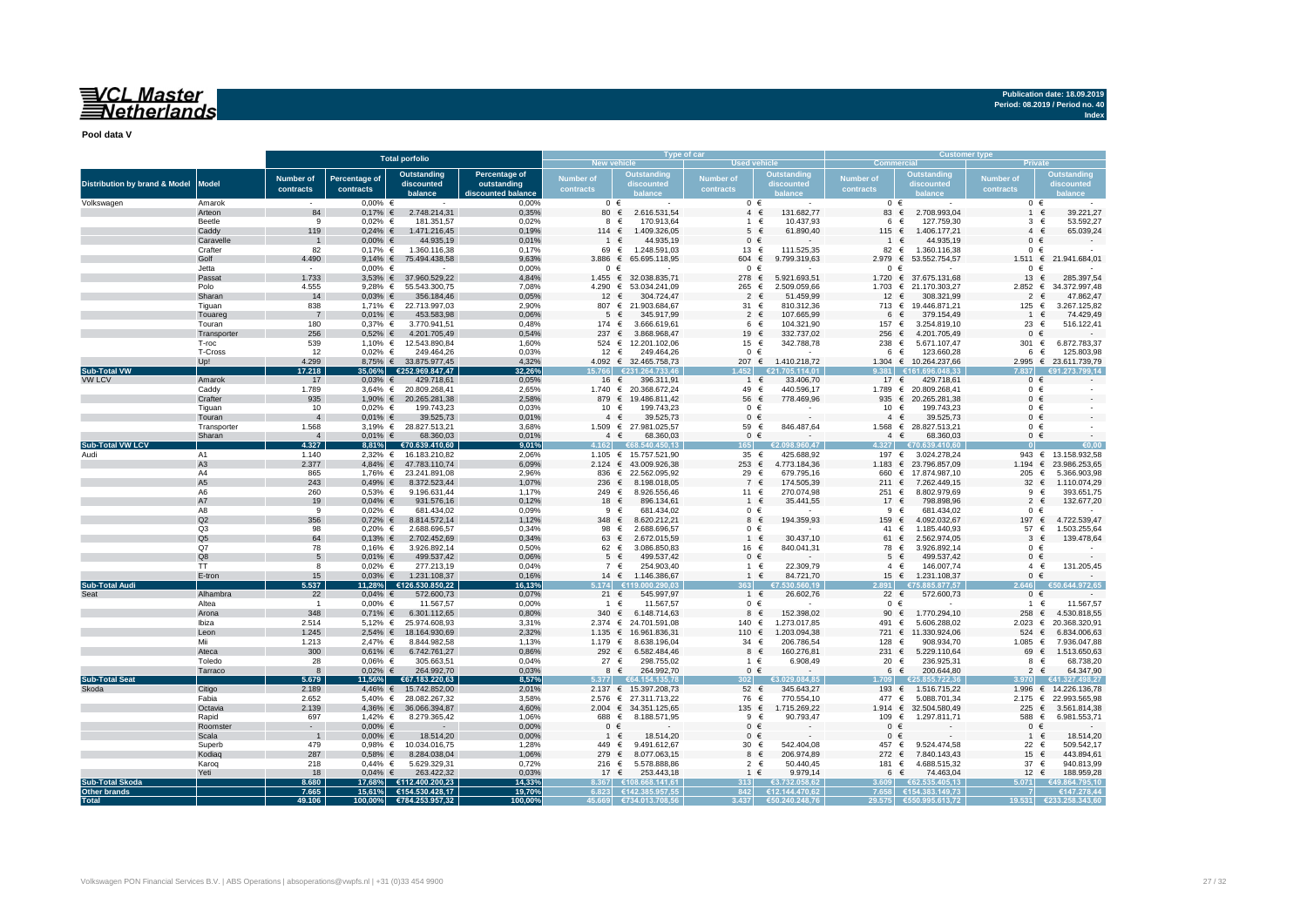

## **Pool data VI**

|               |                     | <b>Total portfolio</b>     |                                   | <b>Customer type</b>                               |                     |                                          |                     |                                   |  |  |  |  |
|---------------|---------------------|----------------------------|-----------------------------------|----------------------------------------------------|---------------------|------------------------------------------|---------------------|-----------------------------------|--|--|--|--|
|               |                     |                            |                                   |                                                    | <b>Commercial</b>   |                                          | <b>Private</b>      |                                   |  |  |  |  |
| Type of car   | Number of contracts | Percentage of<br>contracts | Outstanding<br>discounted balance | Percentage of<br>outstanding<br>discounted balance | Number of contracts | <b>Outstanding</b><br>discounted balance | Number of contracts | Outstanding<br>discounted balance |  |  |  |  |
| New vehicles  | 45.669              | 93,00% $\in$               | 734.013.708,56                    | 93,59%                                             | 26.719              | €506.691.606,91                          | 18.950              | €227.322.101,65                   |  |  |  |  |
| Used vehicles | 3.437               | 7.00% €                    | 50.240.248.76                     | 6.41%                                              | 2.856               | €44.304.006.81                           | 581                 | €5.936.241.95                     |  |  |  |  |
| <b>Total</b>  | 49.106              | 100,00%                    | €784.253.957,32                   | 100,00%                                            | 29.575              | €550.995.613,72                          | 19.531              | €233.258.343,60                   |  |  |  |  |

|                      |                     | <b>Total portfolio</b>     |                                          |                                                    |  |  |  |  |  |  |  |  |  |
|----------------------|---------------------|----------------------------|------------------------------------------|----------------------------------------------------|--|--|--|--|--|--|--|--|--|
| <b>Customer type</b> | Number of contracts | Percentage of<br>contracts | <b>Outstanding</b><br>discounted balance | Percentage of<br>outstanding<br>discounted balance |  |  |  |  |  |  |  |  |  |
| Commercial           | 29.575              | 60,23%                     | €550.995.613.72                          | 70,26%                                             |  |  |  |  |  |  |  |  |  |
| Private              | 19.531              | 39,77%                     | €233.258.343.60                          | 29.74%                                             |  |  |  |  |  |  |  |  |  |
| <b>Total</b>         | 49.106              | 100,00%                    | €784.253.957,32                          | 100,00%                                            |  |  |  |  |  |  |  |  |  |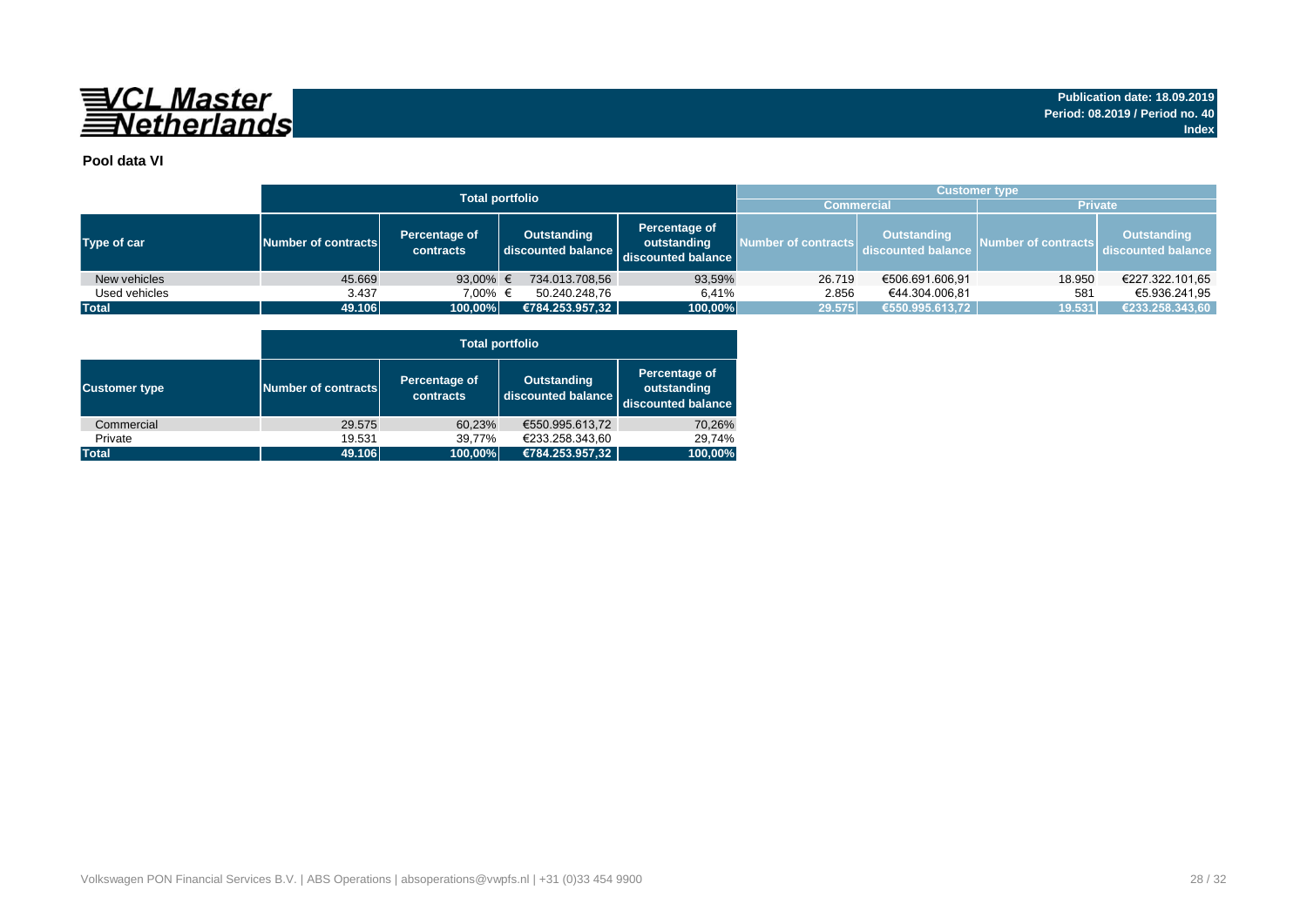#### **Pool data VII**

|                                   |                        |                                   | <b>Total porfolio</b>                |                                                       |                        | <b>Type of car</b>                   |                               |                                      | <b>Customer type</b>   |                                      |                               |                                      |  |
|-----------------------------------|------------------------|-----------------------------------|--------------------------------------|-------------------------------------------------------|------------------------|--------------------------------------|-------------------------------|--------------------------------------|------------------------|--------------------------------------|-------------------------------|--------------------------------------|--|
|                                   |                        |                                   |                                      |                                                       |                        | <b>New vehicle</b>                   | <b>Used vehicle</b>           |                                      | <b>Commercial</b>      |                                      | <b>Private</b>                |                                      |  |
| <b>Distribution by motor type</b> | Number of<br>contracts | <b>Percentage of</b><br>contracts | Outstanding<br>discounted<br>balance | Percentage of<br>outstanding<br>discounted<br>balance | Number of<br>contracts | Outstanding<br>discounted<br>balance | <b>Number of</b><br>contracts | Outstanding<br>discounted<br>balance | Number of<br>contracts | Outstanding<br>discounted<br>balance | <b>Number of</b><br>contracts | Outstanding<br>discounted<br>balance |  |
| EA189 (unfixed)                   | 208                    | 0.42%                             | 1.684.882.02                         | 0,21%                                                 | 184                    | €1.524.408.08                        | 24                            | €160.473.94                          | 200                    | €1.616.107,61                        |                               | €68.774,41                           |  |
| Other                             | 48.898                 | 99,58%                            | € 782.569.075.30                     | 99,79%                                                | 45.485                 | €732.489.300.48                      | 3.413                         | €50.079.774.82                       | 29.375                 | €549.379.506.11                      | 19.523                        | €233.189.569.19                      |  |
| <b>Total</b>                      | 49.106                 |                                   | 100,00% € 784.253.957,32             | 100,00%                                               |                        | (45.669 € 734.013.708,56 €           | 3.437                         | 50.240.248,76                        |                        | 29.575 € 550.995.613,72              |                               | 19.531 € 233.258.343,60              |  |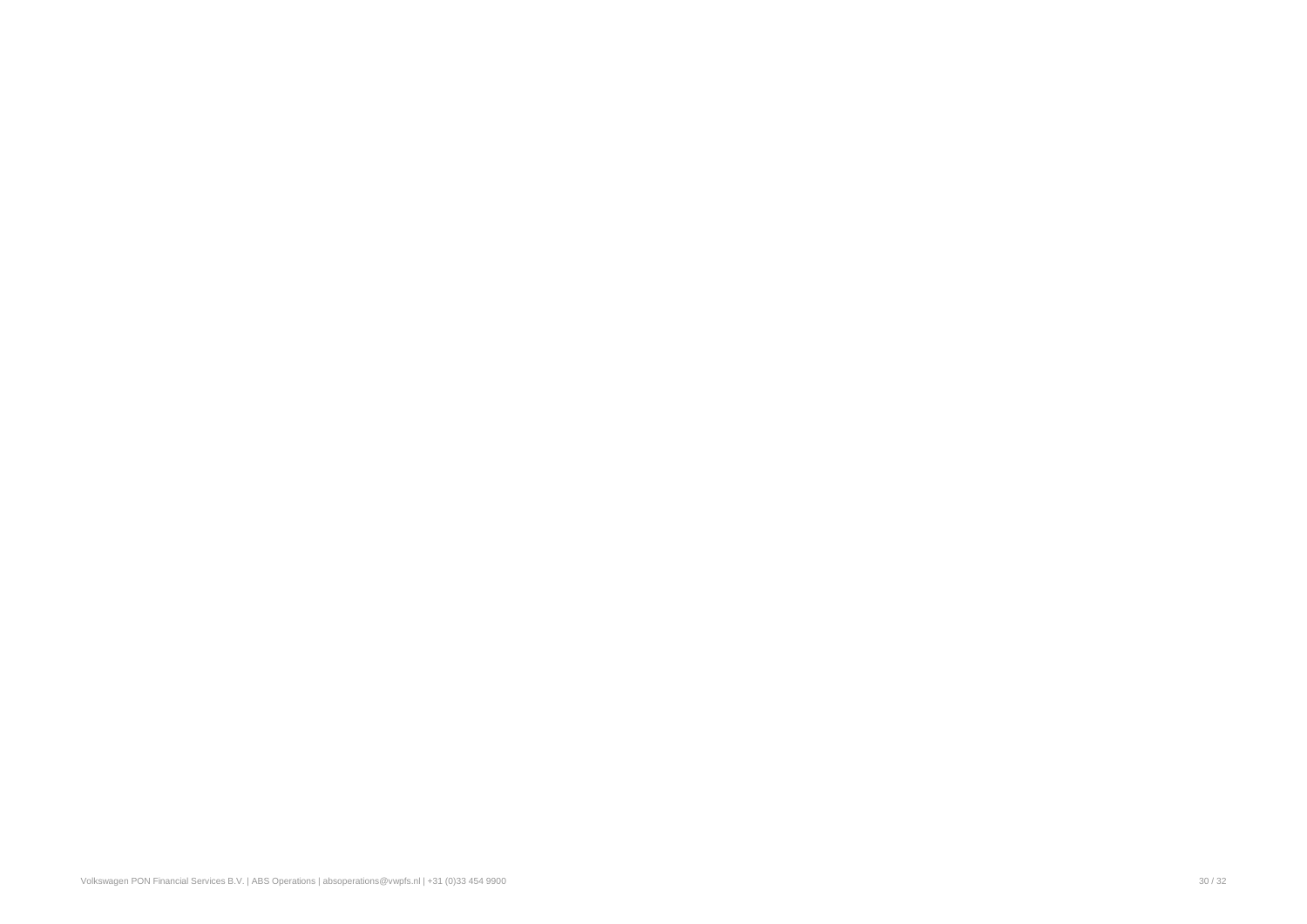

#### **Prepayments**

| <b>Reporting period</b>  | <b>Unscheduled payments</b> | Discounted balance as of           | <b>Periodic CPR</b> | <b>Annualised CPR</b> |
|--------------------------|-----------------------------|------------------------------------|---------------------|-----------------------|
| Pool cut                 |                             | previous period                    |                     |                       |
| 31-5-2016                | €498.994,73                 | €254.509.899,87                    | 0,196%              | 2,328%                |
| 30-6-2016                | €90.546,38                  | €255.186.298,49                    | 0,035%              | 0,425%                |
| 31-7-2016                | €630.907,72                 | €346.248.092,83                    | 0,182%              | 2,165%                |
| 31-8-2016                | €149.257,83                 | €347.052.186,47                    | 0,043%              | 0,515%                |
| 30-9-2016<br>31-10-2016  | €118.674,28<br>€200.293,91  | €409.005.121,41<br>€408.532.596.90 | 0,029%<br>0,049%    | 0,348%<br>0,587%      |
| 30-11-2016               | €145.231,57                 | €443.219.201,18                    | 0,033%              | 0,393%                |
| 31-12-2016               | €149.774,20                 | €443.088.269,96                    | 0,034%              | 0,405%                |
| 31-1-2017                | €427.650,04                 | €444.454.906,82                    | 0,096%              | 1,149%                |
| 28-2-2017                | €161.859,45                 | €444.520.828,63                    | 0,036%              | 1,149%                |
| 31-3-2017                | €198.635,00                 | €518.870.496,20                    | 0,038%              | 0,458%                |
| 30-4-2017<br>31-5-2017   | €198.635,00<br>€203.476.68  | €519.662.281,03<br>€519.617.330,16 | 0,044%<br>0,039%    | 0,522%<br>0,469%      |
| 30-6-2017                | €215.892,12                 | €563.390.649,12                    | 0,038%              | 0,459%                |
| 31-7-2017                | €278.939,02                 | €563.447.253,24                    | 0,050%              | 0,592%                |
| 31-8-2017                | €260.693,26                 | €564.451.015.23                    | 0,046%              | 0,553%                |
| 30-9-2017                | €260.638,06                 | €564.886.419,96                    | 0,046%              | 0,552%                |
| 31-10-2017               | €371.540,38                 | €607.195.061,29                    | 0,061%              | 0,732%                |
| 30-11-2017<br>31-12-2017 | €357.595,85<br>€213.238,36  | €608.264.526,13<br>€607.738.186,77 | 0,059%<br>0,035%    | 0,703%<br>0,420%      |
| 31-1-2018                | €266.863,21                 | €610.261.221,40                    | 0,044%              | 0,420%                |
| 28-2-2018                | €207.806,81                 | €609.188.553,59                    | 0,034%              | 0,409%                |
| 31-3-2018                | €258.848,87                 | €678.577.121,56                    | 0,038%              | 0,457%                |
| 30-4-2018                | €220.346,99                 | €679.633.121,94                    | 0,032%              | 0,388%                |
| 31-5-2018                | €317.533,76                 | €679.383.368,60                    | 0,047%              | 0,559%                |
| 30-6-2018<br>31-7-2018   | €332.395,70<br>€428.306,84  | €682.057.744,59<br>€681.400.871,05 | 0,049%              | 0,583%<br>0,752%      |
| 31-8-2018                | €298.903,00                 | €729.483.449,68                    | 0,063%<br>0,041%    | 0,491%                |
| 30-9-2018                | €291.001,82                 | €730.002.930,35                    | 0,040%              | 0,477%                |
| 31-10-2018               | €438.303,29                 | €729.555.472,11                    | 0,060%              | 0,719%                |
| 30-11-2018               | €336.082,11                 | €731.216.477,16                    | 0,046%              | 0,550%                |
| 31-12-2018               | €422.275,50                 | €779.821.185,54                    | 0,054%              | 0.648%                |
| 31-1-2019                | €345.901,49                 | €781.505.597,23                    | 0,044%              | 0,530%                |
| 28-2-2019<br>31-3-2019   | €422.923,33<br>€295.964,97  | €782.044.708,56<br>€781.771.047,50 | 0,054%<br>0,038%    | 0,647%<br>0,453%      |
| 30-4-2019                | €321.329,93                 | €783.576.363,56                    | 0,041%              | 0,491%                |
| 31-5-2019                | €441.659,75                 | €783.039.102,35                    | 0,056%              | 0,675%                |
| 30-6-2019                | €267.669,44                 | €785.165.375,75                    | 0,034%              | 0,408%                |
| 31-7-2019                | €496.207,88                 | €784.328.413,73                    | 0,063%              | 0,757%                |
| 31-8-2019                | €352.365,43                 | €784.410.823,59                    | 0,045%              | 0,538%                |
| 30-9-2019<br>31-10-2019  |                             |                                    |                     |                       |
| 30-11-2019               |                             |                                    |                     |                       |
| 31-12-2019               |                             |                                    |                     |                       |
| 31-1-2020                |                             |                                    |                     |                       |
| 29-2-2020                |                             |                                    |                     |                       |
| 31-3-2020                |                             |                                    |                     |                       |
| 30-4-2020<br>31-5-2020   |                             |                                    |                     |                       |
| 30-6-2020                |                             |                                    |                     |                       |
| 31-7-2020                |                             |                                    |                     |                       |
| 31-8-2020                |                             |                                    |                     |                       |
| 30-9-2020                |                             |                                    |                     |                       |
| 31-10-2020               |                             |                                    |                     |                       |
| 30-11-2020<br>31-12-2020 |                             |                                    |                     |                       |
| 31-1-2021                |                             |                                    |                     |                       |
| 28-2-2021                |                             |                                    |                     |                       |
| 31-3-2021                |                             |                                    |                     |                       |
| 30-4-2021                |                             |                                    |                     |                       |
| 31-5-2021                |                             |                                    |                     |                       |
| 30-6-2021                |                             |                                    |                     |                       |
| 31-7-2021<br>31-8-2021   |                             |                                    |                     |                       |
| 30-9-2021                |                             |                                    |                     |                       |
| 31-10-2021               |                             |                                    |                     |                       |
| 30-11-2021               |                             |                                    |                     |                       |
| 31-12-2021               |                             |                                    |                     |                       |
| 31-1-2022                |                             |                                    |                     |                       |
| 28-2-2022<br>31-3-2022   |                             |                                    |                     |                       |
| 30-4-2022                |                             |                                    |                     |                       |
|                          |                             |                                    |                     |                       |
|                          |                             |                                    |                     |                       |
|                          |                             |                                    |                     |                       |

The annualised constant prepayment rate (CPR) of the underlying receivables based upon the most recent periodic CPR. Periodic CPR is equal to<br>the total unscheduled principal received in the most recent period divided by th

1-((1-Periodic CPR)^number of periods in a year)